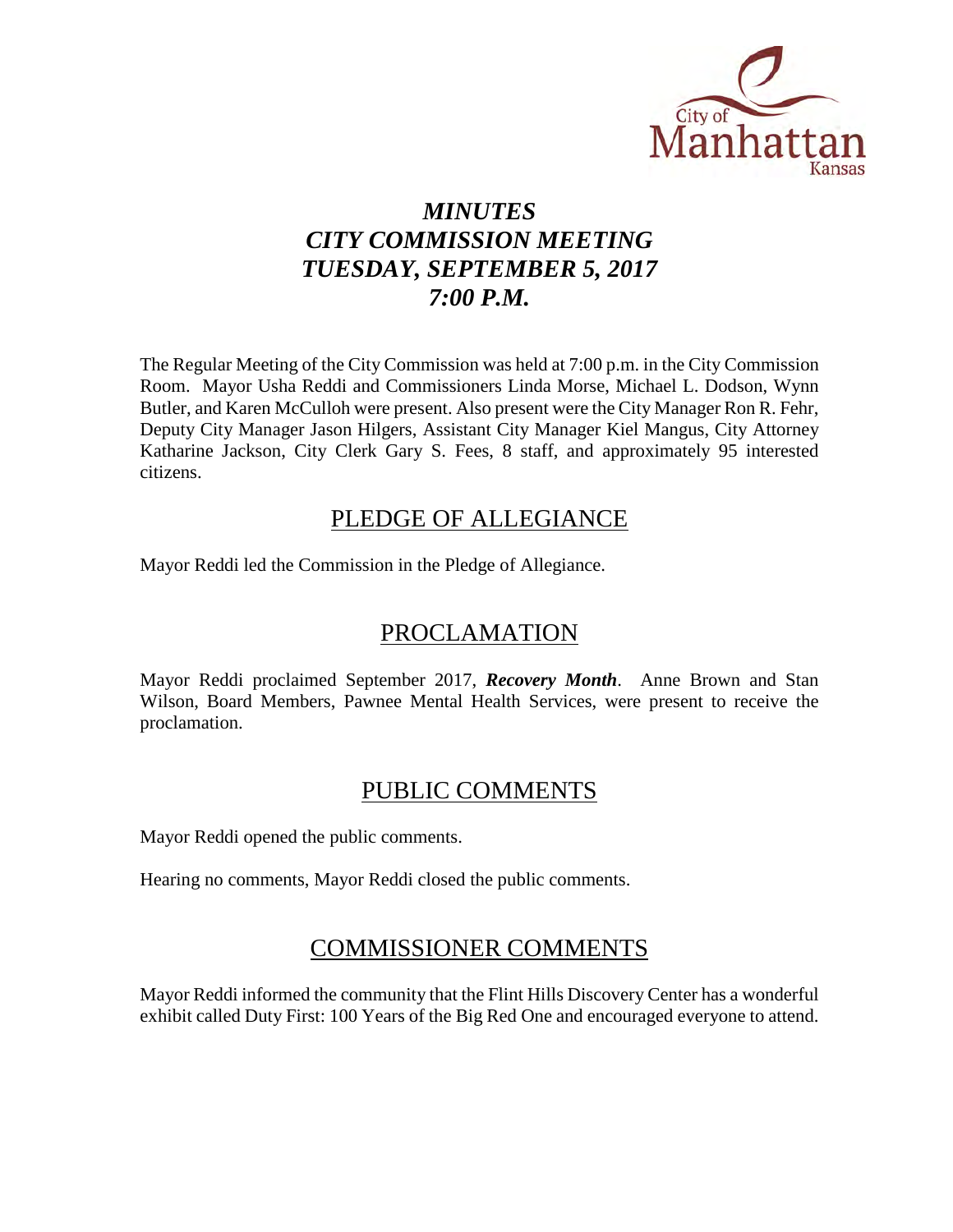# MINUTES

Commissioner McCulloh moved to approve the minutes of the Regular City Commission Meeting held Tuesday, August 15, 2017. Commissioner Dodson seconded the motion. On a roll call vote, motion carried 5-0.

# RE-ORGANIZATION

Mayor Usha Reddi provided highlights during her term as Mayor. She thanked the community for giving her the opportunity to represent the citizens of Manhattan. She also thanked those that she has worked with and expressed her appreciation to the many individuals and groups that she met and spoke with as Mayor. She congratulated Commissioner Morse on being the next Mayor of Manhattan. She stated that she is a very dedicated person in the community and has been doing this for decades; now, she has the label to go along with the hard work.

Gary S. Fees, City Clerk, called for the election of the new Mayor. Commissioner Michael L. Dodson moved that Commissioner Linda Morse be appointed to serve as Mayor until November 6, 2018. Commissioner Wynn Butler seconded the motion. On vote, motion carried 5-0.

Newly elected Mayor Linda Morse called for the election of the new Mayor Pro-Tem. Commissioner Wynn Butler moved that Commissioner Michael L. Dodson be appointed to serve as Mayor Pro-Tem until November 6, 2018. Commissioner Karen McCulloh seconded the motion. On vote, motion carried 5-0.

Newly elected Mayor Linda Morse and City Manager Ron Fehr recognized outgoing Mayor Usha Reddi and presented her with a plaque and framed collage of photos commemorating her term as Mayor.

Mayor Linda Morse presented the Commission and the general public with several key goals as Mayor. She highlighted several significant infrastructure improvements including the North Campus Corridor as well as Aggieville. She stated that regional partnerships are critical for the city and cooperation with our regional partners is essential. She said that we want to strive to get along because we know we can accomplish a lot more if we are talking to each other. She thanked her fellow Commissioners and Mayor Reddi for her work during her term as Mayor, and, asked that Commissioner Reddi continue her emphasis and work on mental health.

At 7:25 p.m., the Commission took a ten-minute recess.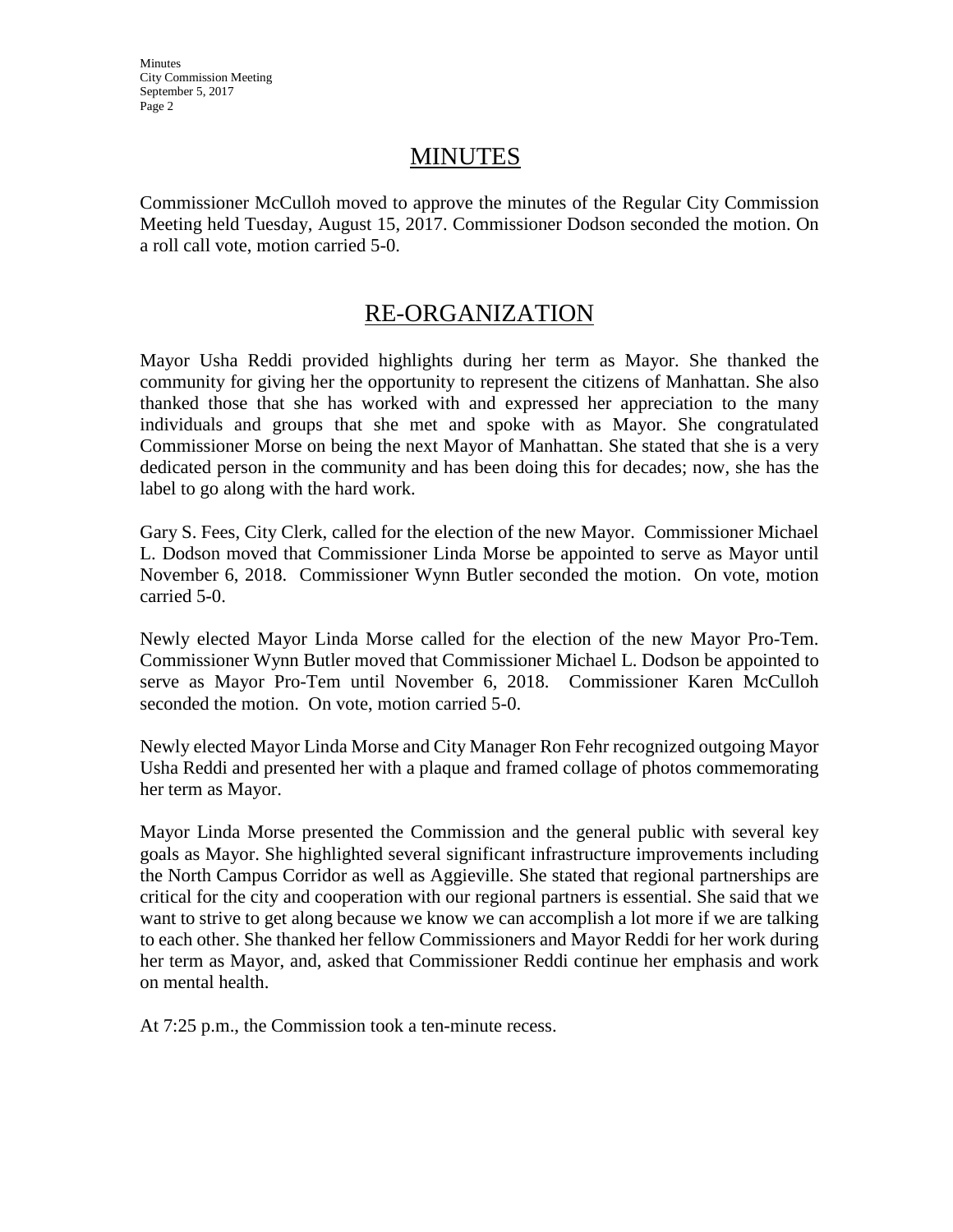# CONSENT AGENDA

(\* denotes those items discussed)

#### **CLAIMS REGISTER NO. 2859**

The Commission approved Claims Register No. 2859 authorizing and approving the payment of claims from August 9, 2017, to August 29, 2017, in the amount of \$4,538,698.57.

### **LICENSE**

The Commission approved a Tree Maintenance License for calendar year 2017 for Burch Grove Tree Care, 816 Park Street, Alta Vista.

### **FINAL PLAT - SCENIC CROSSING, UNIT TWO**

The Commission accepted the easements and rights-of-way, as shown on the Final Plat of Scenic Crossing, Unit Two, generally located northeast of the intersection of Kimball Avenue and Anderson Avenue, based on conformance with the Manhattan Urban Area Subdivision Regulations.

### **ORDINANCE NO. 7310 - INCREASE - TRANSIENT GUEST TAX**

The Commission approved Ordinance No. 7310 amending the transient guest tax from 6% to 7%, effective October 1, 2017.

### **\* ORDINANCE NO. 7311 - 2018 SALARY RANGES**

The Commission approved Ordinance No. 7311 establishing City employee salary ranges for 2018.

#### **\* ORDINANCE NO. 7312 - ADOPT - 2017 EDITION OF THE STANDARD TRAFFIC ORDINANCE**

The Commission approved Ordinance No. 7312 incorporating by reference the Standard Traffic Ordinance for Kansas Cities, Edition of 2017, with amendments as set forth in the ordinance.

### **RESOLUTION NO. 090517-A - BOND - MANHATTAN HOUSING AUTHORITY IMPROVEMENTS (SP1706)**

The Commission approved Resolution No. 090517-A authorizing and providing for the construction of up to \$1 million in improvements to the Manhattan Housing Authority Apartment Towers (SP1706) and providing for the payment of the costs through the issuances of temporary notes and general obligation bonds.

## **\* REQUEST FOR QUALIFICATIONS - AIRPORT PLANNING CONSULTING SERVICES**

The Commission authorized City Administration to issue a Request for Qualifications for Airport Planning Consulting services for the Manhattan Regional Airport; and appointed Commissioner Dodson to serve on the Selection Committee.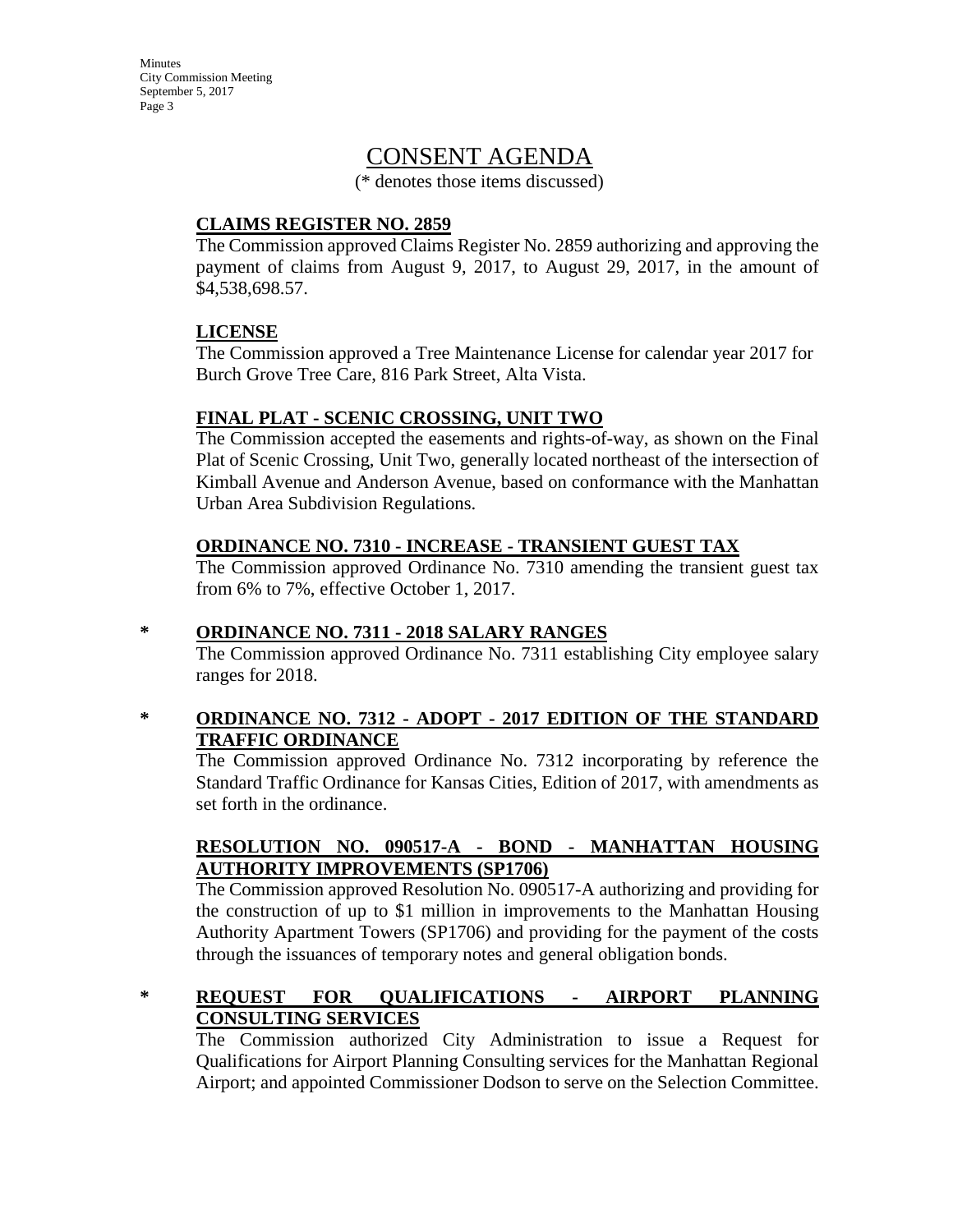# CONSENT AGENDA *(CONTINUED)*

## **NEGOTIATE CONTRACT - PROFESSIONAL SERVICES - SUNSET AREA HISTORIC RESOURCES SURVEY**

The Commission accepted the recommendation of the Selection Committee, and authorized City Administration to negotiate a contract and final scope of services with Historic Resources Group, Inc., of Lincoln, Nebraska, for the Sunset Area Historic Resources Survey.

## **CONTRACT AMENDMENT NO. 1 - WATER TREATMENT PLANT IMPROVEMENTS (WA1403, CIP #WA015P, WA121E, WA161P)**

The Commission authorized the Mayor and City Clerk to execute Contract Amendment No. 1, in an amount not to exceed \$267,934.00, with Carollo Engineers, of Kansas City, Missouri, for construction phase services for the Water Treatment Plant Improvements Project (WA1403, CIP #WA015P, WA121E, WA161P).

## **AGREEMENT - PROFESSIONAL SERVICES - 1100 BLOCK ALLEY BETWEEN RATONE STREET AND BERTRAND STREET PAVING IMPROVEMENTS (ST1712)**

The Commission authorized the Mayor and City Clerk to execute an agreement for professional services, in an amount not to exceed \$16,520.00, with Alfred Benesch & Company, of Manhattan, Kansas, for the 1100 Block Alley (between Ratone Street and Bertrand Street) Paving Improvements Project (ST1712).

### **\* AGREEMENT - PROFESSIONAL SERVICES - AGGIEVILLE INFRASTRUCTURE ANALYSIS (SP1703)**

The Commission approved and authorized the Mayor and City Clerk to execute a contract with Olsson Associates, of Manhattan, Kansas, for professional services for \$114,824.00, and appointed a Steering Committee *(See Attachment No. 1)*, including Mayor Morse and Commissioner Butler for the Aggieville Infrastructure Analysis (SP1703).

## **CHANGE ORDER NO. 6 - EUREKA VALLEY WATERMAIN IMPROVEMENTS (WA1406)**

The Commission approved and authorized the Mayor to execute Change Order No. 6, resulting in a net increase in the amount of  $$38,800.00 (+1.43%)$  to the contract with Bayer Construction, Co., Inc., of Manhattan, Kansas, for the Eureka Valley Watermain Improvements project (WA1406).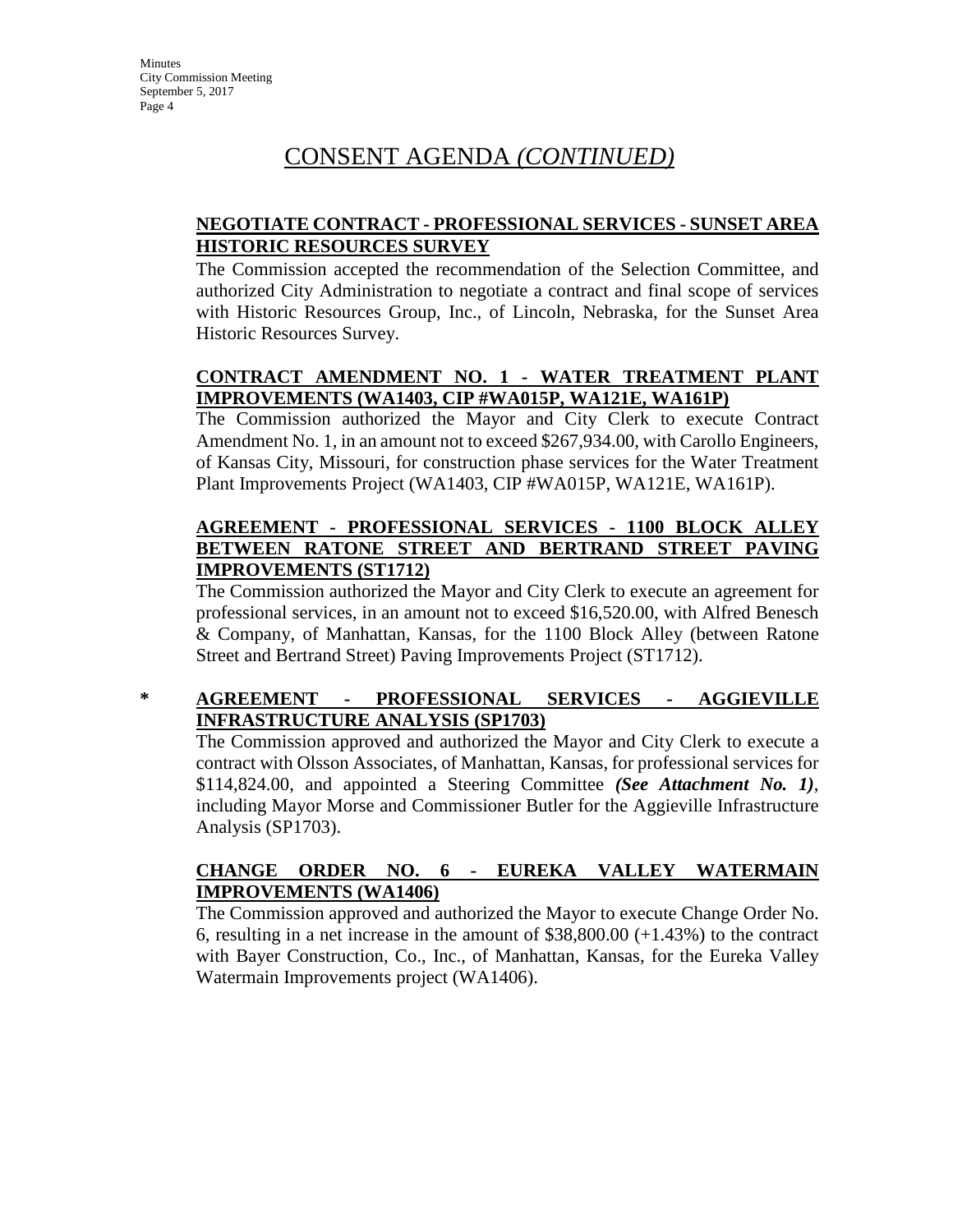# CONSENT AGENDA *(CONTINUED)*

## **AWARD CONTRACT - NORTHWING ADDITION, UNIT 2 - STREET (ST1709), WATER (WA1712), STORMWATER (SM1709), AND SANITARY SEWER (SS1718)**

The Commission accepted the Engineer's Opinion of Probable Cost in the amount of \$1,128,783.00; and awarded and authorized the Mayor and City Clerk to execute a construction contract in the amount of \$983,745.25 to Larson Construction, Inc., of Manhattan, Kansas, for the Northwing Addition, Unit 2, Street (ST1709), Water (WA1712), Stormwater (SM1709) and Sanitary Sewer (SS1718) Improvements.

### **ACCEPTANCE - KDOT GEOMETRIC IMPROVEMENT GRANT - US 24 (TUTTLE CREEK BOULEVARD) AND KIMBALL AVENUE INTERSECTION (ST1716)**

The Commission accepted the Geometric Improvement Grant from the Kansas Department of Transportation for up to \$650,000.00 for the US 24 (TCB) and Kimball Avenue intersection (ST1716).

## **\* AGREEMENT - LOT SALE - MANHATTAN BUSINESS PARK (FORMER CORPORATE TECHNOLOGY PARK)**

Ron Fehr, City Manager, provided additional information and clarification on the provisions of the Agreement.

The Commission approved a purchase agreement, and authorized the Mayor and the City Clerk to execute the Agreement and deed with Tom Abbott for the sale of Lot 25, a 4.39-acre tract in the Manhattan Business Park, for the price of \$59,265.00.

## **PURCHASE - STORM WARNING SIREN (CIP #FR037P)**

The Commission authorized the sole source purchase, installation of equipment and software to upgrade existing Federal Signal Corporation outdoor warning sirens as well as training (CIP #FR037P) from Blue Valley Public Safety, of Grain Valley, Missouri, in the amount of \$24,894.23, to be paid from the General Fund.

Mayor Morse opened the public comments.

Hearing no comments, Mayor Morse closed the public comments.

After discussion, Commissioner McCulloh moved to approve the consent agenda. Commissioner Reddi seconded the motion. On a roll call vote, motion carried 5-0.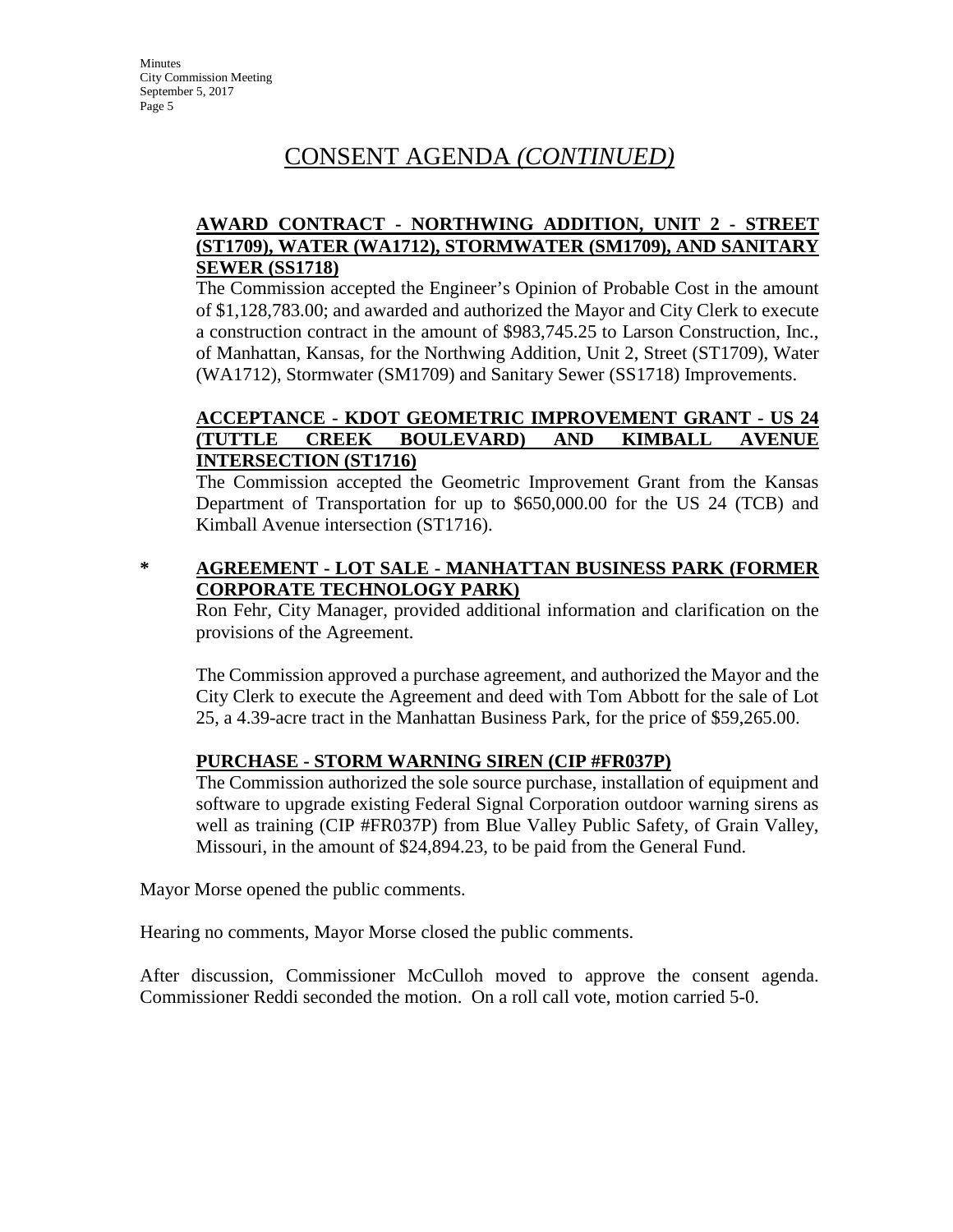# GENERAL AGENDA

#### **FIRST READING - ANNEX AND REZONE - 1.22 ACRE OF UNPLATTED LAND - WILDCAT CREEK FUN AND FITNESS CENTER (RILEY COUNTY AG TO C-5)**

Chad Bunger, Assistant Director of Community Development, presented an overview of the item. He highlighted a map of the subject site and area to be annexed and rezoned. He then responded to questions from the Commission and provided clarification on the city boundary map.

Mayor Morse opened the public comments.

Hearing no comments, Mayor Morse closed the public comments.

After discussion and comments from the Commission, Commissioner McCulloh moved to approve first reading of an ordinance annexing the 1.22-acre unplatted land associated with the Wildcat Creek Fun and Fitness Center, based on conformance with the Manhattan Urban Area Comprehensive Plan, the Growth Vision, and the Capital Improvements Program, and approve first reading of an ordinance rezoning the 1.22-acre unplatted land associated with the Wildcat Creek Fun and Fitness Center from Riley County AG, General Agriculture, to C-5, Highway Service Commercial District, based on the findings in the Staff Report *(See Attachment No. 2)* and the recommendation of the Planning Board. Commissioner Reddi seconded the motion. On a roll call vote, motion carried 5-0.

### **FIRST READING - AMEND FINAL DEVELOPMENT PLAN - LOT 2, GRAND MERE VILLAGE PLANNED UNIT DEVELOPMENT**

Chad Bunger, Assistant Director of Community Development, presented an overview of the item. He highlighted a map showing the subject site and informed the Commission that the Manhattan Urban Area Planning Board recommended approval as well as City Administration. He then responded to questions from the Commission regarding the number of signs proposed for this PUD amendment, the size of the proposed signs, the nature of substantial changes being proposed, and if the signs in-place meets the established signage requirements.

Ron Fehr, City Manager, provided additional information and clarification on the item.

Chad Bunger, Assistant Director of Community Development, provided additional information on the item. He then responded to questions from the Commission regarding the signage approval process, the existing signs, the proposed signs, and the efforts to address the neighborhood's concerns about the brightness of the sign.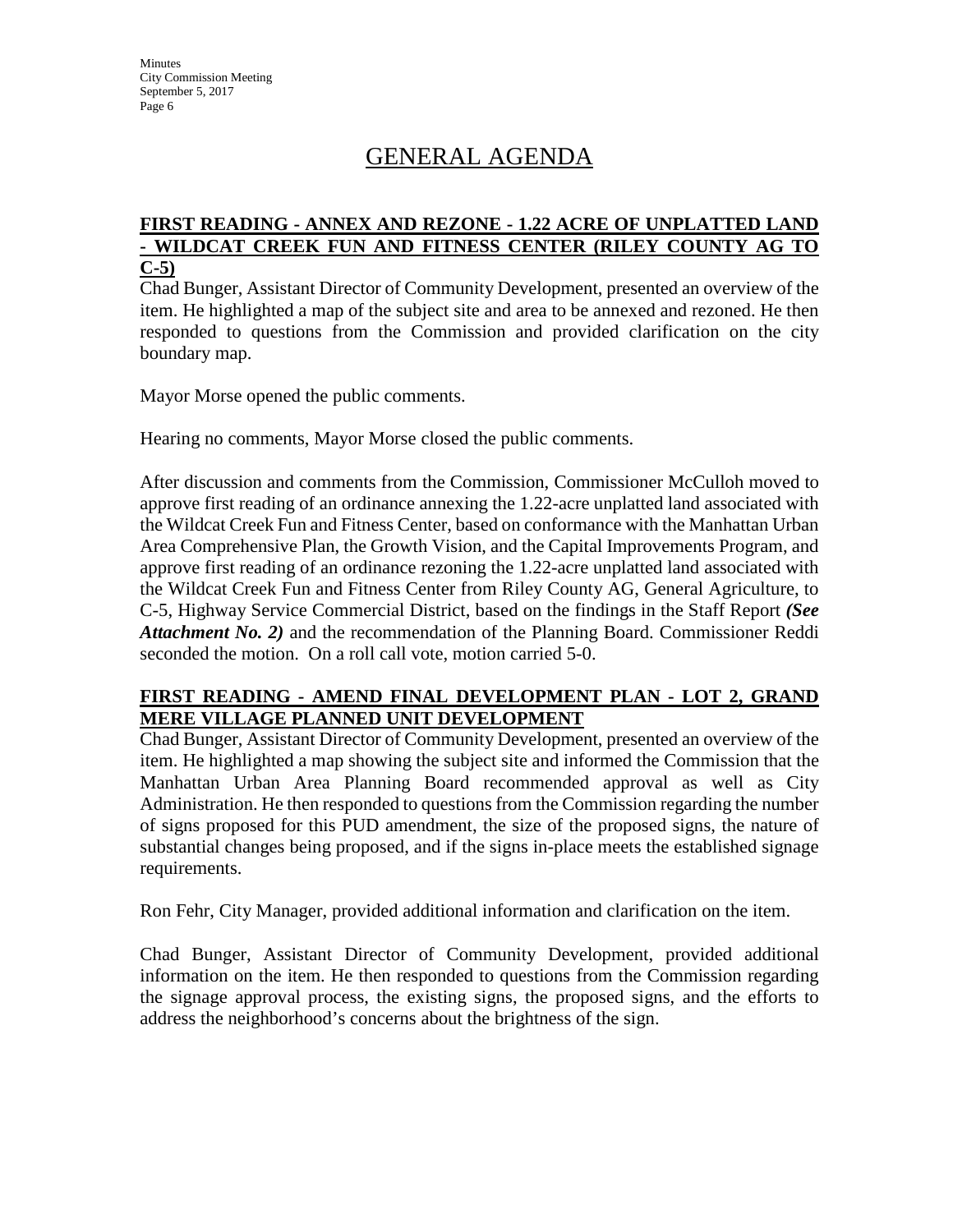#### **FIRST READING - AMEND FINAL DEVELOPMENT PLAN - LOT 2, GRAND MERE VILLAGE PLANNED UNIT DEVELOPMENT** *(CONTINUED)*

After further comments and questions from the Commission, Chad Bunger, Assistant Director of Community Development, responded to additional questions and concerns expressed from the Commission. He provided additional information on the proposed PUD amendment and responded to questions regarding enforcement, existing and proposed signs, and efforts to ensure compliance.

Mayor Morse opened the public comments.

Hearing no comments, Mayor Morse closed the public comments.

After additional discussion and comments from the Commission, Commissioner Dodson moved to approve first reading of an ordinance amending Ordinance Nos. 6516, 6765, and 6766, and the Final Development Plan of Lot 2, Grand Mere Village Planned Unit Development, located at 2005 Clocktower Place, Suite 120, based on the findings in the Staff Report *(See Attachment No. 3)* and the recommendation of the Planning Board. Commissioner Butler seconded the motion. On a roll call vote, motion carried 5-0.

#### **FIRST READING - REZONE - 325 EAST POYNTZ AVENUE (PUD TO C-5)**

Chad Bunger, Assistant Director of Community Development, presented an overview of the item. He highlighted a map of the rezoning and final plat, map of the subject site, and informed the Commission that the Manhattan Urban Area Planning Board recommended approval as well as City Administration. He then responded to questions from the Commission regarding the boundary line of the subject site and Frontage Road.

Ron Fehr, City Manager, provided additional information and clarification on the Frontage Road and signage on US Highway 24.

Rob Ott, Director of Public Works, responded to questions from the Commission concerning traffic control and safety. He also provided further clarification on the Frontage Road and Sarber Lane.

Chad Bunger, Assistant Director of Community Development, responded to additional questions on the item and general traffic circulation for the proposed development.

Mayor Morse opened the public comments.

Hearing no comments, Mayor Morse closed the public comments.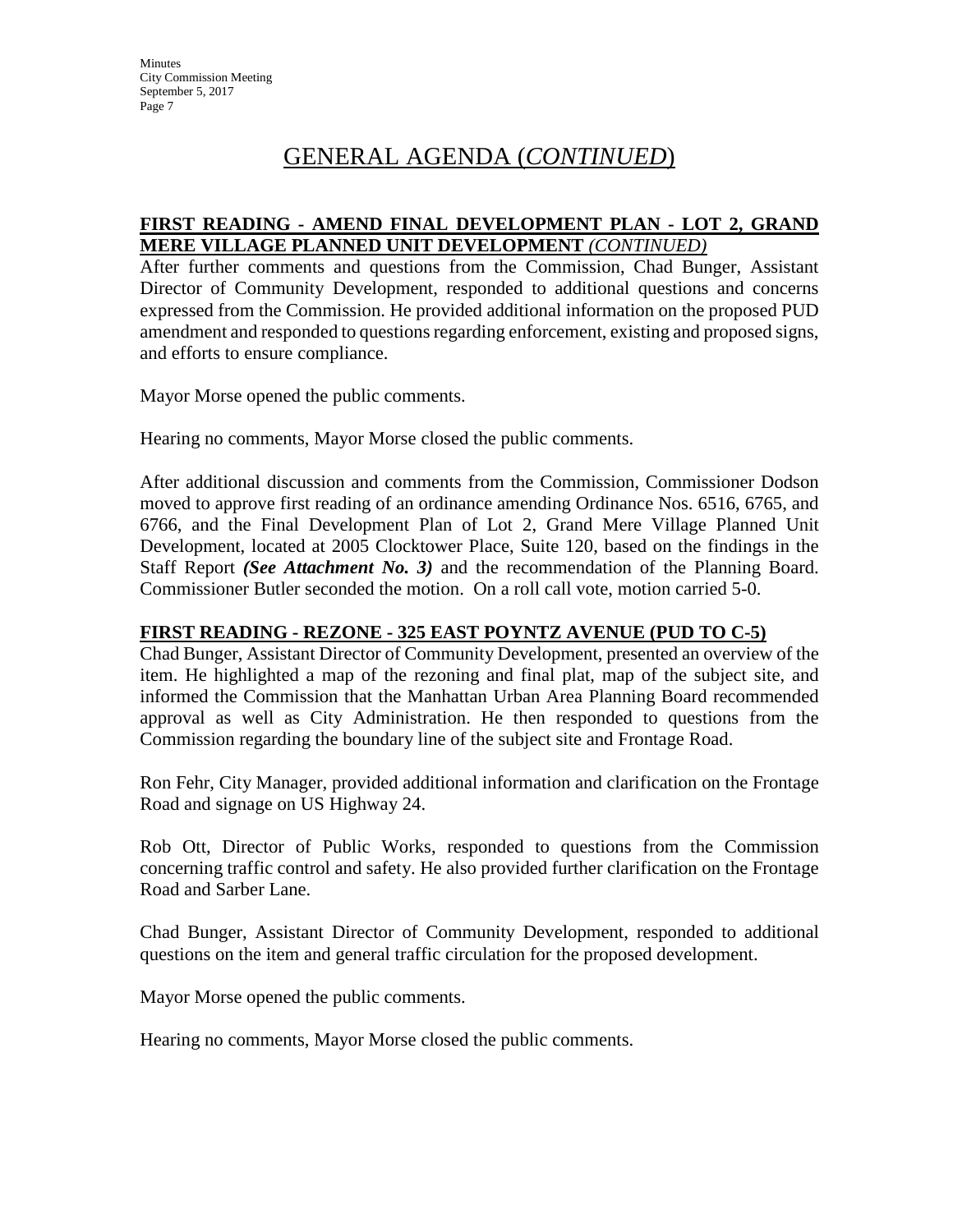# **FIRST READING - REZONE - 325 EAST POYNTZ AVENUE (PUD TO C-5)**

#### *(CONTINUED)*

After further discussion and comments from the Commission, Commissioner Dodson moved to approve first reading of an ordinance rezoning 325 East Poyntz Avenue from PUD, Planned Unit Development, to C-5 Highway Service Community District, based on the findings found in the Staff Report *(See Attachment No. 4)* and the recommendation of the Planning Board. Commissioner Reddi seconded the motion. On a roll call vote, motion carried 5-0.

## **FIRST READING - ANNEX AND REZONE - STONEHAVEN, UNIT TWO (RILEY COUNTY AG, R/AO, R-2/AO, AND I-5/AO TO R, R-3/AO, AND C-2/AO)**

Chad Bunger, Assistant Director of Community Development, presented an overview of the item. He highlighted maps of the area proposed to be annexed and rezoned as well as provided clarification on the application and proposed development. He presented the Master Plan submitted with the proposal; highlighted elements of the preliminary plat for Stonehaven, Unit Two; discussed access areas to the site and to lots; presented the traffic study information indicating existing traffic conditions, existing conditions plus the site, and 20-year conditions; discussed the District's 50 foot building setback and 30 foot landscape easement along Miller Parkway; and stated the applicant proposes to dedicate a spring-fed pond and land areas to the City as a future park land, potential trail head system as well as another tract to be used for neighborhood signage identification. He also presented additional information on the annexation request with maps showing the area to be annexed; the current and proposed zoning; the Comprehensive Plan and Future Land Use (Southwest); a list of the I-5, Business Park District, Permitted Uses and Conditional Uses; a map showing the proposed residential areas, assisted living facility, tracts of open space, conservation easements, and C-2 areas; a list of C-2, Neighborhood Shopping District, Permitted Uses; and a list of C-2, Neighborhood Shopping District, Conditional Uses. He also provided several photographs along Miller Parkway. He informed the Commission that the Planning Board discussed this item on August 7, 2017, and recommended approval of the annexation and rezoning proposal as well as City Administration. He then responded to questions from the Commission about possible plans to build a school in the area, proposed assisted living facility, and identified the location of the water tower.

Rob Ott, Director of Public Works, responded to questions from the Commission regarding the existing traffic, formation of benefit districts, and mitigation work with developers at certain intersections to satisfy future growth.

Brian Johnson, City Engineer, and Rob Ott, Director of Public Works, provided additional information on benefit districts, prior developments, and responded to questions from the Commission.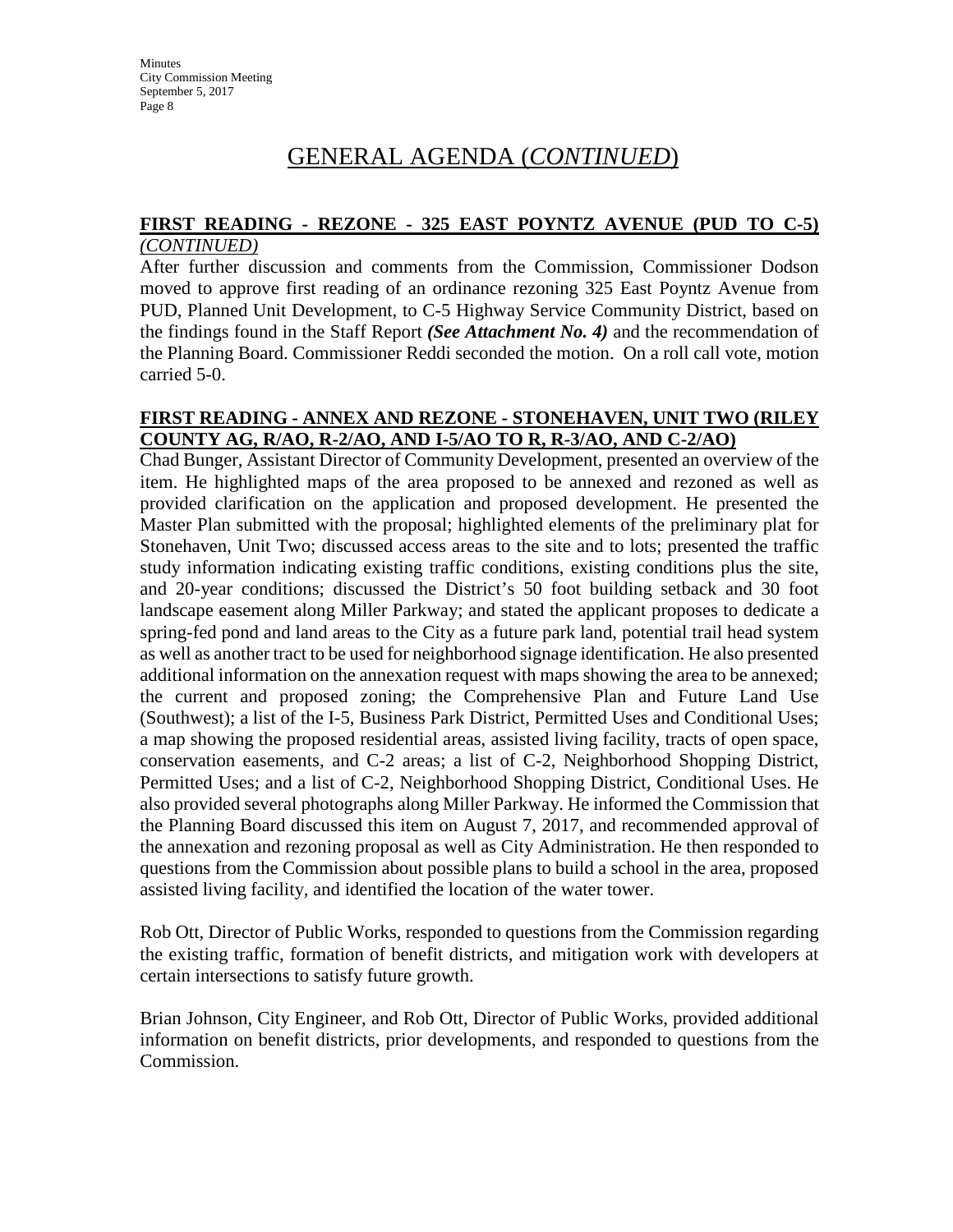#### **FIRST READING - ANNEX AND REZONE - STONEHAVEN, UNIT TWO (RILEY COUNTY AG, R/AO, R-2/AO, AND I-5/AO TO R, R-3/AO, AND C-2/AO)**  *(CONTINUED)*

Mayor Morse requested that individuals keep their comments to five minutes and those representing groups to ten minutes during public comment.

Rich Seidler, Commercial Real Estate Services, representing the owners of the proposed development, informed the Commission that the land proposed for this project has been under the ownership of the family for the past 100 years. He stated the applicants are sensitive to the concerns of the neighborhood and have requested to lower the zoning from I-5 to C-2. He highlighted the proposed zoning designations and overall master plan that includes residential, commercial and green space. He stated that this project will bring the land to its highest and best use and on the tax rolls. He informed the Commission that this application is part of a process and this proposal is in complete compliance with the Comprehensive Plan. He asked the Commission to accept the facts presented and the recommendations of the City staff, the Parks and Recreation Advisory Board, and the Manhattan Urban Area Planning Board, and approve the application as presented. He then responded to questions from the Commission regarding the buildout timeline and project. He stated the only thing currently under contract is the assisted living project and envision the R-2 townhomes to be augmented with the assisted living project.

Brad Waller, Alfred Benesch & Company, presented a 25-year comparison on the neighborhood history and buildout. He provided clarification on the traffic study and informed the Commission that no gas station or convenience store has been contracted or designed, but is identified as being as one of the highest and best uses. He presented a map showing the percentage of I-5 proposed to C-2; a listing of I-5 permitted uses and conditional uses; and a map showing comparisons with existing traffic versus proposed conditions.

Jim Jussel, Alfred Benesch & Company, informed the Commission that the Traffic Impact Study Guidelines that the City of Manhattan uses are very good and comprehensive. He provided information on current traffic counts in 2017 and traffic counts projected in 2037 at two different locations in the project area. He also presented a chart showing the corridor capacity for Miller Parkway, and provided examples of other corridors and similar-type traffic and roadways in Manhattan.

Brad Waller, Alfred Benesch & Company, informed the Commission that Miller Parkway, which is considered a collector street, can adequately handle the proposed buildout of the this development area. He stated the development of the Master Plan allows for development of the adjacent intersections and the traffic study accounts for worst-case scenarios, and traffic conditions are accumulative.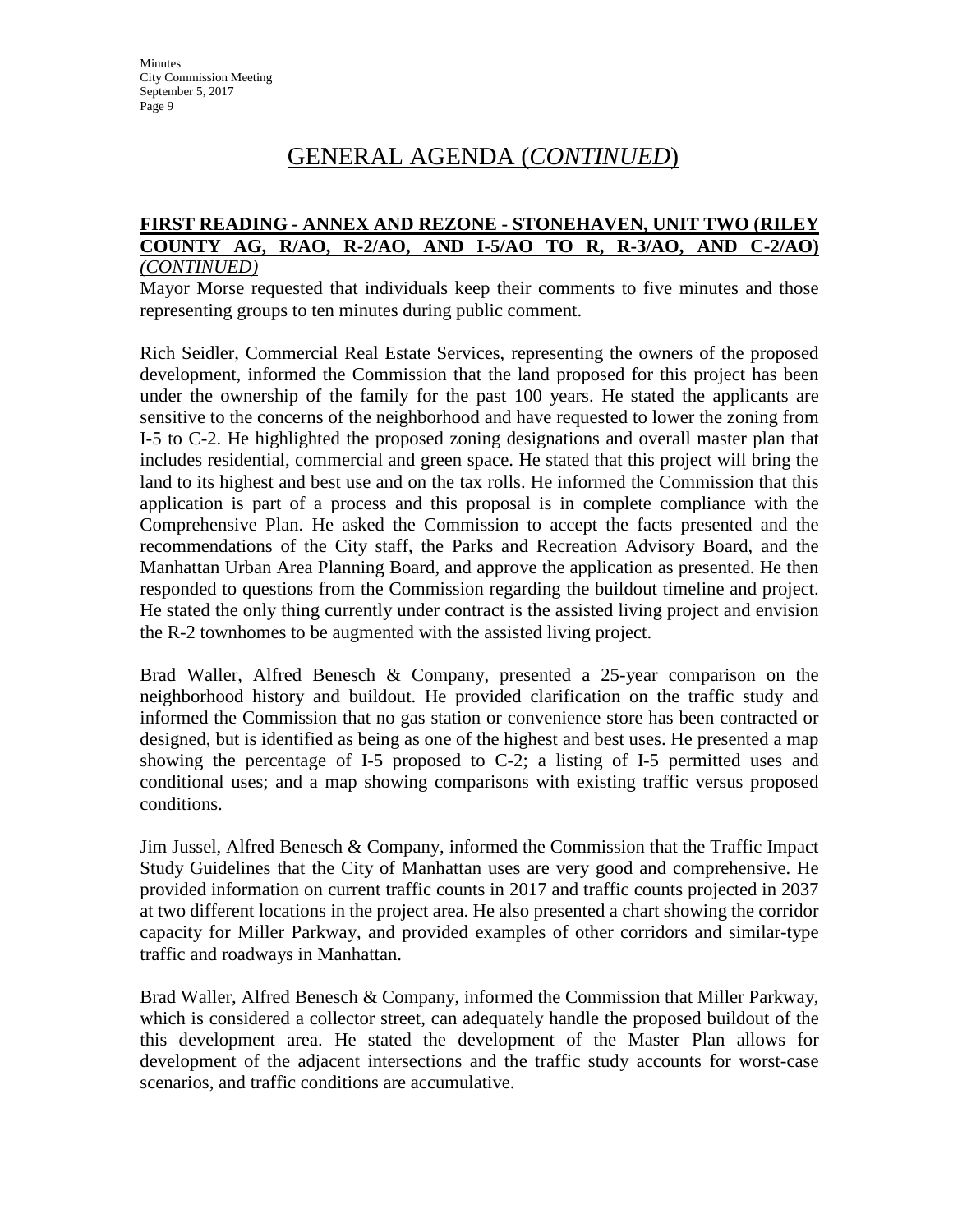#### **FIRST READING - ANNEX AND REZONE - STONEHAVEN, UNIT TWO (RILEY COUNTY AG, R/AO, R-2/AO, AND I-5/AO TO R, R-3/AO, AND C-2/AO)**  *(CONTINUED)*

Mayor Morse opened the public comments.

Paul Dittmar, President, Miller Ranch Homeowners' Association, 913 Overhill Road, informed the Commission that the purpose of their presentation is to lay out a case for mitigating commercial intensity along Miller Parkway. He highlighted interactions involving concerned citizens and neighborhood concerns with increased overall traffic, vehicular and pedestrian safety, aesthetic integration, economic viability, and property values. He stated over 200 signatures were obtained from owners in or adjacent to the notification area; however, he voiced concern with the protest petition process and the difficulty for homeowners to come up with 20 percent of real area in the notification zone to have a valid petition. He informed the Commission that when people bought their homes in the area, there was an expectation the zoning of nearby properties would stay the same. He said to change the zoning adjacent to an established community raises the question of infringement of property rights. He stated that they acknowledge the merits of the Comprehensive Plan; however, requested the Commission propose modifications to the rezoning plan to address citizens' concerns in the neighborhood, especially the C-2 zone at Overhill Road. He then highlighted a letter provided to the City Commission from Stephanie Harvey, President, Oaktree Homeowners' Association, expressing their concerns with the rezoning request for the proposed commercial development.

Ron Fehr, City Manager, responded to questions from the Commission regarding the petition process and statutory provisions.

Eric Cattell, Director of Community Development, responded to questions and provided clarification regarding the area of notice and petition process.

Chad Bunger, Assistant Director of Community Development, provided additional information on the petition process and factors involved as well as information provided to the neighborhood. He then responded to questions from the Commission regarding the notification process, area of notification, and future considerations to expand the notification to the homeowners associations.

Tom Hallaq, 3017 Arbor Drive, and Michael Walter, 2921 Arbor Drive, representatives of the Arbor Heights-Warner Park Neighborhood Association, informed the Commission that they provided a letter to the City Commission dated August 28, 2017, and highlighted aspects of the letter. They stated they were not opposed to development of the concerned property, its residential/multi-family dwellings, assisted living center, business parks, or donated green space. However, they voiced concerns about the breadth and scope of the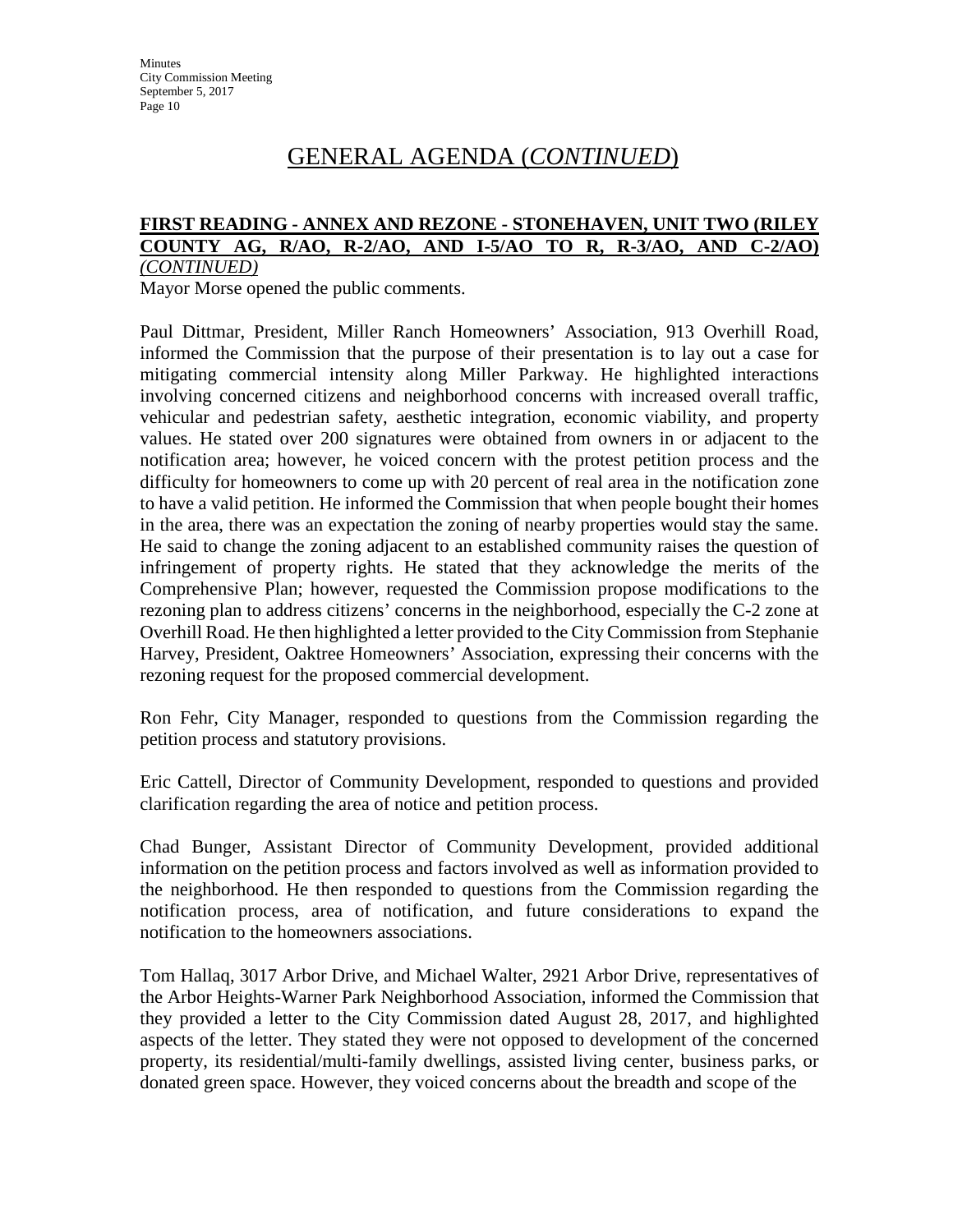#### **FIRST READING - ANNEX AND REZONE - STONEHAVEN, UNIT TWO (RILEY COUNTY AG, R/AO, R-2/AO, AND I-5/AO TO R, R-3/AO, AND C-2/AO)**  *(CONTINUED)*

major commercial developments and magnitude of the proposal in terms of planning, traffic flow, and safety at the intersection of Miller Parkway and K-18. Their recommendations to the Commission were to follow the existing Eureka Valley K-18 Corridor Plan; retain present zoning for current I-5 and unincorporated areas for future neighborhood development, without a convenience store; sustain and improve the present level of service for Arbor Drive; limit development having excessive traffic considerations; and ensure safety conditions on Arbor Drive are preserved. They responded to questions about the traffic study and reiterated their major concerns are increased traffic and the location of the proposed convenience store.

Joe Ugrin, 1020 N. Mill Point Circle, informed the Commission that he filed the petition with the City of Manhattan and probably gathered more than half of the signatures. He stated that he would be happy to share his experience and confusion with the Commission on the petition process. He stated the primary concern of most homeowners he talked to was the rezoning, particularly the C-2 to the west of the United States Department of Agriculture (USDA) along Miller Parkway, could alter the nature of the neighborhood, seems misplaced, and appears to be spot zoning in some respects. He said the C-2 zoning west of USDA along Miller Parkway would potentially place high intensity commercial activity directly adjacent to or across from the front entrance to existing single-family residential homes without adequate buffer zoning. He informed the Commission of potential consequences of safety, increased noise, excessive lighting, and crime. He highlighted concerns with increased traffic and stated that commercial traffic is the single largest driver of the additional estimated car-trips on Miller Parkway according to the Traffic Impact Study. He voiced his concerns that there are no binding covenants or restrictions in the commercial portions of the proposal beyond the proposed C-2 designation. He referenced components in the Manhattan Urban Area Comprehensive Plan and Future Land Use (Southwest) map. He highlighted the purpose of the current I-5 zoning and recommended to the Commission a need for prudence and a vision to what is best for the community as a whole; to review the process for notification and notification zone; to follow a wellconceived community plan; to protect people's property rights, to listen to the public, and seek common ground; and to vote against the rezoning as currently proposed.

At 10:20 p.m., the Commission took a brief recess.

Mayor Morse requested that individual presentations be limited to five minutes.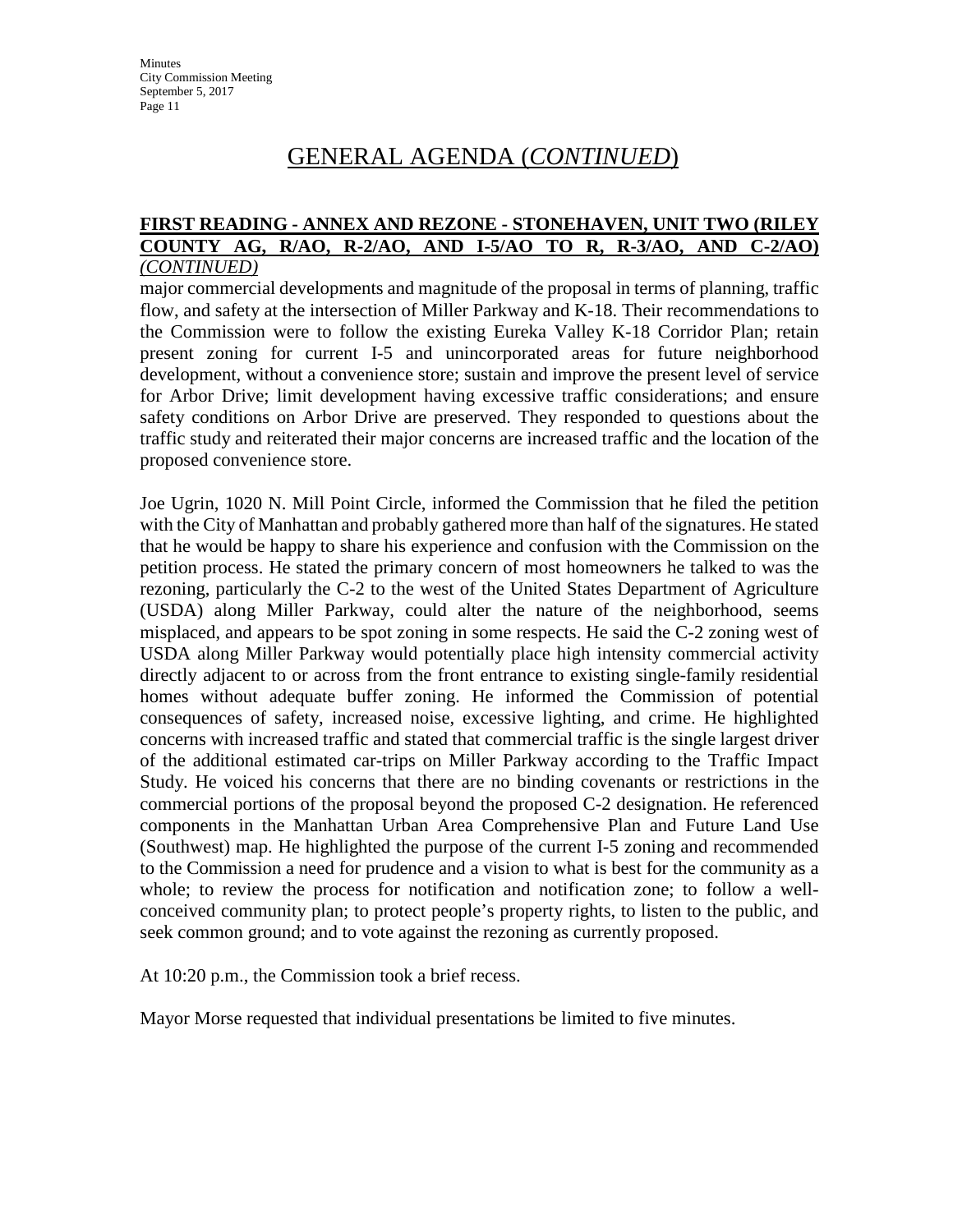#### **FIRST READING - ANNEX AND REZONE - STONEHAVEN, UNIT TWO (RILEY COUNTY AG, R/AO, R-2/AO, AND I-5/AO TO R, R-3/AO, AND C-2/AO)**  *(CONTINUED)*

Eileen King, 1032 South Wreath Avenue, presented a photograph to the Commission showing a green sewer pipe forest in the area that has been vacant and was recently part of a property tax sale that the City of Manhattan purchased. She asked the Commission to consider future developers having to put some money in upfront to ensure a viable development. She stated that she has known the Bayer family for many years and asked that the Commission ensure this is a viable and needed development.

Jim Mock, 3045 Geneva Drive, informed the Commission that about 50-70 houses across the K-18 highway would be affected by this proposal. He presented several photographs looking from his neighborhood to where the convenience store is proposed. He stated that appropriate restrictions need to be placed on these commercial lots. He asked that serious consideration be given to the proposal regarding heavy traffic, excessive light coming from a 24-hour a day operation of a gas station, and asked that restrictions or covenants be placed on this area prohibiting gas stations in this kind of residential area. He thanked the Commission for their consideration.

Richard Keevill, 1100 Overhill Road, voiced concerns with higher property taxes, delinquent taxpayers, reductions to numbers at Fort Riley and Kansas State University, and the proposed plan for commercial development. He stated that another strip mall and the unknowns of its future is not needed in this area nor is a gas station desired in the neighborhood. He asked the Commission to consider all the negative impacts regarding the proposed development to the neighborhood.

Ami Stanton, 1032 Mill Valley Circle, informed the Commission they are voicing their concerns based on earlier comments. She stated they are concerned about impacts to their homes and their safety with the proposed development. She said the Miller Parkway neighborhood is the epitome of Manhattan, Kansas, and everyone is out walking and kids are riding their bicycles.

Cybil Perkins, 1105 Mill Knoll Terrace, provided information on the potential of a future school in the neighborhood that was also brought up during the Planning Board meeting and her recent discussions and comments with the USD 383 Assistant Superintendent. She informed the Commission that there is anger and distrust in the neighborhood. She talked about the proposed development and list of uses in the C-2 referenced in the application. She voiced concerns with the commercial area and proposed shopping center and the lack of a buffer for the residential areas. She asked the Commission to consider recommending that the developer work with the homeowners association to come up with covenants to be more comfortable with what they are proposing.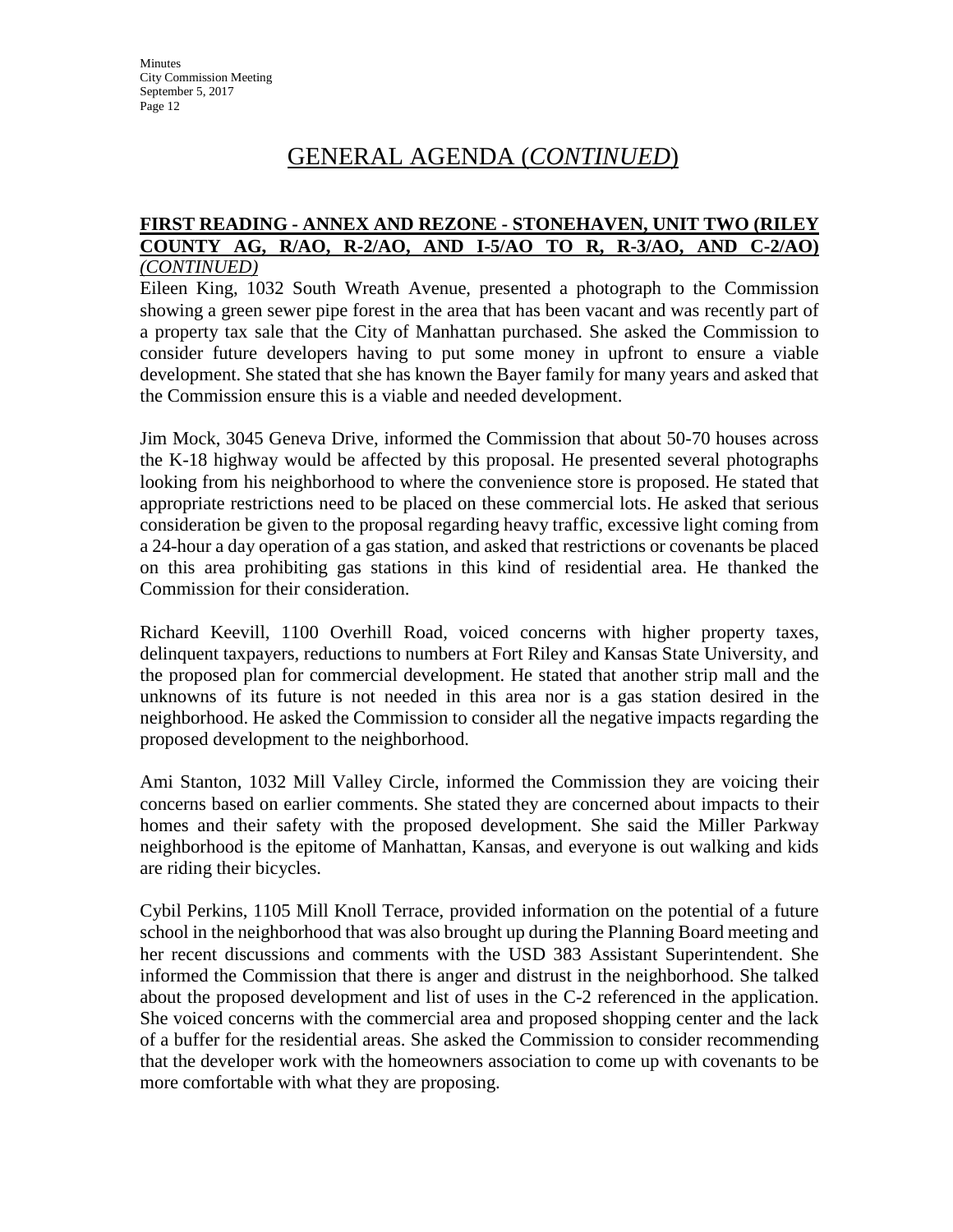#### **FIRST READING - ANNEX AND REZONE - STONEHAVEN, UNIT TWO (RILEY COUNTY AG, R/AO, R-2/AO, AND I-5/AO TO R, R-3/AO, AND C-2/AO)**  *(CONTINUED)*

Rich Wartell, 1213 South Mill Point Circle, stated that Bayer Construction are very good people and was surprised with the results of the Planning Board meeting and the City planning office. He stated that many people in this area are concerned and bothered by the proposed development. He stated the bone of contention is really C-2, the commercial aspect, and asked if this all needs to go through at this time. He asked the Commission to do their due diligence as their elected representatives. He voiced his appreciation to the Commission and thanked former Mayor Reddi and Mayor Morse for their time and service.

Becky Klinger, 1100 South Mill Point Circle, informed the Commission that she has seen their neighborhood grow and the addition of new areas that are pedestrian and bicycle friendly has been wonderful to see. She stated that the proposed development is not compatible with the current neighborhood. She provided background information on the item and the due diligence she did when purchasing her house. She stated there does not seem to be a plan for what neighbors can expect, but will go to the highest bidder. She voiced concerns with an increase in crime with a convenience store and commercial activities in residential neighborhoods, and provided statistics with commercial developments. She asked the Commission to consider the neighborhood and to listen to the concerns and feelings brought forward on this particular development.

Don Gruenbacher, 1113 Mill Knoll Terrace, voiced concern about the runners at 5:00 a.m. and the people driving on the left side of Miller Parkway with additional traffic. He informed the Commission that he worried about kids and out-of-town traffic going to restaurants and bars in the neighborhood. He asked to not make traffic in this area worse than it already is.

Erin Yelland, 1003 Lesmer Circle, informed the Commission that she is the mother of three small children and voiced concerns with the C-2 proposal. She stated the area is a familycentered residential neighborhood and is the picture perfect life to them. She asked the Commission not to go forward with the C-2 development as proposed and to keep the area as a family residential neighborhood.

Marilynn Moch, 3045 Geneva Drive, informed the Commission that she was not allowed to petition, but counted 40 homes in her neighborhood that would see the potential gas station. She stated that she compared the gas station located at Candlewood Shopping Center to the proposed gas station location and said they are not the same. She asked the Commission to not ignore their concerns because they are located outside the legal distance and cannot petition. She said we have the right to petition our government and informed the Commission that our rights have been denied.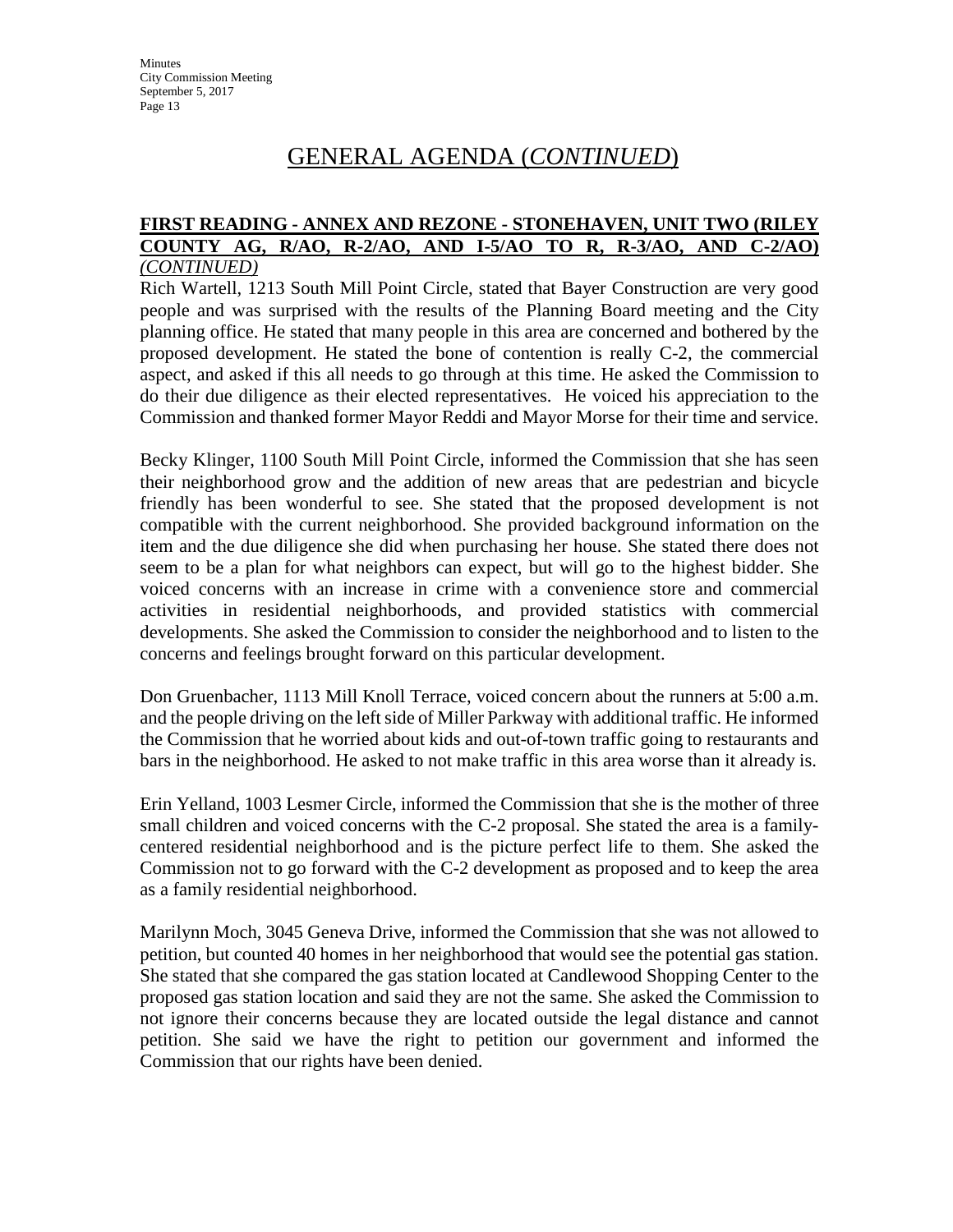#### **FIRST READING - ANNEX AND REZONE - STONEHAVEN, UNIT TWO (RILEY COUNTY AG, R/AO, R-2/AO, AND I-5/AO TO R, R-3/AO, AND C-2/AO)**  *(CONTINUED)*

Neil Horton, Vice President and Chief Executive Officer (CEO), Bayer Construction, responded to concerns about traffic and provided information highlighted in the traffic study. He said their proposal is an opportunity to mitigate some of the traffic concerns and to make improvements at some of the intersections that exist now due to poor design, planning or lack of an understanding of what the real impacts of traffic would be. He provided information on the proposed C-2 rezoning, and stated that the I-5 District has not worked and is a failed plan. He informed those attending the meeting that they did make promises and fully intend to keep those promises, but cannot do restrictive covenants until there is an approved final plat as part of the process. He provided an update on various lots, potential uses on lots, and percentage of uses that have been eliminated. He highlighted their presence in the neighborhood for 98 years and informed the Commission that the Bayer family and corporation have provided utility easements across their property that serve most of the neighborhoods represented. He highlighted the proposed dedication of parkland and the connectivity of proposed trails to the parks. He then responded to questions from the Commission about the assisted living site, and stated they have a contract in hand for the assisted living development.

Commissioner McCulloh responded to earlier comments from the public with concerns regarding crime and neighborhoods.

Rich Seidler, Commercial Real Estate Services, representing the owners of the proposed development, provided additional information about the senior assisted living center and potential businesses that could be located adjacent to the assisted living center, such as a drug store in C-2, which is not a permitted use in I-5. He stated that lots are market driven. He provided additional information on the proposal discussed with the neighborhood and stated that once the lots are created, they would file restrictions on the lots as part of the process. He responded to questions about buildouts and stated that they are currently under no contracts or have any pending contracts for any C-2 lot, irrespective of use. He reiterated that C-2 would be market driven. He stated they are under contract for the assisted living center and have offered the additional ten lots next to it for independent living lots and, if successful with the rezoning, envision within one year to begin construction. He stated regarding the other residential, they envision three to seven years for buildout. He then responded to additional questions from the Commission regarding other commercial areas in Manhattan.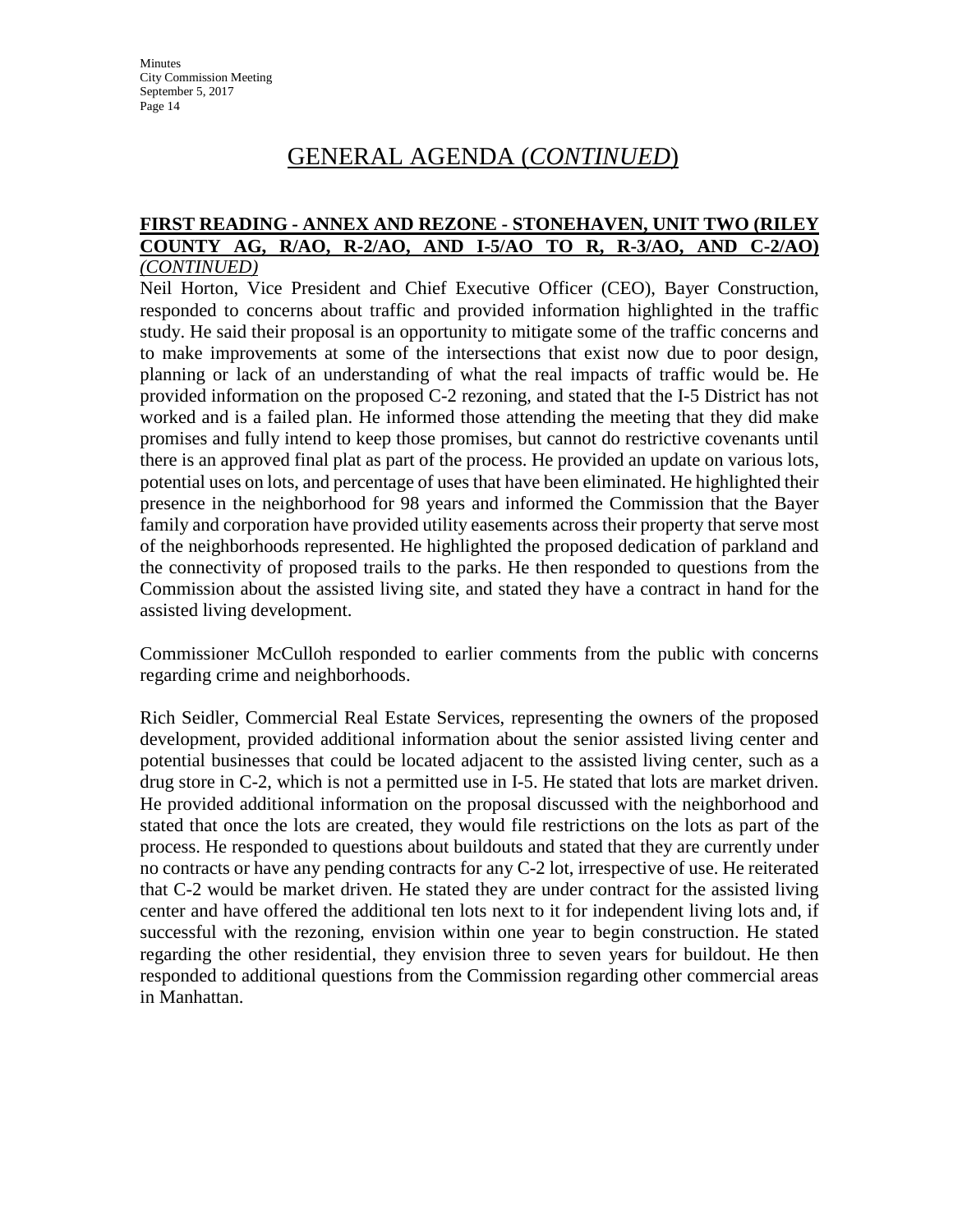#### **FIRST READING - ANNEX AND REZONE - STONEHAVEN, UNIT TWO (RILEY COUNTY AG, R/AO, R-2/AO, AND I-5/AO TO R, R-3/AO, AND C-2/AO)**  *(CONTINUED)*

Tyler Lewison, 1025 Mill Valley Circle, asked for information on the businesses planning to go into the proposed development. He stated that there is no mechanism in place once a decision is made and lacks accountability. He informed the Commission that the issue seems to be trust between members of the community and the developer. He thanked the Commission for their time and reconsideration.

Rich Seidler, Commercial Real Estate Services, representing the owners of the proposed development, responded to additional questions and stated they have had discussions with an individual for a potential convenience store. He emphasized the accountability and the reputation of the developer. He stated that as soon as the lots are created and the final plat has been filed, those lots would be restricted to the matrix provided to the neighborhoods.

Cole Hawver, 453 Warner Park Road, voiced concern with the proposed lot for a possible 16-pump gas station and contradicting information regarding traffic. He stated the additional traffic would make it very difficult to turn left from his property, especially on game day.

Tamara Hallaq, 3017 Arbor Drive, expressed her concerns allowed for the C-2 District and the negative impact of the proposed development. She stated the land being donated is virtually undevelopable due to terrain and other restrictions.

Hearing no other comments, Mayor Morse closed the public comments.

Katie Jackson, City Attorney, provided clarification on the annexation and rezoning requests and considerations. She also presented the options available to the Commission as provided in the City Commission Agenda Memorandum alternatives section.

Commissioner Dodson provided information on the Comprehensive Plan for this particular area and neighborhood commercial component. He discussed the rights of the landowner and desires of those that live near the development as well as the technical issues that involve process and restrictions on what we can actually do. He stated we also have a process that does not allow the developer to place restrictions on property until the plat, that is the way the process works. He also stated the City cannot hold the developer or anyone else accountable unless there is a PUD and this would allow a discussion among all parties to reach development.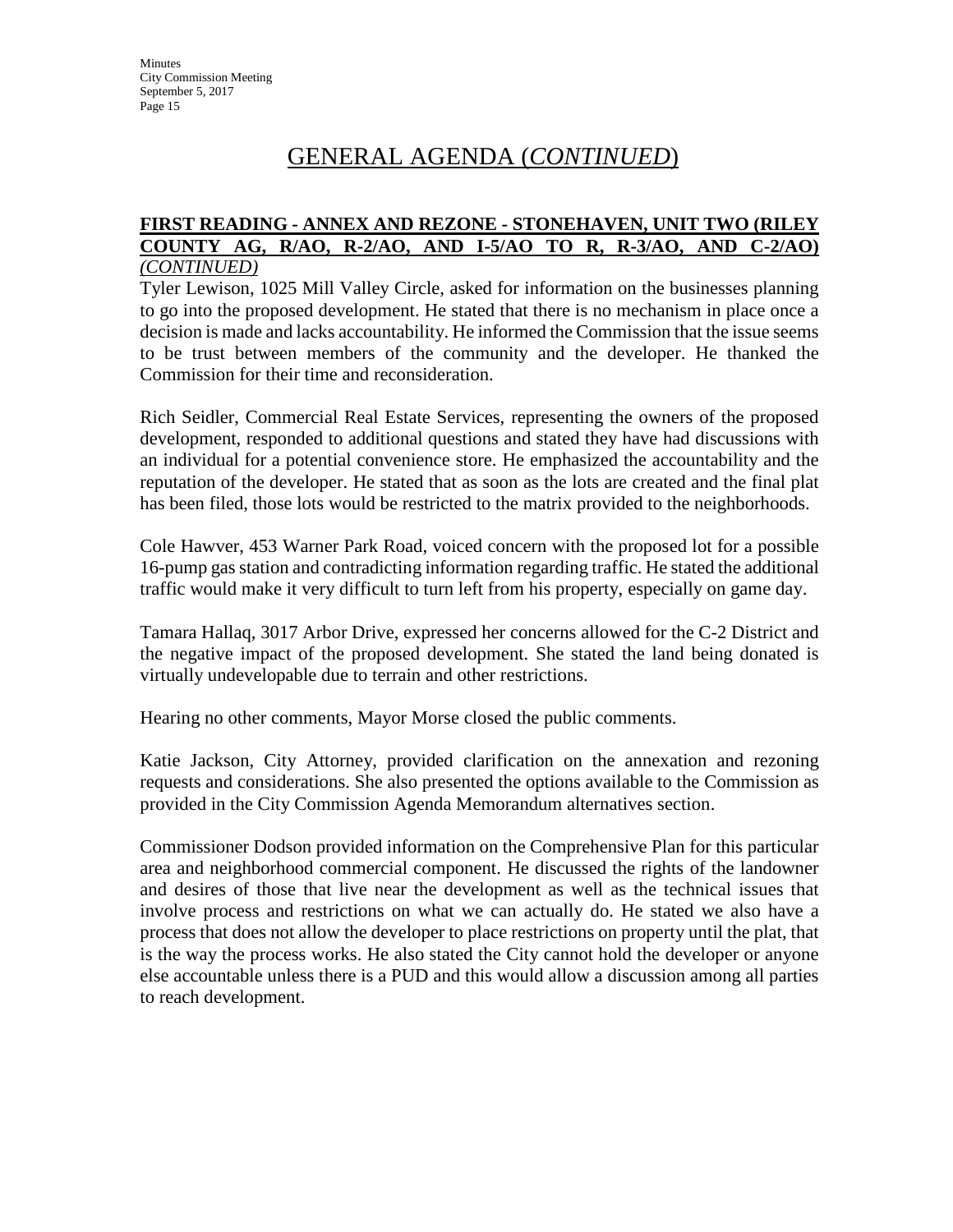#### **FIRST READING - ANNEX AND REZONE - STONEHAVEN, UNIT TWO (RILEY COUNTY AG, R/AO, R-2/AO, AND I-5/AO TO R, R-3/AO, AND C-2/AO)**  *(CONTINUED)*

Commissioner McCulloh referenced the Comprehensive Land Use Plan and the desire to get away from Planned Unit Developments. She stated this is the type of neighborhood commercial center that we want and with good planning, we do not have to drive and can walk to the commercial center. She stated that she has received several calls from people that are for the project and appreciated the energy and time the neighborhood has put into the petition effort.

Eric Cattell, Director of Community Development, responded to questions from the Commission regarding the 50 foot setback.

Commissioner Reddi stated that it takes a lot of energy to get a petition going and to be passionate about it. She said she has listened carefully to what has been said, and has read many of the emails received. She provided an example of living on Westbank Way and the growth experienced and understood the passion and consideration for the neighborhood. She also understood the position of the developers, and stated they have made an investment in the community for generations. She highlighted the Comprehensive Land Use Plan document, the Planning Board discussion, and understood the position and concerns expressed from the neighborhood. She stated the general feedback that she has received was that most people are okay with the I-5 District and did not mind seeing some of the C-2 permitted uses come into play and to review the traffic plans. She commented that the Unified Development Ordinance (UDO) might fit into this discussion in the future. She stated that she was not too concerned with the crime concerns mentioned at this point, but was concerned with a potential school coming into the area.

Commissioner Butler stated that this boils down to the I-5 and C-2. He stated that he had no problem supporting the annexation, but said that if the majority of people around the property do not agree with the rezoning, he could not support it. He also acknowledged the property rights of the developer. He stated the issue is the developer does not like I-5 and the neighbors do not like C-2. He voiced support to send the item back to the Planning Board and then come back to the City Commission with a PUD that would legally provide the necessary framework and protection.

Commissioner Reddi stated the word "trust" has been thrown around a few times during this discussion and said that we have worked with this developer on several projects in the community and that she knows many of the residents that live in this area. She voiced concern that she would hate to pit us against each other and would rather work toward what is best for the community, understanding that this area is going to develop.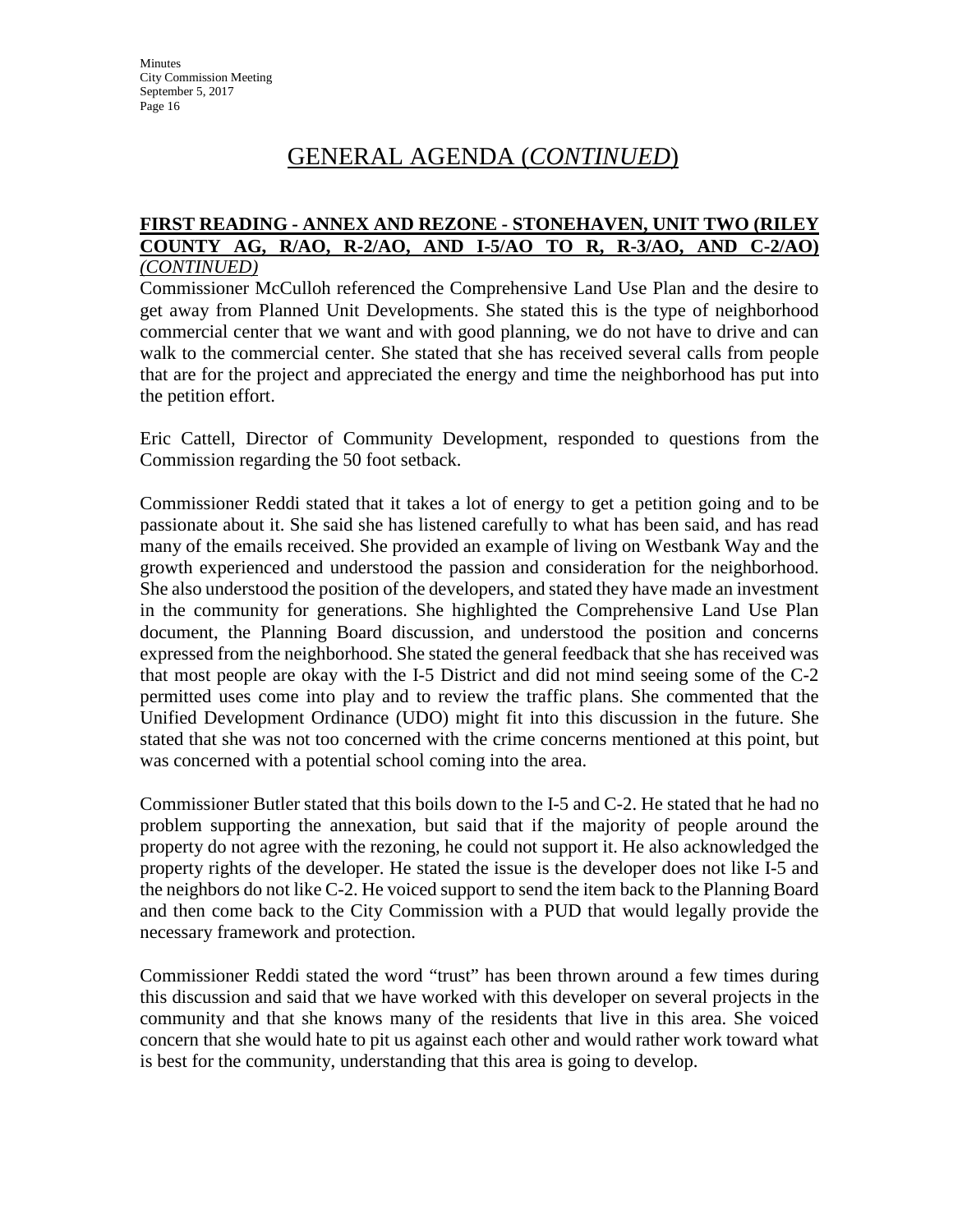#### **FIRST READING - ANNEX AND REZONE - STONEHAVEN, UNIT TWO (RILEY COUNTY AG, R/AO, R-2/AO, AND I-5/AO TO R, R-3/AO, AND C-2/AO)**  *(CONTINUED)*

Commissioner McCulloh stated that we have rules and statues to follow. She reiterated that the Planning Board voted 6-1 in recommending approval and said that we can return the item to the Planning Board. She shared an email received regarding walkable neighborhoods and there is a lot of biking and walking along Miller Parkway and having neighborhood commercial with churches, schools, retirement, and more diverse uses is what we need. She provided an example of past developments that the Commission did not agree with. She stated that it is hard to not be moved by the passion and concern expressed; but, as an elected official, the Commission needs to consider the golden rules for planning items and concurred with the recommendation of the Planning Board.

After discussion of the Commission, Katie Jackson, City Attorney, provided clarification on the item. She informed the Commission that the Planning Board is making an advisory recommendation, and as part of that advisory recommendation, they outline the 13 golden factors. She stated they make findings based on those factors, but those do not bind the Commission legally; the Commission evaluates the same 13 factors in making its decision as well as the evidence provided during comments and evidence provided in the packet. She discussed the override provision in the statute and the options if the item is returned to the Planning Board. She stated the Planning Board cannot mandate a PUD and only the applicant can agree with a PUD. She then responded to questions from the Commission.

Commissioner Morse stated that she served on the Manhattan Urban Area Planning Board and provided background information on a past housing development in the Northview area near her home. She stated the only businesses in the Northview area is along the highway and the radio station. She said this area is similar to the Miller Ranch area; that if you grow into a total residential district there will be no room for commercial business and services that you would want. She referenced the Comprehensive Land Use Plan, her prior service on the Planning Board, and the recommendations from the Planning Board. She stated that she would certainly support the annexation and would also support the rezoning proposal.

After discussion and comments from the Commission, Commissioner Butler moved to approve first reading of an ordinance annexing two tracts of land, totaling approximately 20.63 acres in the Stonehaven, Unit Two, development, generally located to the southwest of the intersection of Miller Parkway and Arbor Drive, based on conformance with the Manhattan Urban Area Comprehensive Plan, the Growth Vision, and the Capital Improvements Program. Commissioner McCulloh seconded the motion. On a roll call vote, motion carried 5-0.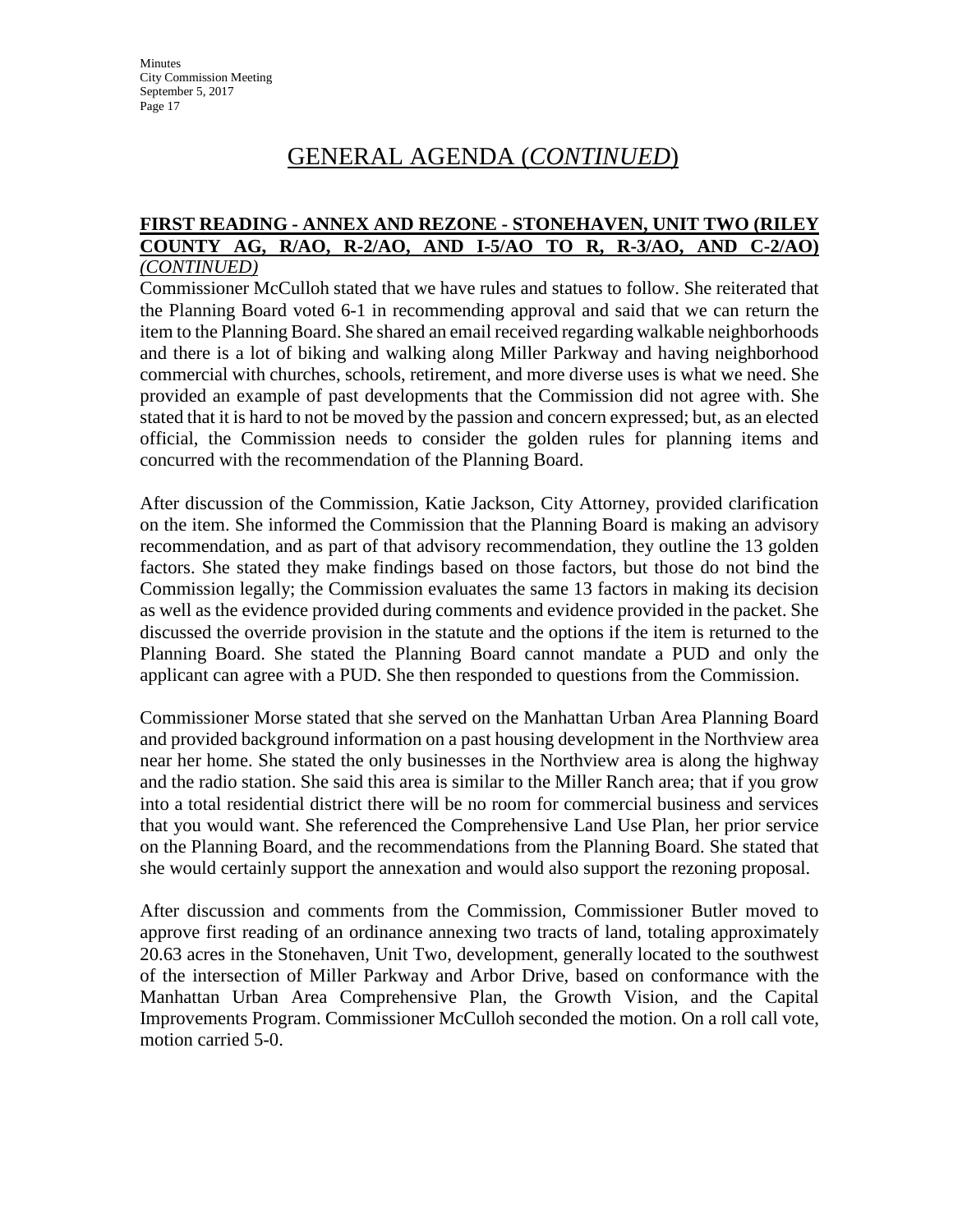#### **FIRST READING - ANNEX AND REZONE - STONEHAVEN, UNIT TWO (RILEY COUNTY AG, R/AO, R-2/AO, AND I-5/AO TO R, R-3/AO, AND C-2/AO)**  *(CONTINUED)*

After discussion and comments of the Commission, Eric Cattell, Director of Community Development, responded to questions from the Commission and provided clarification on the zoning proposal. He stated the options available to the Commission is to table it, deny it or approve it. He informed the Commission that if the item is sent back to the Planning Board, they need to give them specific action. He stated the Planning Board cannot convert the item to a PUD. He said the only way the item can be converted to a PUD is for the applicant to withdraw the application or for the Commission to deny the rezoning. He stated both the Commission and the Planning Board can rezone less than what has been requested, but neither the Commission or the Planning Board can convert this to a PUD; only the applicant can do that. He then responded to questions from the Commission.

After further discussion, Commissioner McCulloh moved to approve first reading of an ordinance rezoning the 124-acre Stonehaven, Unit Two, development, generally located south of Miller Parkway, from: Riley County Agricultural District; Single-Family Residential District with Airport Overlay District; Two-Family Residential District with Airport Overlay District; and Business Park District with Airport Overlay District; to Single-Family Residential District with Airport Overlay District; Multiple-Family Residential District with Airport Overlay District; and Neighborhood Shopping District with Airport Overlay District, based on the findings in the Staff Report *(See Attachment No. 5)* and the recommendation of the Planning Board. Commissioner Reddi seconded the motion. On a roll call vote, motion failed 2-3, with Commissioners Dodson, Butler and Reddi voting against the motion.

After further discussion and comments from the Commission, Katie Jackson, City Attorney, responded to additional questions from the Commission regarding a potential motion to override the recommendation of the Planning Board. She also provided clarification on the portion denying the rezoning and to specify the reasons for the denial on that portion.

Chad Bunger, Assistant Director of Community Development, recommended using the proposed lots of the preliminary plat as legal boundaries for each of those lots for the C-2 that could be adjusted. He also provided clarification on the I-5 area, annexed map areas and responded to questions from the Commission.

Ron Fehr, City Manager, provided additional information on the possible alternatives and provided clarification on the options for the Commission to consider.

Chad Bunger, Assistant Director of Community Development, responded to questions from the Commission and provided clarification on the map.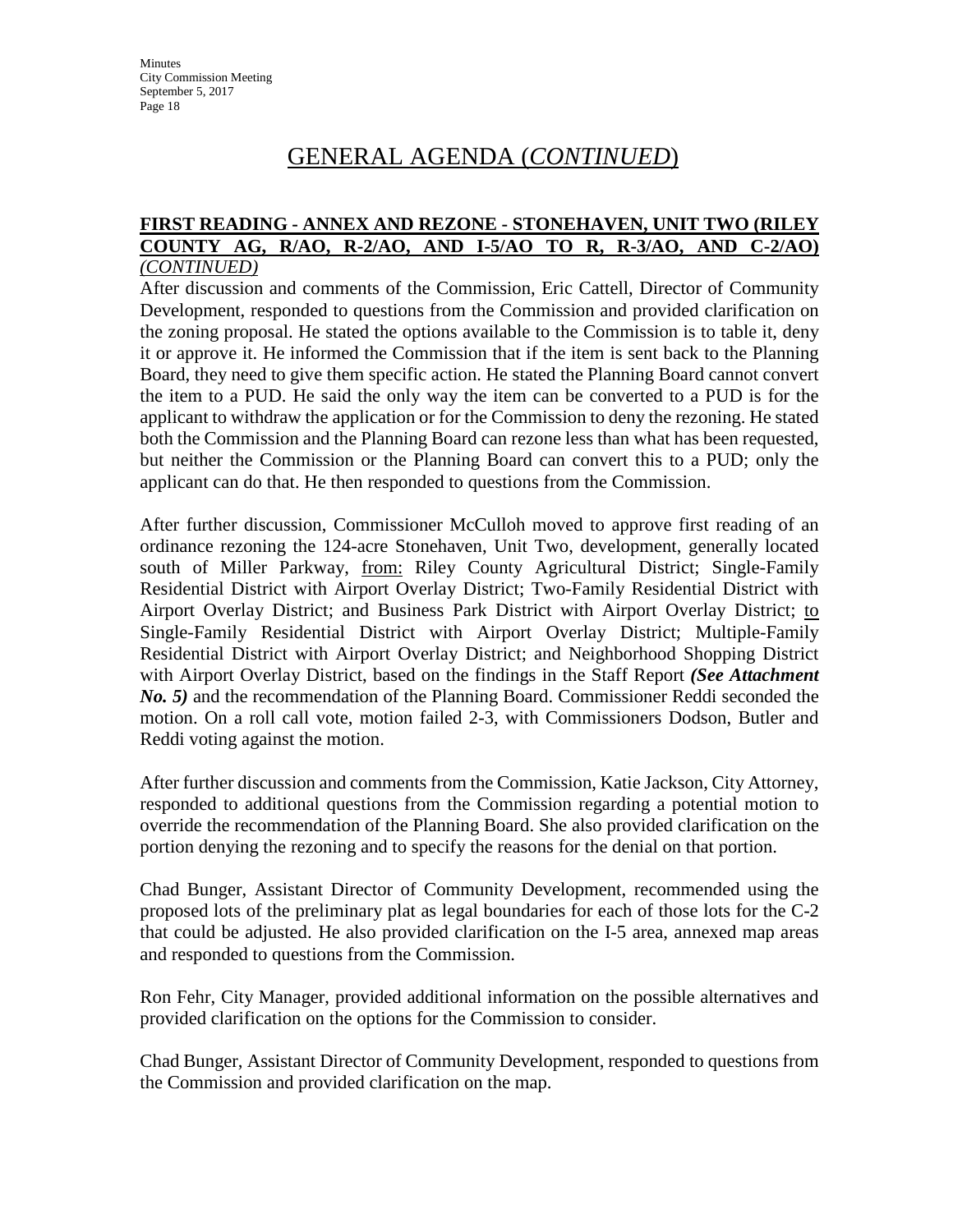#### **FIRST READING - ANNEX AND REZONE - STONEHAVEN, UNIT TWO (RILEY COUNTY AG, R/AO, R-2/AO, AND I-5/AO TO R, R-3/AO, AND C-2/AO)**  *(CONTINUED)*

Katie Jackson, City Attorney, provided further clarification and asked the Commission if it would be fair to draft a motion that says you are accepting the rezoning on all the residential zones and denying the rezoning on anything designated as C-2. She then responded to additional questions from the Commission.

Chad Bunger, Assistant Director of Community Development, and Brad Waller, Alfred Benesch & Company, provided additional information and clarification on the areas proposed to be rezoned, discussed the preliminary plat for the development, and highlighted the existing lot and section line.

At 12:40 a.m., Mayor Morse announced the Commission would take a ten-minute break.

After additional discussion, Commissioner Dodson moved to override the recommendation of the Planning Board to adopt the first reading of an ordinance rezoning the portions of the 124-acre Stonehaven, Unit Two, development, generally located south of Miller Parkway, proposed to change from: Riley County Agricultural District; R/AO, Single-Family Residential District with Airport Overlay District; R-2/AO, Two-Family Residential District with Airport Overlay District; and I-5/AO, Business Park District with Airport Overlay District; concurring to rezone portions to R/AO, Single-Family Residential District with Airport Overlay District, and R-3/AO, Multiple-Family Residential District with Airport Overlay District; and, denying the portions of the 124-acre Stonehaven, Unit Two, development proposed to be zoned C-2, Neighborhood Shopping District; based upon the negative impacts surrounding the land use and zoning, to the general neighborhood character and suitability of site for uses under the current zoning, and the lack of compatibility of the proposed District with nearby properties at the extent of which may have detrimental effects. Commissioner Butler seconded the motion.

Ron Fehr, City Manager, provided clarification on the proposed motion. He stated that essentially this approves the areas proposed to be rezoned as residential districts, so the R and R-3 components, but it does not rezone any of the areas proposed to be rezoned C-2 District.

On a roll call vote, motion carried 4-1, with Commissioner McCulloh voting against the motion.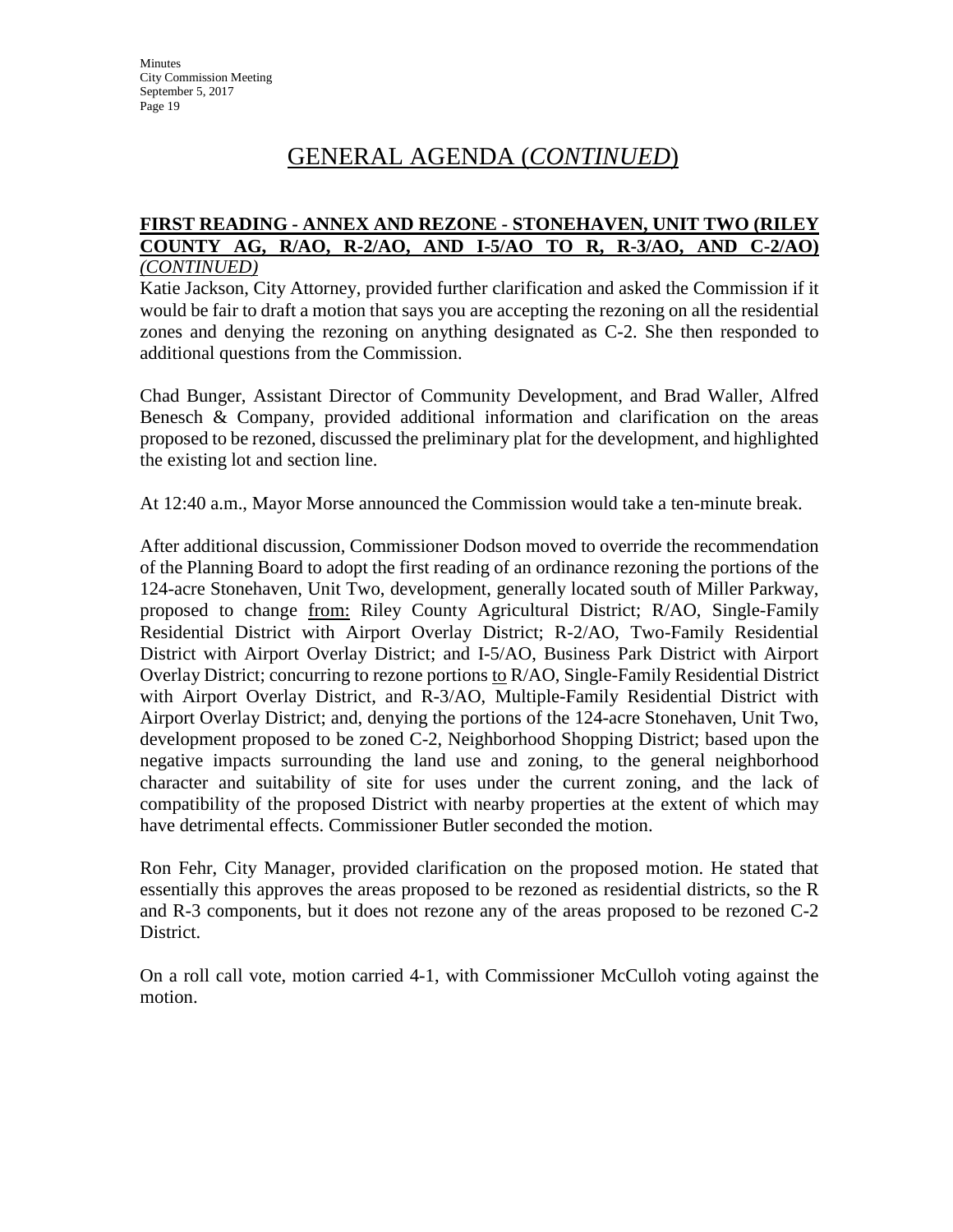Minutes<br>City Commission Meeting<br>September 5, 2017<br>Page 20

ADJOURNMENT<br>At 12:59 a.m., Mayor Morse announced the Commission meeting was adjourned.

Fees, MMC, City Clerk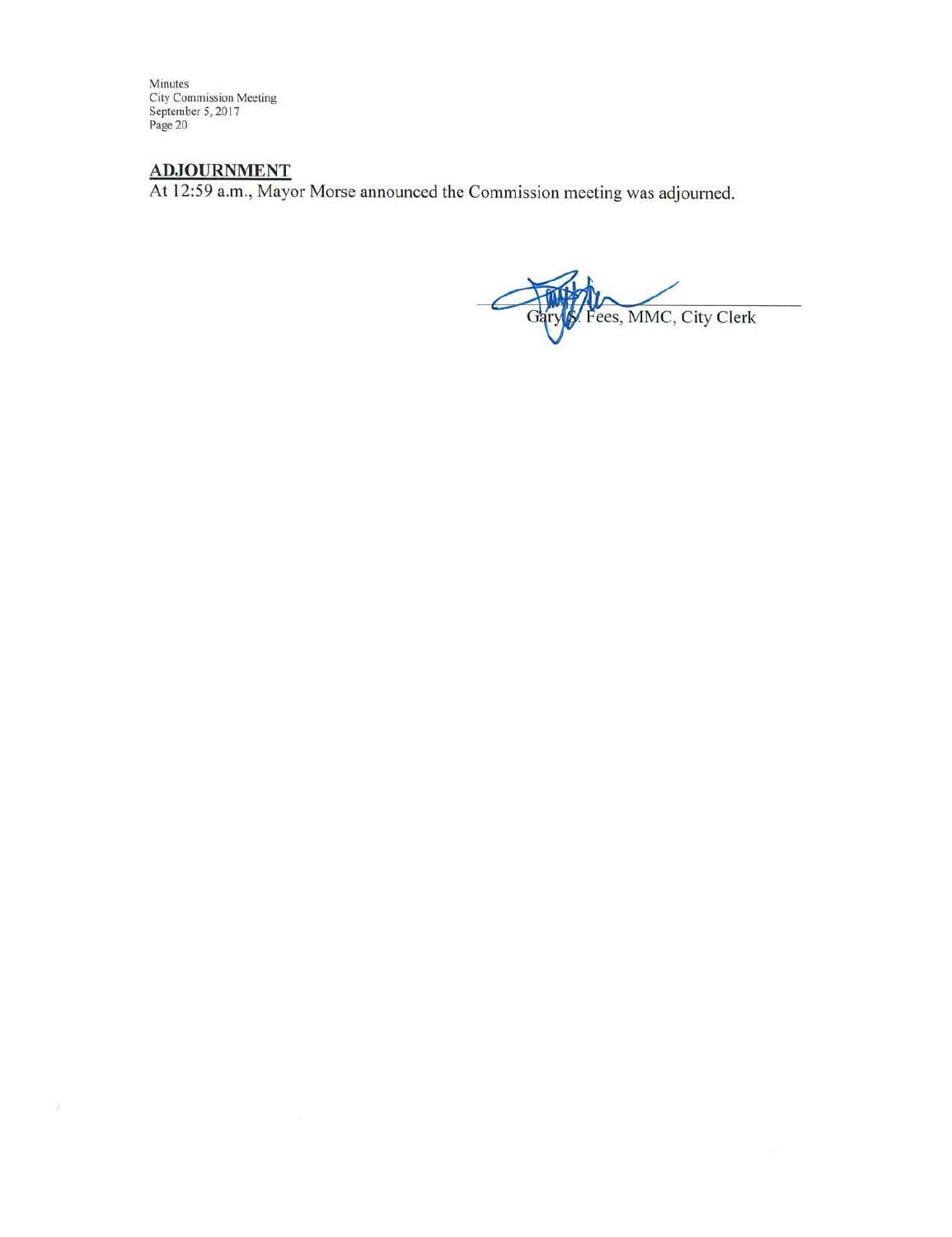| <b>Aggieville Steering Committee Applicants</b> |                  |                                |              |                                |                                                                                                                                                                                                                                                                                                                                                                                                                                        |
|-------------------------------------------------|------------------|--------------------------------|--------------|--------------------------------|----------------------------------------------------------------------------------------------------------------------------------------------------------------------------------------------------------------------------------------------------------------------------------------------------------------------------------------------------------------------------------------------------------------------------------------|
| <b>FIRST NAME</b>                               | <b>LAST NAME</b> | <b>ADDRESS</b>                 | <b>PHONE</b> | EMAIL                          | <b>INTEREST/REASON FOR SERVING</b>                                                                                                                                                                                                                                                                                                                                                                                                     |
| Gwyn                                            | Riffel           | 1117 Hylton Heights Road       | 785-537-9100 | ger@riffelasset.com            | I have owned property in the Aggieville business district since 1993.<br>Since 1993 I have served on the ABA board of directors & have been<br>a active member. Over the years I have also served on a number of<br>committees established by the city to improve the district. I am<br>interested in working with the ABA & the city to ensure that the<br>district's future potential is realized without compromising its heritage. |
| Lucas                                           | <b>Breault</b>   | 717 Leyden Ridge Circle        | 785-313-4487 | lbreault@rileycountypolice.org | I believe Manhattan is an excellent city to live in. I want to see the city<br>continue it's positive growth and for it to be a safe place for all who<br>live and visit here.                                                                                                                                                                                                                                                         |
| Linda                                           | Mays             | 1125 Moro Street               | 785-477-3711 | director@aggieville.org        | Aggieville is an important part of my job.                                                                                                                                                                                                                                                                                                                                                                                             |
| Ryan                                            | <b>Bramhall</b>  | 4408 Leone Circle              | 785-313-3788 | ryanbramhall3788@gmail.com     | I own business's in Aggieville. I believe Aggieville needs<br>improvement to help the district thrive and grow.                                                                                                                                                                                                                                                                                                                        |
| Jeff                                            | Denney           | 1515 Colorado                  | 785-341-5071 | jeff@auntiemaes.com            | I have been a part of the Aggieville community for over 25 years and<br>have owned an Aggieville business for 19 of those years.                                                                                                                                                                                                                                                                                                       |
| Charlie                                         | <b>Busch</b>     | 5480 W. 63rd Avenue            | 785-341-3219 | charlieb@mdiproperties.com     | We own and/or represent several properties in Aggieville. So I would<br>like to be involved and informed.                                                                                                                                                                                                                                                                                                                              |
| Kevin                                           | Peirce           | 2314 Glenwood Lane             | 785-770-7657 | info@bluestembistro.com        | As a property and business owner in the district I have an interest in<br>the future of the district. Community involvement is an important part<br>to keeping a healthy and vibrant district.                                                                                                                                                                                                                                         |
| Jackie                                          | Hartman          | 1412 Penrose Place             | 785-236-0551 | jlh1980@ksu.edu                | As the Director of Community Relations for Kansas State University I<br>have an interest in the prosperity of Aggieville. K-State considers<br>Aggieville a partner. We want a safe, clean environment for all to<br>enjoy. In addition, I served on the Aggieville planning committee and<br>wish to continue the work.                                                                                                               |
| Derek                                           | Jackson          | 2851 Oregon Lane               | 785-532-8843 | derekaj@ksu.edu                | I have an interest in helping shape how people park in Aggieville as<br>well as the surrounding area including K-State. I have many years of<br>work with K-State as well as community groups.                                                                                                                                                                                                                                         |
| Kelli                                           | Holder           | 802 N Manhattan Ave, Apt<br>3A | 816-390-5586 | kcholder@ksu.edu               | K-State and Manhattan, as as campus, as a community, and as a small<br>town in Kansas, has become a pasison of mine. As a student who<br>pursues areas on campus that appeal to my area of study, as well as the<br>betterment of student life, I'm constantly surrounded by my peers which<br>allows me to not only express my opinions, but theirs as well.                                                                          |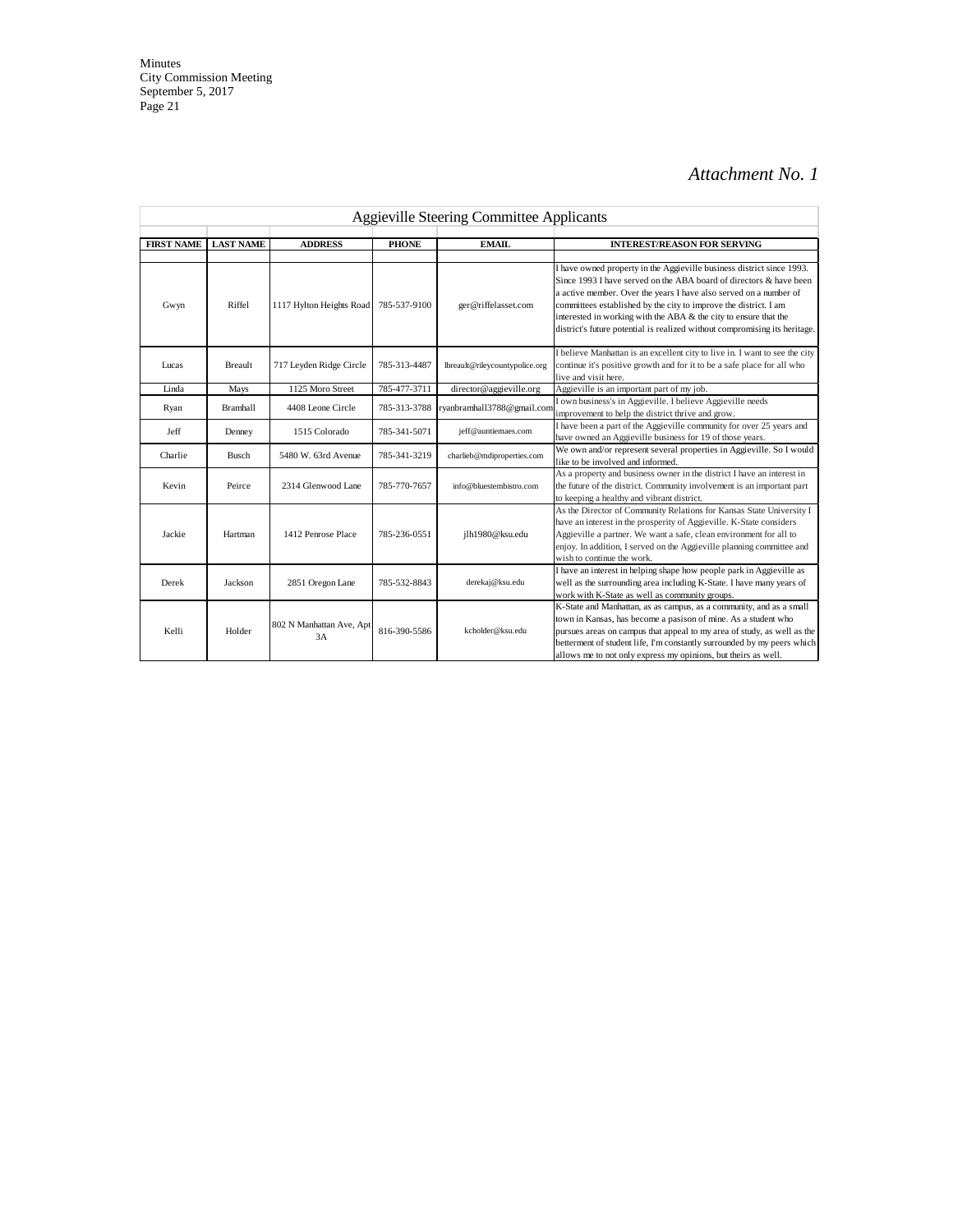#### **STAFF REPORT**

#### **ON AN APPLICATION TO REZONE PROPERTY**

**FROM:** County AG, General Agriculture

**TO:** C-5, Highway Service Commercial District

**APPLICANT:** Kangolf, Inc., DBA Wildcat Creek Fun and Fitness

**ADDRESS:** 800 Anneberg Circle, Manhattan, KS 66503

**OWNERS:** Doretha Wells Trust, Ron Wells Trustee

**ADDRESS:** 3609 Anderson Avenue, Manhattan, KS 66503

**LEGAL DESCRIPTION:** A tract of land in the Northeast Quarter of Section 15, Township 10 South, Range 7 East

**LOCATION:** Generally located south and east of the existing golf course clubhouse and fitness center at 800 Anneberg Circle.

**AREA:** Area to be annexed and rezoned is 53,225 square feet (1.22-acres). The total site once annexed and rezoned would be 49,275 square feet (2.35-acres).

**DATE OF NEIGHBORHOOD MEETING:** May 22, 2017

**DATE OF PUBLIC NOTICE PUBLICATION:** July 12, 2017

**DATE OF PUBLIC HEARING: PLANNING BOARD:** August 7, 2017 **CITY COMMISSION:** September 5, 2017

# **THIRTEEN MATTERS TO BE CONSIDERED WHEN REZONING**

**1. EXISTING USE:** The Wildcat Creek Fun and Fitness Center, includes a clubhouse and fitness center, 9-hole golf course, miniature golf course, driving range, batting cages and a gravel off-street parking lot. A portion of the business has already been annexed into the City and zoned C-5, Highway Service Commercial District. This portion includes the clubhouse and fitness center, batting cages and a portion of the gravel parking area.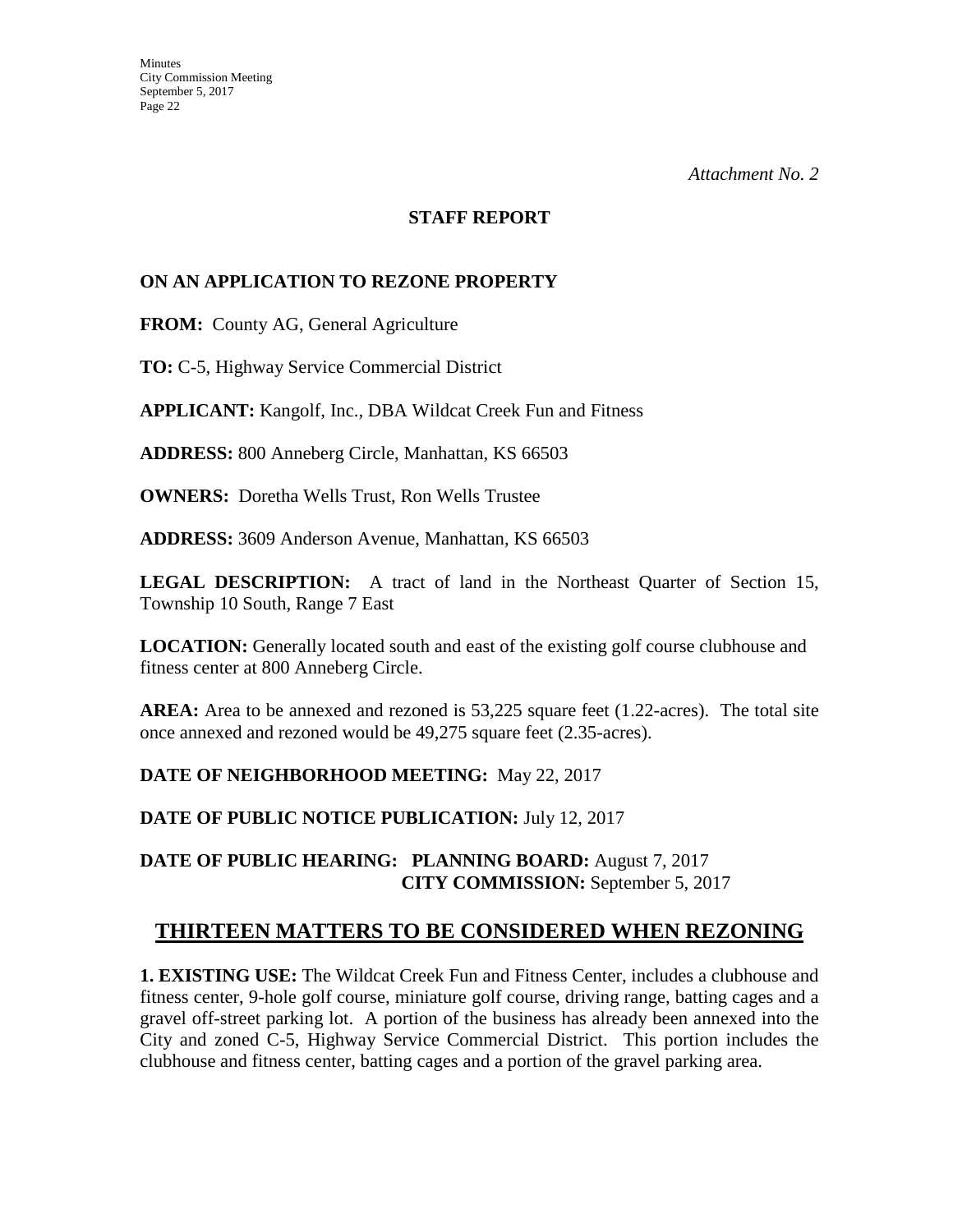*Attachment No. 2*

The applicant is proposing to annex and rezone an 1.22-acre tract of this site to C-5; this would include the grass area to the east of the clubhouse and parking area to the south clubhouse and batting cages. The purpose of the proposed annexation and rezoning is to allow for a building expansion.

**2. PHYSICAL AND ENVIRONMENTAL CHARACTERISTICS:** The site is a relatively flat creek bottom piece of land along Little Kitten Creek and Wildcat Creek. The confluence of these two (2) creeks occur on the golf course to the east of the annexation and rezoning site. The subject site is within the Community Special Flood Hazard Area. The FEMA Floodway is near the annexation and rezoning area. Development on the site will require special site and construction techniques to conform to the City's Floodplain Regulations.

The majority of the area has been used as a 9-hole golf course with associated accessory uses.

## **3. SURROUNDING LAND USE AND ZONING:**

- **NORTH:** Weststar electrical sub-station, vacant creek bottom land, Little Kitten Creek, and golf course; Riley County AG, General Agriculture District
- **SOUTH:** Land associated with the golf course, Wildcat Creek and vacant Flinthills range land; Riley County AG District

**EAST:** Land associated with the golf course, Wildcat Creek; Riley County AG **District** 

**WEST:** Anneberg Park; R-S, Single-Family Residential Suburban District

**4. SUITABILITY OF SITE FOR USES UNDER CURRENT ZONING:** The annexation and rezoning site is suitable for its current accessory uses associated with the golf course. The applicant has stated they would like to expand their existing building to the south and east to enlarge their fitness center space. No specific designs of the proposed building has been presented to City Administration. If the area was not annexed and rezoned, the applicant would not be able to expand the clubhouse and fitness center due to the lack of compliance with Riley County Zoning Regulations, which would not permit a fitness center in the AG, General Agriculture District.

Additionally, the building addition would be split between being within the City and rural Riley County, which would cause issues with Building and Fire Code requirements.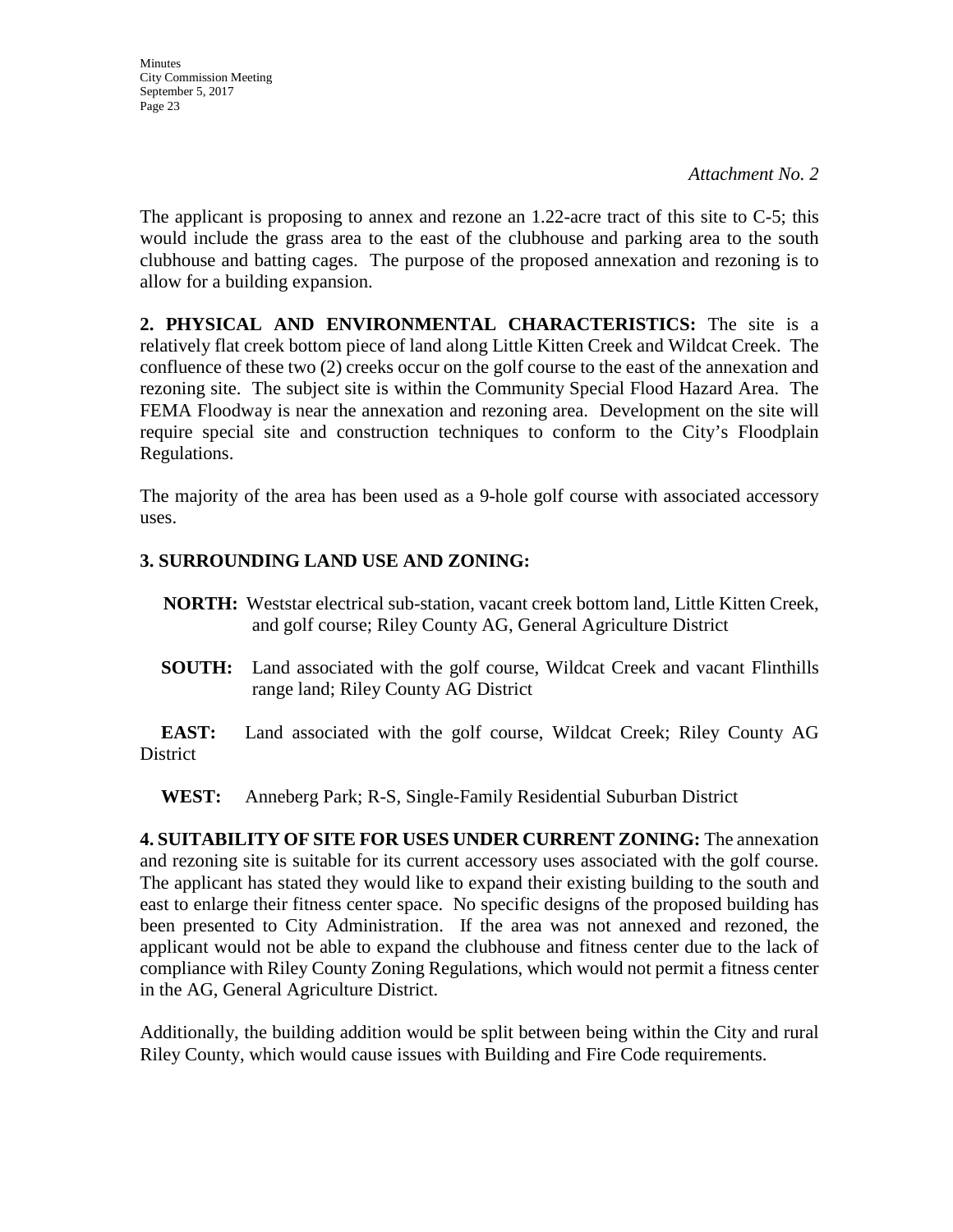**5. GENERAL NEIGHBORHOOD CHARACTER:** The surrounding neighborhood has mostly open areas associated with the Wildcat Creek Golf Course, the City's Anneberg Park, and undevelopable land along the area creeks. The nearest residential neighbor to the annexation and rezoning site is over 1,500 feet away.

**6. COMPATIBILITY OF PROPOSED DISTRICT WITH NEARBY PROPERTIES AND EXTENT TO WHICH IT MAY HAVE DETRIMENTAL AFFECTS:** The proposed rezoning should have minimal impacts on nearby properties. The fitness center and golf course have no residents or permanent neighbors in proximity to the proposed annexation and rezoning site. The site gains access from the internal road network within Anneberg Park, which has been so since its inception in the 1990's.

### **7. CONFORMANCE WITH COMPREHENSIVE PLAN:**

The site is shown on the Southwest Future Land Use map of the Manhattan Area 2035 Comprehensive Plan as Parks and Recreation. *Chapter 9: An Active Community Recognized for its Quality of Life and Strong Sense Place* provides policy guidance for this land use designation. However, the stated policies are addressed towards the City of Manhattan for maintaining and developing parklands and open space. No specific policies were adopted for private businesses owning and managing recreational and open space, such as golf courses. Table 3-1 of the Comprehensive Plan summarizes each land use category shown on the Future Land Use map (see attached). The table does recognize that privately operated golf courses are included in the Park and Recreation land use category.

The proposed rezoning of the unplatted tract for the proposed expansion of the commercial building associated with the Wildcat Creek Fun and Fitness Center conforms to the Comprehensive Plan.

### **8. ZONING HISTORY AND LENGTH OF TIME VACANT AS ZONED:**

According to the applicant, the golf course and fitness center was established in 1993.

| May 17, 2004  | Manhattan Urban Area Planning Board considers and recommends<br>approval (6-0) of the annexation and rezoning of an approximate one-<br>acre tract from County AG, General Agricultural District, to C-5,<br>Highway Service Commercial District for Wildcat Creek Sports<br>Center Clubhouse and Batting Cages at 800 Anneberg Circle. |
|---------------|-----------------------------------------------------------------------------------------------------------------------------------------------------------------------------------------------------------------------------------------------------------------------------------------------------------------------------------------|
| June 1, 2004  | City Commission approves first reading of annexation and rezoning<br>of the Wildcat Creek Sports Center Clubhouse and Batting Cages.                                                                                                                                                                                                    |
| June 15, 2004 | City Commission approves Ordinance Nos. 6406 and 6407 annexing<br>and rezoning the Wildcat Creek Sports Center Clubhouse to C-5,<br>Highway Service Commercial District.                                                                                                                                                                |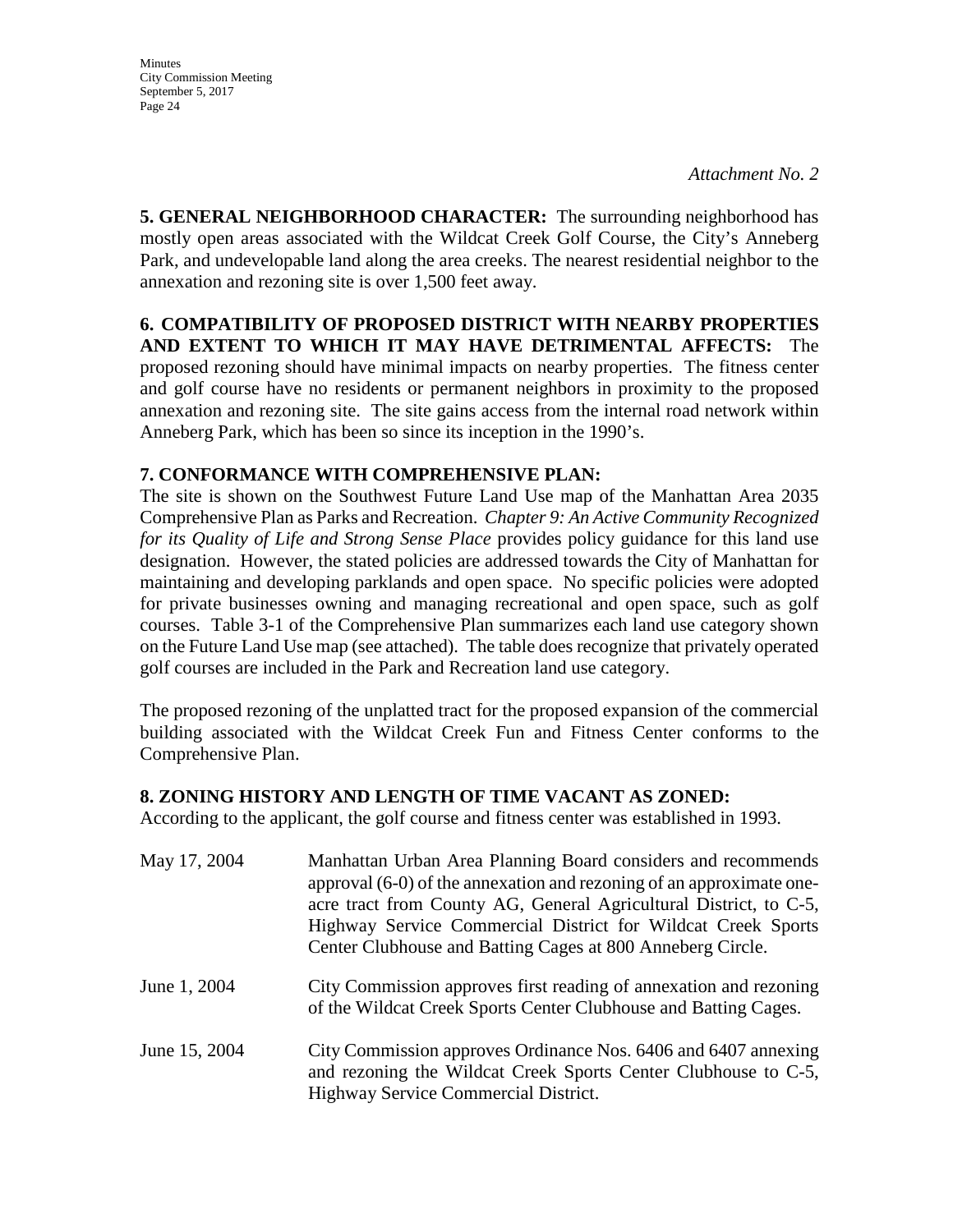#### **9. CONSISTENCY WITH INTENT AND PURPOSE OF THE ZONING ORDINANCE:**

The intent and purpose of the Zoning Regulations is to protect the public health, safety, and general welfare; regulate the use of land and buildings within zoning districts to assure compatibility; and to protect property values.

The C-5, Highway Service Commercial District is designed to provide for businesses offering accommodations, supplies, or services to motorists, and for certain specialized activities which require access to major streets and highways. The proposed building addition on the site is to expand the health and fitness center that is currently operating in the existing building. Health and fitness clubs are a permitted use in the C-5 District.

**10. RELATIVE GAIN TO THE PUBLIC HEALTH, SAFETY AND WELFARE THAT DENIAL OF THE REQUEST WOULD ACCOMPLISH, COMPARED WITH THE HARDSHIP IMPOSED UPON THE APPLICANT:** There appears to be no gain to the public health, safety and welfare that denial would accomplish, compared to the hardship to the applicant if the request to rezone was denied.

**11. ADEQUACY OF PUBLIC FACILITIES AND SERVICES:** Public utilities currently serve the site. The size and location of these utilities may need to be addressed to accommodate the proposed building expansion. This will be addressed during the building permit process.

**12. OTHER APPLICABLE FACTORS:** Staff identifies no further applicable factors.

**13. STAFF COMMENTS:** City Administration recommends approval of the proposed rezoning of the 1.22-acre portion of the Wildcat Creek Fun and Fitness Center from County AG, General Agriculture, to C-5, Highway Service Commercial District, based on the findings in the Staff Report.

# **ALTERNATIVES:**

- 1. Recommend approval of the proposed rezoning of Wildcat Creek Fun and Fitness Center from County AG, General Agriculture, to C-5, Highway Service Commercial District, stating the basis for such recommendation.
- 2. Recommend denial of the proposed rezoning, stating the specific reasons for denial.
- 3. Table the proposed rezoning to a specific date, for specifically stated reasons.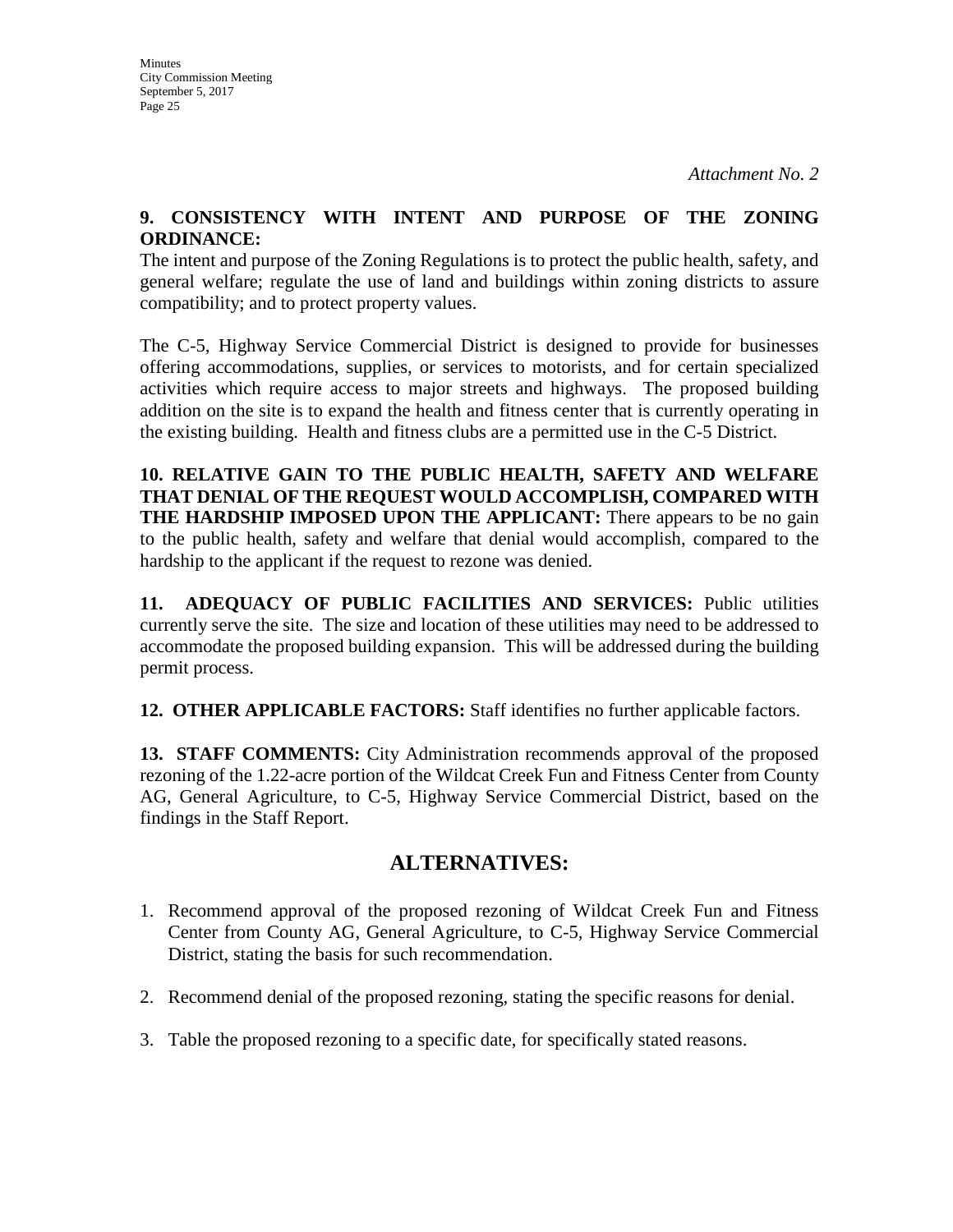## **POSSIBLE MOTION:**

The Manhattan Urban Area Planning Board recommends approval of the proposed rezoning of the 1.22-acre portion of the Wildcat Creek Fun and Fitness Center, generally located south and east of the existing golf course clubhouse and fitness center at 800 Anneberg Circle, from County AG, General Agriculture, to C-5, Highway Service Commercial District based on the findings in the Staff Report.

**PREPARED BY:** Chad Bunger, AICP, CFM, Assistant Director of Community Development Department

**DATE:** July 28, 2017

CB MUAPB\_Wildcat Creek Fun & Fitness\_Rezone.docx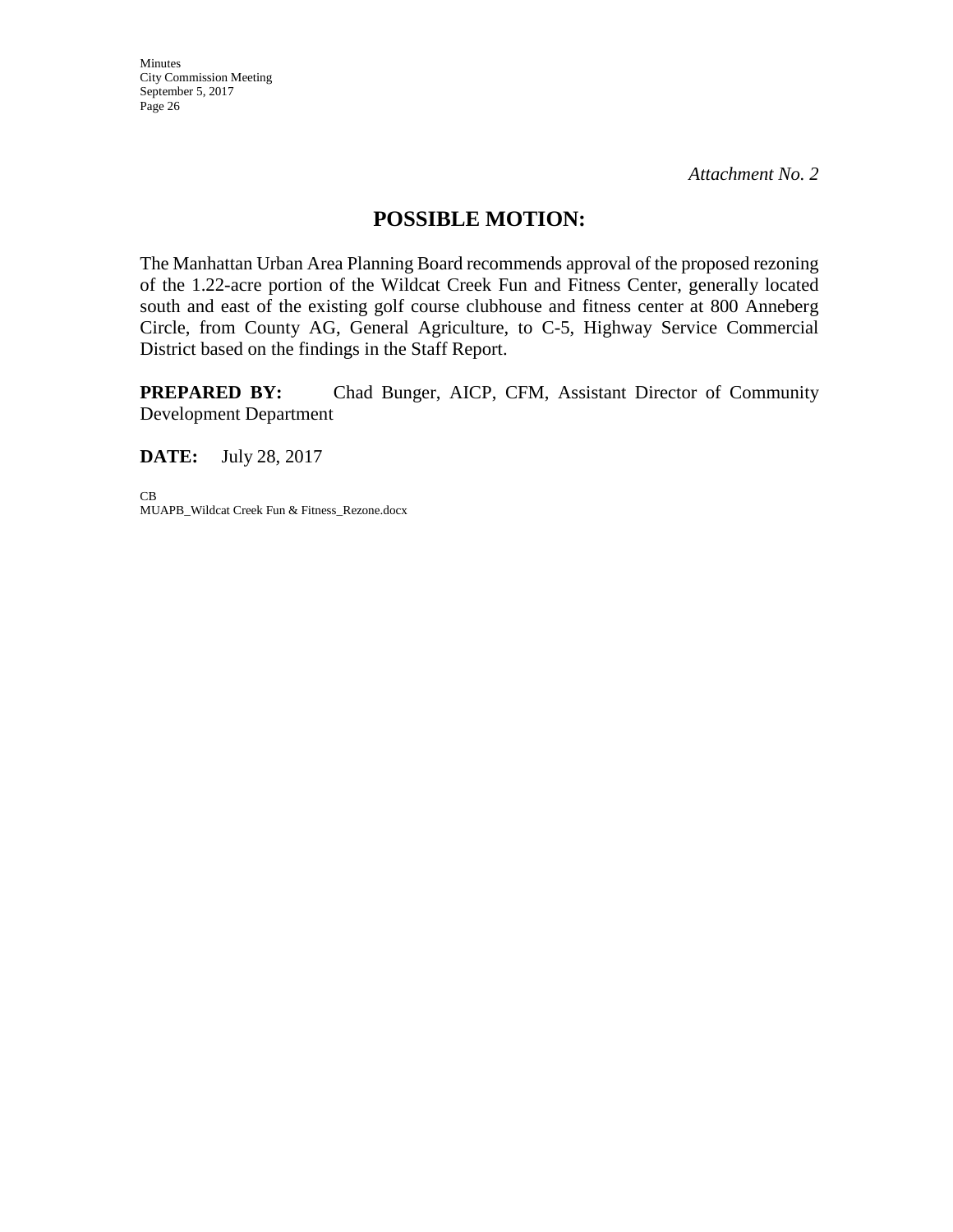#### **STAFF REPORT**

#### **AN AMENDMENT OF ORDINANCE NO. 6516, 6765, AND 6766, AND THE APPROVED FINAL DEVELOPMENT PLAN OF LOT 2, GRAND MERE VILLAGE PLANNED UNIT DEVELOPMENT.**

**REQUEST**: This is a request to amend Ordinance Nos. 6516, 6765, and 6766, and the Final Development Plan of Lot 2, Grand Mere Village Planned Unit Development. No changes to the uses or buildings are proposed. The only proposed change is increased signage on the Bank of the Flint Hills and Paramour Coffee building.

# **BACKGROUND**

**APPLICANT:** Dan Knight – Anderson Knight Architects

**OWNER:** Lance White – Bank of the Flint Hills

**ADDRESS:** 2005 Clocktower Place, Suite 120

**LOCATION:** Grand Mere Village, S03, T10, R07E, Lot 2

**AREA:** 0.7249 acres, 31,576.64 square feet

#### **DATE OF PUBLIC NOTICE PUBLICATION:** Monday, July 17, 2017

### **DATE OF PUBLIC HEARING: PLANNING BOARD:** Monday, August 21, 2017 **CITY COMMISSION:** Tuesday, September 5, 2017

# **EXISTING PUD**

### **EXISTING PUD AFFECTING LOT 2**

**Ordinance:** 6516, 6765, and 6766

The Grand Mere Village Planned Unit Development, and Ordinance No. 6516, approved November 7, 2005, is subject to the following conditions of approval: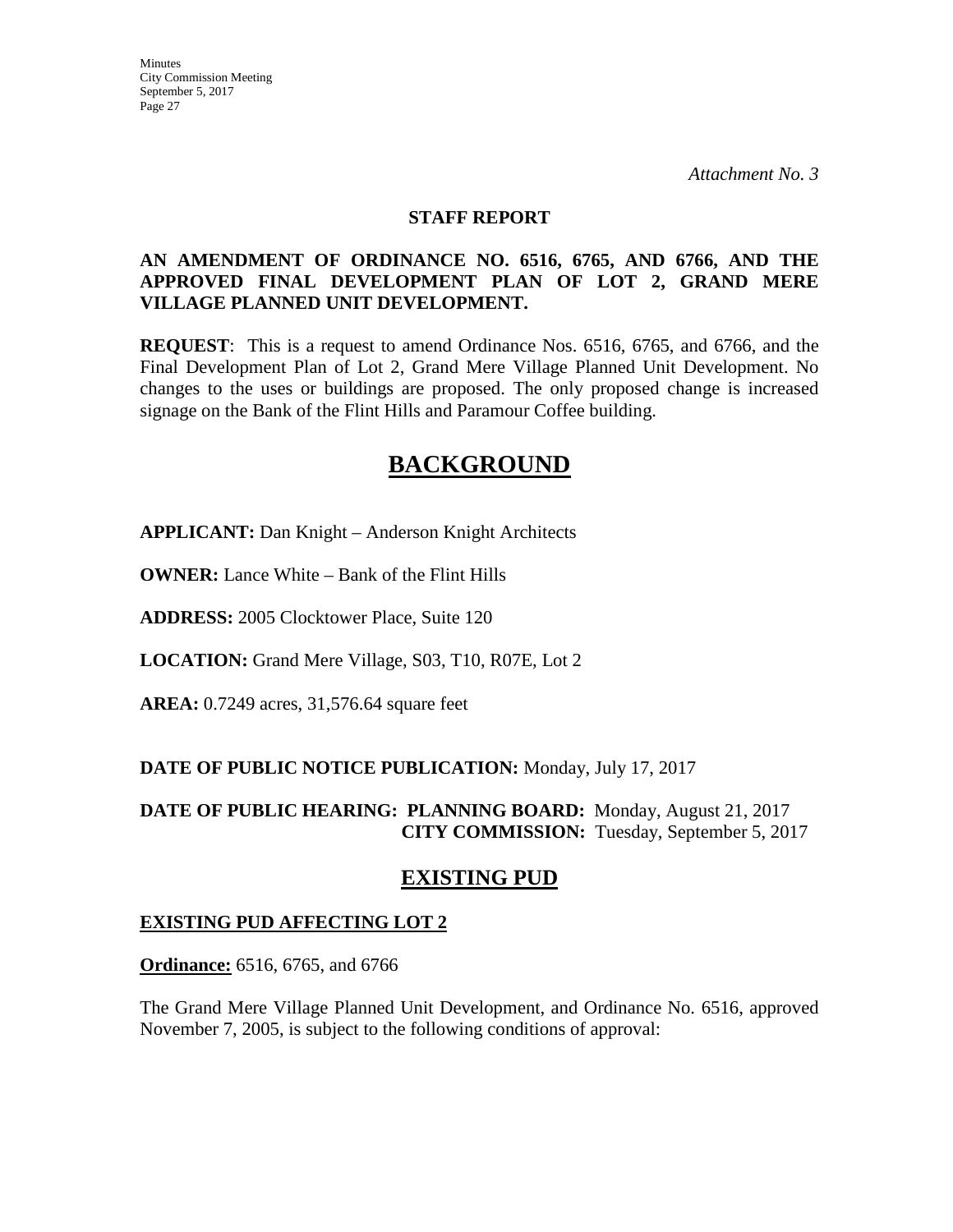- 1. Permitted uses shall include all of the Permitted Uses and Conditional Uses allowed in the C-2, Neighborhood Shopping District; Municipally Owned and Operated Fire Stations; Bed and Breakfast Inns; Hospitals and Nursing Homes; and, Residential Dwelling Units as a part of an Office, Retail or Restaurant Use.
- 2. Landscaping and irrigation shall be provided pursuant to a Landscaping Performance Agreement between the City and the owner, which shall be entered into prior to issuance of a building permit.
- 3. All landscaping and irrigation shall be maintained in good condition.
- 4. Lighting shall be provided as described in the application documents.
- 5. Signs shall be provided as proposed in the application documents, and shall allow for exempt signage described in Article VI, Section 6-104  $(A)(1),(2),(4),(5),(7)$  and  $(8)$ ; and Section 6-104 (B)(2), of the Manhattan Zoning Regulations.
- 6. The traffic improvements cited in the October 31, 2005, Inter-Office Memorandum from the City Engineer for turn lanes on Kimball Avenue and a traffic signal at the intersection of Vanesta Drive and Kimball Avenue, shall be constructed with the street improvements of Vanesta Drive.

# **PUD AMENDMENT AND PROPOSED IMPROVEMENTS ON LOT 2**

### **Proposed Buildings, Structures, and Phasing**

**Phasing:** No new buildings, structures or phasing is proposed as part of this PUD Amendment. The site features one 4,600 square foot building which currently houses Bank of the Flint Hills and Paramour Coffee. Other than the proposed signage, this building is not proposed to change.

**Proposed Signs:** The proposed sign plan increases what was originally approved, which was 4 wall signs on the north, south, and west façades, ranging from approximately 7 square feet in area up to 25 square feet in area. The proposed sign plan consists of 8 new signs to be placed on the south, north, and east elevations. And the removal of one sign on the west elevation. (Please refer to the existing and proposed signs attachment.)

The originally approved signs comprise:

- 1. South elevation: One 17' by 1' sign across the top of the building, above the front door. This sign is proposed to remain unchanged.
- 2. South elevation: One 1' by 7' sign on the left side of the coffee shop entrance. This sign has not yet been installed. This sign is proposed to remain unchanged.
- 3. North elevation: One 17' by 1' sign across the top of the building, above the front door. This sign is proposed to remain unchanged.
- 4. West elevation: One 5'6" octagon sign on the right side of the building.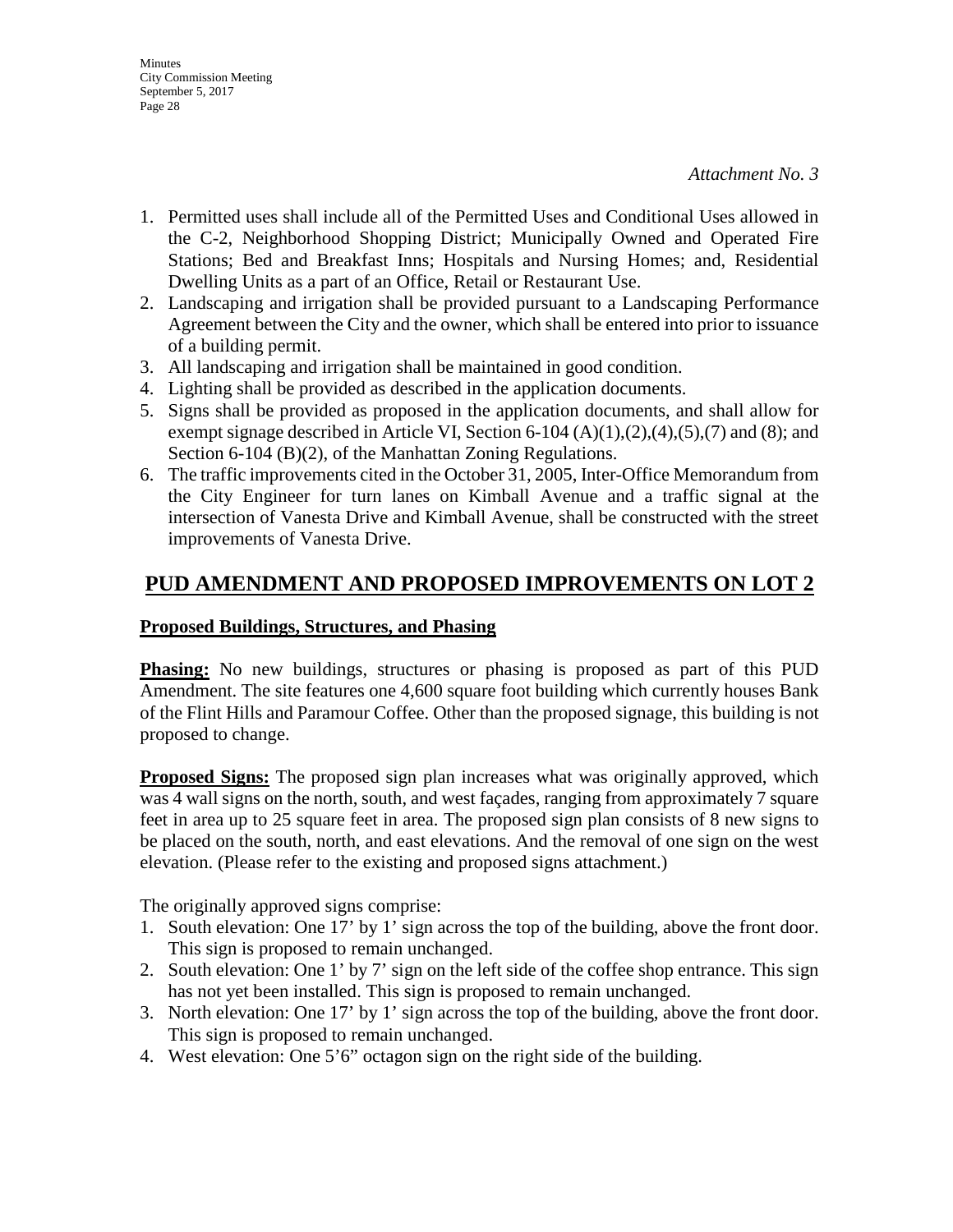The proposed additional signs:

- 1. South elevation: Two 4' octagon signs to be placed on either side of the 17' by 1' sign across the top of the buildings.
- 2. South elevation: One 7' by 5' sign to be placed on the right side of the coffee shop entrance.
- 3. North elevation: One 7' by 5' sign to be placed on the left side of the coffee shop.
- 4. East elevation: Two 2' oval signs to be placed on either side of the coffee shop drivethrough window.

**PROPOSED LIGHTING:** The lighting is not proposed to change from what was approved in the lighting plan that was submitted to the Manhattan Urban Area Planning Board with the original PUD in April of 2016. This plan consisted of pole lights in the parking lot that cut-off at the property lines.

# **MATTERS TO BE CONSIDERED WHEN AMENDING A PLANNED UNIT DEVELOPMENT**

## **1. WHETHER THE PROPOSED AMENDMENT IS CONSISTENT WITH THE INTENT AND PURPOSE OF THE APPROVED PUD, AND WILL PROMOTE THE EFFICIENT DEVELOPMENT AND PRESERVATION OF THE ENTIRE PUD:**

The proposed amendment is consistent with the intent and purpose of the approved PUD. The intention of the amendment is to more clearly identify the businesses that reside within the structure on Lot 2.

**2. WHETHER THE PROPOSED AMENDMENT IS MADE NECESSARY BECAUSE OF CHANGED OR CHANGING CONDITIONS IN OR AROUND THE PUD, AND THE NATURE OF SUCH CONDITIONS:** 

The proposed amendment is not made necessary because of changed or changing conditions in or around the PUD. The amendment is simply a result of the property owner wishing to take the signage of the property in a slightly different direction than what was originally approved.

**3. WHETHER THE PROPOSED AMENDMENT WILL RESULT IN A RELATIVE GAIN TO THE PUBLIC HEALTH, SAFETY, CONVENIENCE OR GENERAL WELFARE, AND IS NOT GRANTED SOLELY TO CONFER A SPECIAL BENEFIT UPON ANY PERSON:** 

The applicant states that the proposed amendment will result in a limited relative gain to the public health, safety, convenience, and general welfare since the intention of the increased signage is to clarify the location of the businesses located within the subject building of the PUD. The application states that no individual person is conferring a special benefit as a result of the proposed amendment.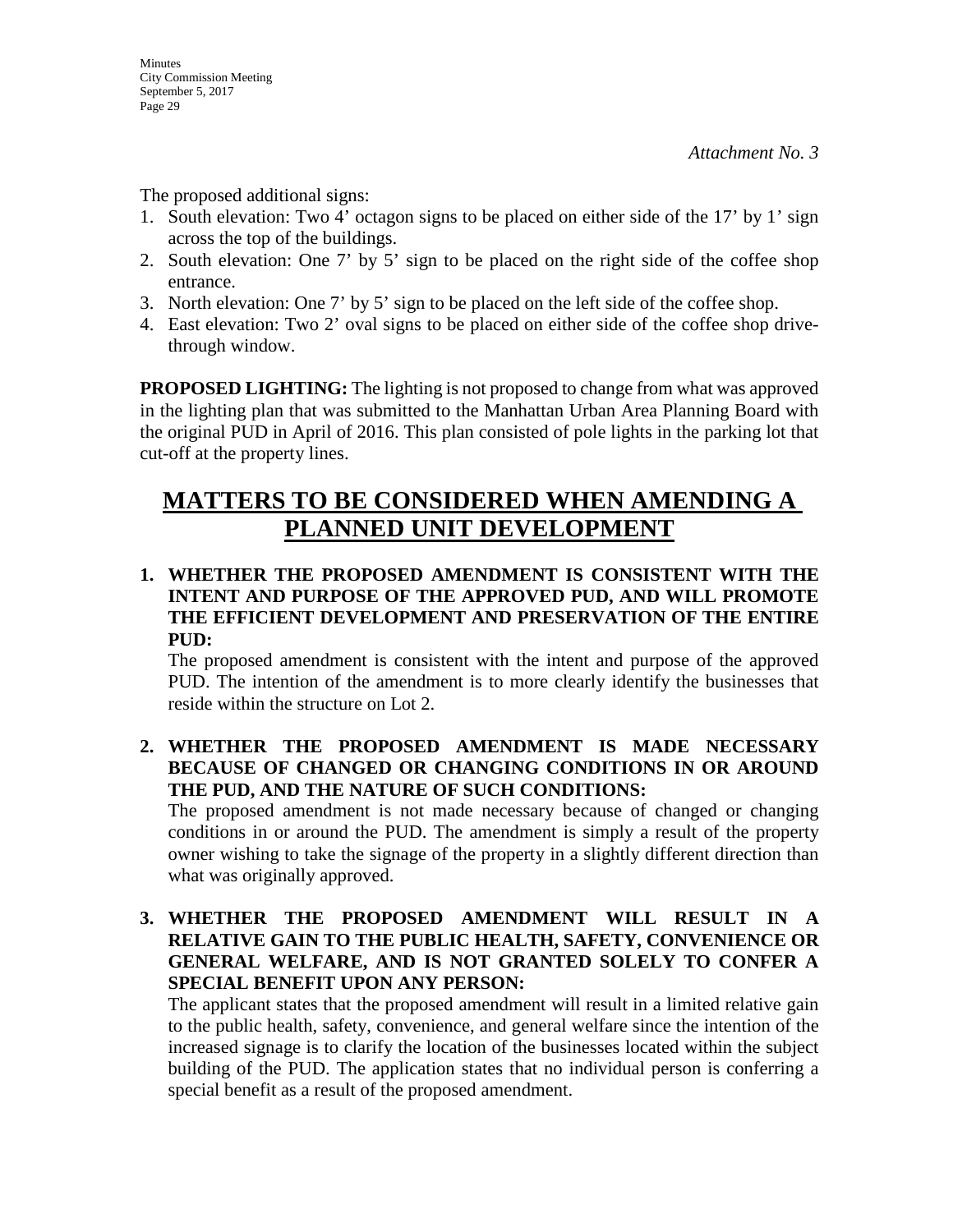# **ADDITIONAL MATTERS TO BE CONSIDERED WHEN AMENDING A PLANNED UNIT DEVELOPMENT**

**1. LANDSCAPING:** The existing landscaping, which was approved as part of the Grand Mere Village Planned Unit Development is not proposed to change as part of this amendment. The originally approved landscape plan consisted of a combination of deciduous and evergreen shrubs as well as ornamental grasses along the south property line as well as deciduous and evergreen trees combined with shrubs and grasses in various locations around and within the parking lot.

**2. SCREENING:** Screening is not proposed to change as part of this amendment. The originally approved screening plan consists of the landscaping along the southern property line described above as well as a seven (7) foot tall retaining wall, which runs along the southern and western property lines. Additionally, the trash enclosure is screened with a block wall with limestone veneer.

**3. DRAINAGE:** Drainage is not proposed to change from the existing approved Planned Unit Development.

**4. CIRCULATION:** The circulation patterns are based on the Final Development Plan that was approved by the Manhattan Urban Area Planning Board in April of 2016. This proposed PUD Amendment will not change the circulation patterns within or around the site.

Public Access. The site is currently accessed from Clocktower Place to the north, which is a private street that is accessed from Vanesta Drive, a public Right of Way.

Traffic. The proposed PUD Amendment will not increase the number of vehicle trips to and from the site.

Off-Street Parking. The property currently contains 33 off-street parking spaces, which was approved with the original Final Development Plan, and this proposed amendment will not change the number of parking space or the demand for parking at the property.

**5. OPEN SPACE/LANDSCAPED AND COMMON AREA:** The property is almost entirely covered by either the structure that houses the bank and coffee shop or the associated off-street parking lot. The coffee shop does contain a small patio area on the south side of the structure that is surrounded by a low 24" seat wall. The patio measures approximately 17'4" wide by 20', 8" long. This patio, which was approved with the final development plan is not proposed to change as part of this PUD Amendment.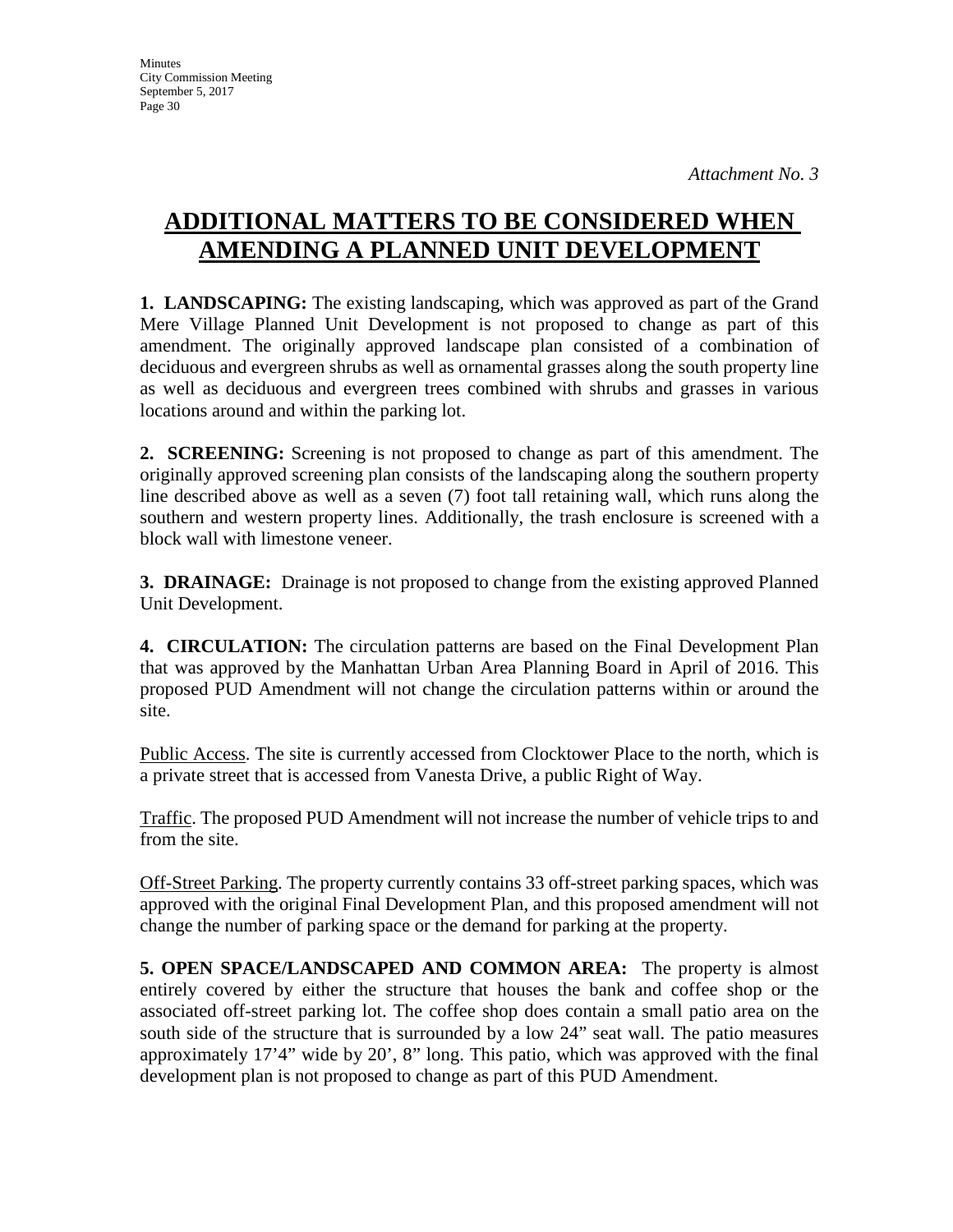**Minutes** City Commission Meeting September 5, 2017 Page 31

### **6. CHARACTER OF THE NEIGHBORHOOD:**

The character of the neighborhood is that of a mixed-use district, which includes restaurants and services mixed with several different types of housing units; including single family detached houses, single family attached houses, townhomes, and apartments. The subject site itself sits at a prominent intersection at the northeast corner of Kimball Avenue and Vanesta Drive.

# **MATTERS TO BE CONSIDERED WHEN REZONING**

**1. EXISTING USE:** Bank and Coffee Shop

**2. PHYSICAL AND ENVIRONMENTAL CHARACTERISTICS:** The property is completely built upon as permitted according to the Final Development Plan for Lot 2 of the approved Planned Unit Development.

## **3. SURROUNDING LAND USE AND ZONING:**

- **(a.) NORTH:** A portion of the Grand Mere Village Planned Unit Development consisting of the shopping center that contains Rockhill Real Estate, Mr. K's Café & Bar, Avalon Hair & Nail Salon, and others.
- **(b.) SOUTH:** Kimball Avenue ROW and Westbank Townhomes Planned Unit Development, located across Kimball Avenue.
- **(c.) EAST:** A portion of the Grand Mere Village Planned Unit Development consisting of Old Chicago restaurant
- **(d.) WEST:** Vanesta Drive ROW and a portion of the Grand Mere Village Planned Unit Development consisting of the Frontier Farm Credit building.

### **4. GENERAL NEIGHBORHOOD CHARACTER:** See above under "**6, CHARACTER OF THE NEIGHBORHOOD."**

**5. SUITABILITY OF SITE FOR USES UNDER CURRENT ZONING:** The site is completely built as approved through the PUD process, apart from the additional signage described in this staff report.

**6. COMPATIBILITY OF PROPOSED DISTRICT WITH NEARBY PROPERTIES AND EXTENT TO WHICH IT MAY HAVE DETRIMENTAL AFFECTS:**. This additional signage which is described in this staff report is not anticipated to have any detrimental effects to the approved PUD or to the surrounding neighborhood. The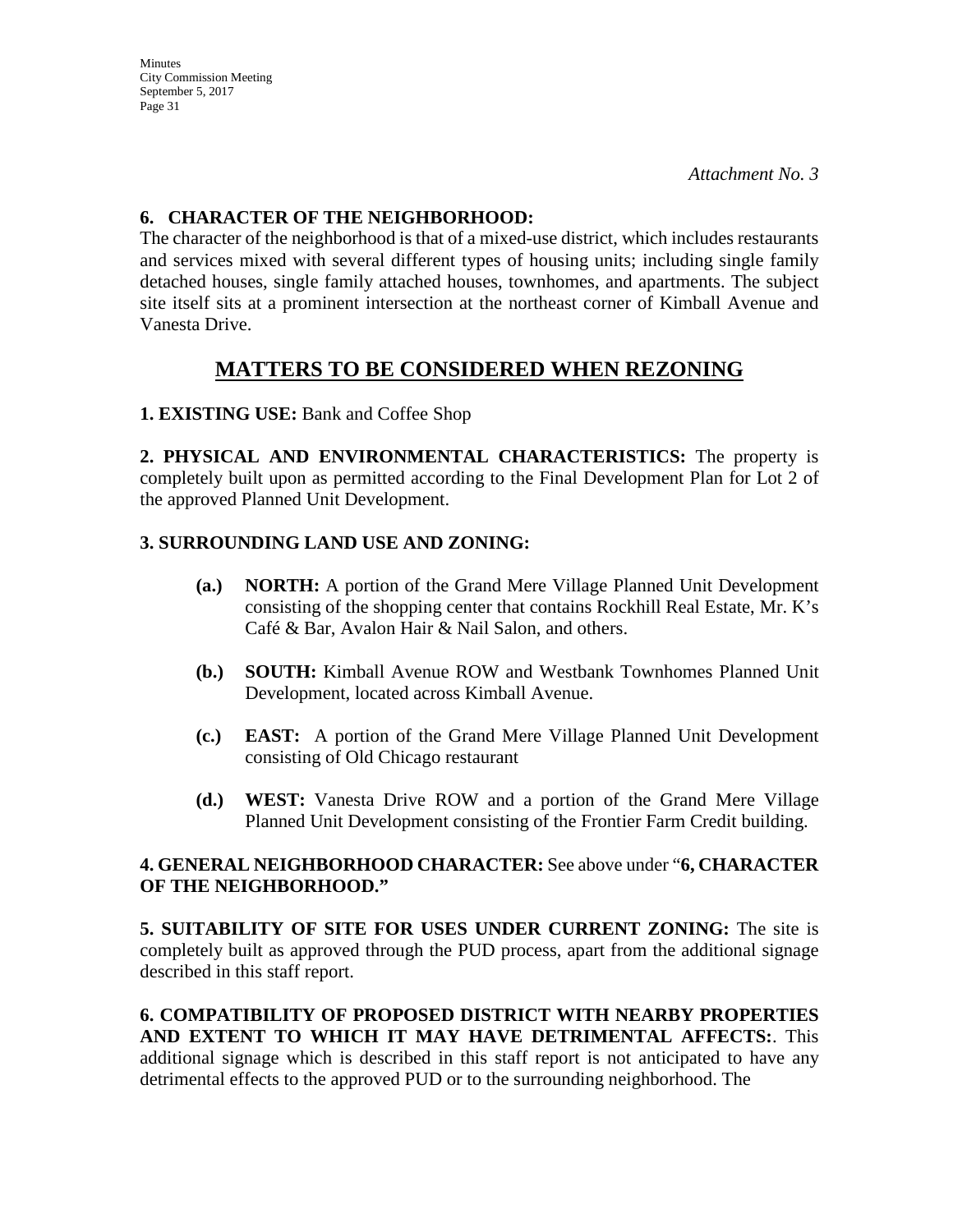#### *Attachment No. 3*

immediate surroundings are mostly commercial in nature, except for the townhomes which are located to the south across Kimball Avenue, which is a 100' right of way. The applicants held the required neighborhood meeting and three property owners attended. According to the neighborhood meeting summary, there were no concerns expressed about the additional signage. The only concern that was expressed was about the brightness of the existing 'Bank of the Flint Hills' sign, which was approved with the original Final Development Plan. The applicants stated that they have reached out to the three property owners that attended the meeting to get their input on how the brightness of the sign can be modified, and is continuing to work with them to ensure that the sign is compatible with the neighborhood.

#### **7. CONFORMANCE WITH COMPREHENSIVE PLAN**

The proposed amendment conforms to the Comprehensive Plan. The uses of the approved final development plan of this Planned Unit Development will not change as part of this Amendment.

## **8. ZONING HISTORY AND LENGTH OF TIME VACANT AS ZONED:**

|                   | September 20, 1992 Annexation and rezoning to R-2 District (Western Hills Unit 6).                                                                                                                                                                                                                  |
|-------------------|-----------------------------------------------------------------------------------------------------------------------------------------------------------------------------------------------------------------------------------------------------------------------------------------------------|
| July 7, 1998      | Annexation and rezoning to R-S and R Districts (Grand Mere Tract)<br>I and Colbert Hills).                                                                                                                                                                                                          |
| October 20, 1998  | Annexation and rezoning to R-2 District (Grand Mere Tract III and<br>V).                                                                                                                                                                                                                            |
| November 7, 2005  | Manhattan Urban Area Planning Board recommends approval (7-0)<br>of the rezoning of Grand Mere Village from R-S, Single-Family<br>Residential Suburban District; R, Single-Family Residential District;<br>and, R-2, Two-Family Residential District, to PUD, Planned Unit<br>Development District. |
| December 6, 2005  | City Commission approves first reading of an ordinance rezoning<br>Grand Mere Village PUD.                                                                                                                                                                                                          |
| December 20, 2005 | City Commission approves Ordinance No. 6516 rezoning Grand<br>Mere Village PUD.                                                                                                                                                                                                                     |
| April 3, 2006     | Manhattan Urban Area Planning Board approves the Final Plat of Lot<br>1-13 and the Final Development Plans for Lots 5 and 10, Grand Mere<br>Village Addition, based on conformance with the Manhattan Urban<br>Area Subdivision Regulations.                                                        |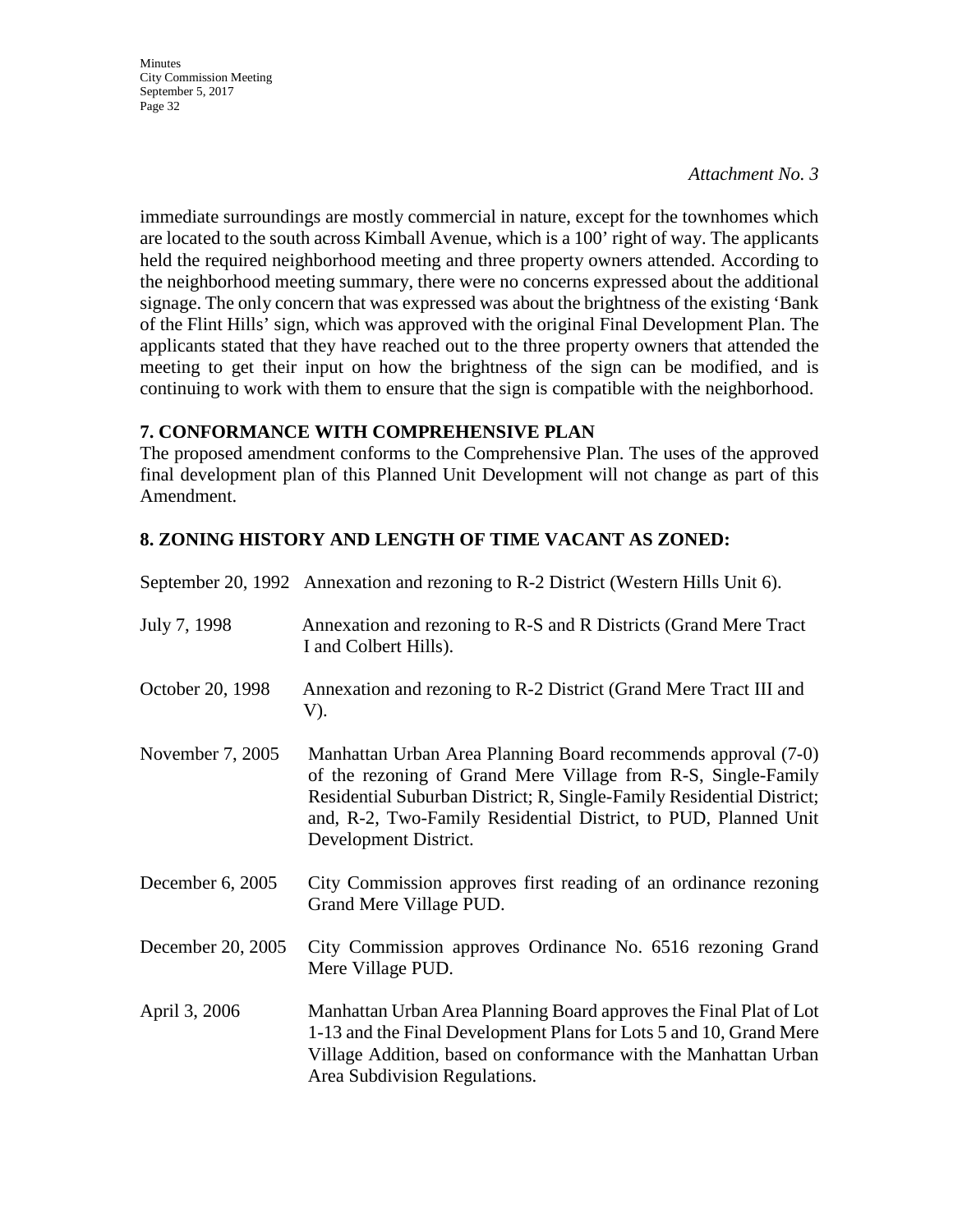*Attachment No. 3*

- April 18, 2006 City Commission accepts the easements and rights-of-way as shown on the Final Plat of Grand Mere Village Addition, based on conformance with the Manhattan Urban Area Subdivision Regulations.
- July 7, 2008 Manhattan Urban Area Planning Board approves the Final Development Plan for Homecare and Hospice on Lot 13 in Grand Mere Village Addition, based on conformance with the Manhattan Urban Area Subdivision Regulations.
- June 2, 2009 City Commission approves first reading of an ordinance renaming Vanesta Place and Market Place, located in Tact C, Grand Mere Village Addition, to Clock Tower Place; and, holds a public hearing and approves first reading of an ordinance vacating a portion of the pedestrian easement located in Tract A, Grand Mere Village Addition.
- June 16, 2009 City Commission approves Ordinance No. 6765 vacating a portion of the pedestrian easement located in Tract A, Grand Mere Village Addition; and, approves Ordinance No. 6766 renaming Vanesta Place and Market Place, located in Tact C, Grand Mere Village Addition, to Clock Tower Place.
- September 9, 2010 Manhattan Urban Area Planning Board approves the Final Development Plan for Fire House No. 5, a Municipally Owned and Operated Fire Station on Lot 6.
- January 5, 2012 Manhattan Urban Area Planning Board recommends approval, on a vote of 4-0, of an ordinance amending the Grand Mere Village Planned Unit Development District and Ordinance No. 6516 to add Group Day Care Centers as a Permitted Use and approved the Final Development Plan for a Proposed Group Day Center on Lot 12, Grand Mere Village Addition, with three conditions of approval.
- January 24, 2012 City Commission approves first reading of an ordinance amending the Grand Mere Village Planned Unit Development District and Ordinance No. 6516 to add Group Day Care Centers as a Permitted Use and approving the Final Development Plan for a Proposed Group Day Center on Lot 12, Grand Mere Village Addition, with three conditions of approval.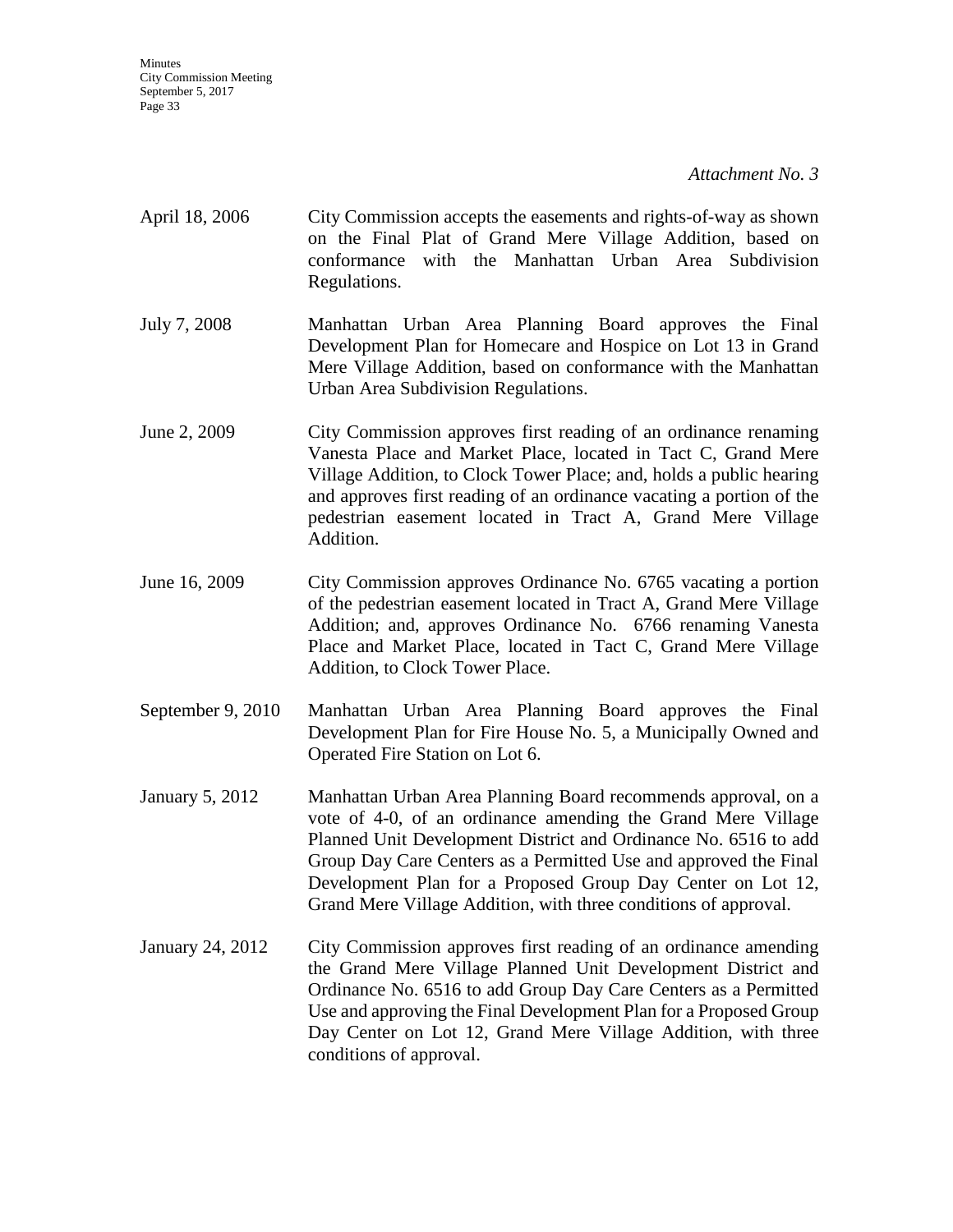*Attachment No. 3*

- February 7, 2012 City Commission approves Ordinance No. 6937 amending the Grand Mere Village Planned Unit Development District and Ordinance No. 6516 to add Group Day Care Centers as a Permitted Use and approving the Final Development Plan for a Proposed Group Day Center on Lot 12, Grand Mere Village Addition, with three conditions of approval.
- April 2, 2012 Manhattan Urban Area Planning Board approves the Final Plat of Lot 1 and Tract D, Grand Mere Village, Unit Two, Commercial PUD, a replat of Lots 3 and 8, and Tract D, Grand Mere Village Addition, based on conformance with the Manhattan Urban Area Subdivision Regulations; and, approves the Final Development Plan for Lot 1 and tract D, Grand Mere Village, Unit Two, Commercial PUD,
- April 24, 2012 City Commission accepts the easements and rights-of-way as shown on the Final Plat of Grand Mere Village, Unit Two, Commercial PUD, based on conformance with the Manhattan Urban Area Subdivision Regulations.
- October 20, 2014 Manhattan Urban Area Planning Board approves the Final Development Plan of Stonecreek Building, LLC - Lot 9, Grand Mere Village, Commercial Planned Unit Development, based on conformance with the approved PUD.
- February 2, 2015 Manhattan Urban Area Planning Board approves the Final Development Plan of Lot 2, Grand Mere Village, Commercial Planned Unit Development for the Bank of the Flint Hills, a coffee shop, and office space, based on conformance with the approved PUD.

**9. CONSISTENCY WITH INTENT AND PURPOSE OF THE ZONING ORDINANCE:** The intent and purpose of the Zoning Regulations is to protect the public health, safety, and general welfare; regulate the use of land and buildings within zoning districts to assure compatibility; and to protect property values.

The PUD Regulations are intended to provide a maximum choice of living environments by allowing a variety of housing and building types; a more efficient land use than is generally achieved through conventional development; a development pattern that is in harmony with land use density, transportation facilities and community facilities; and a development plan which addresses specific needs and unique conditions of the site which may require changes in bulk regulations or layout. The proposed PUD Amendment is consistent with the intent and purposes of the Zoning Regulations, and the intent of the PUD Regulations, subject to the conditions of approval.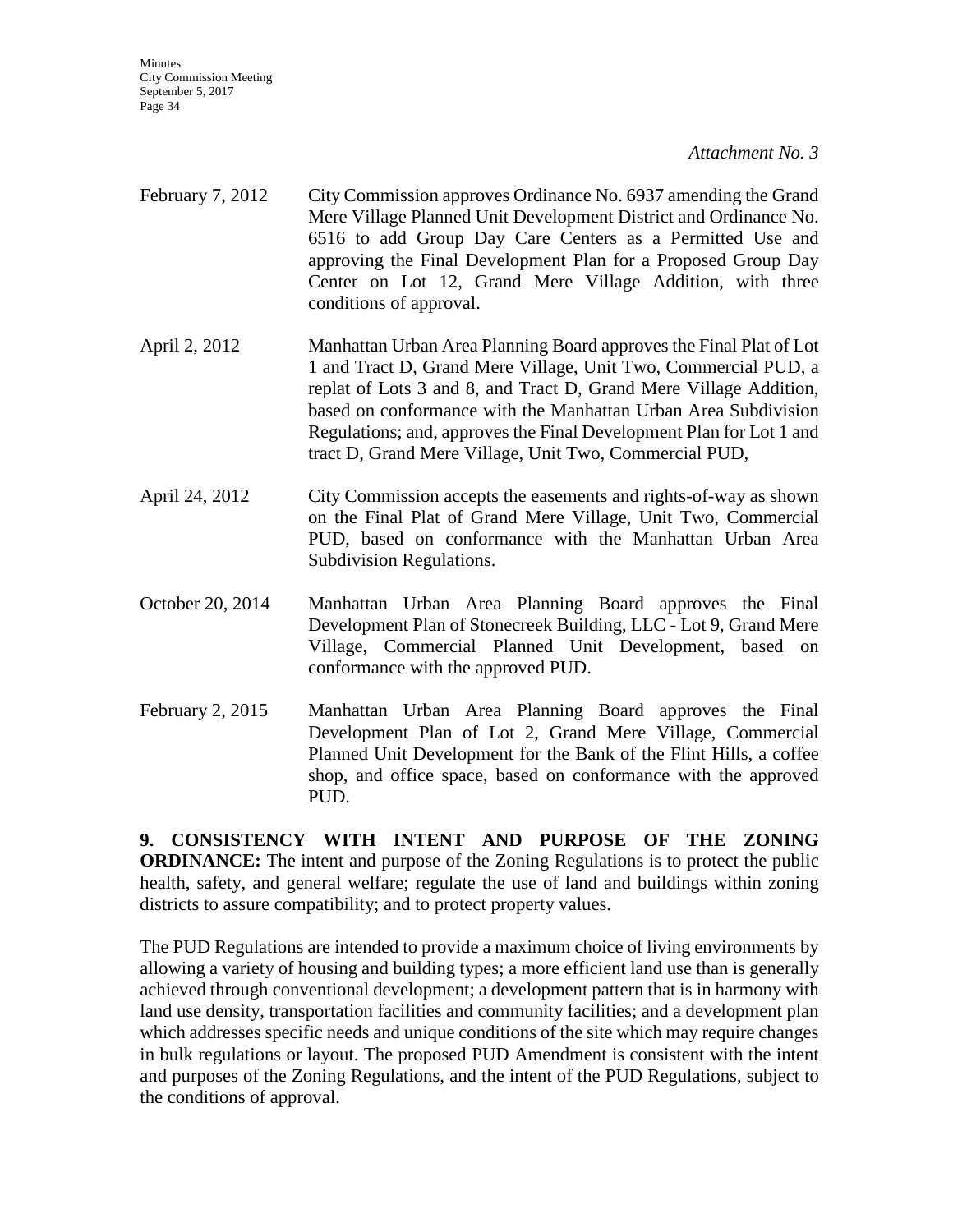**Minutes** City Commission Meeting September 5, 2017 Page 35

**10. RELATIVE GAIN TO THE PUBLIC HEALTH, SAFETY AND WELFARE THAT DENIAL OF THE REQUEST WOULD ACCOMPLISH, COMPARED WITH THE HARDSHIP IMPOSED UPON THE APPLICANT:** There appears to be no gain to the public that denial of the request would accomplish compared to the hardship imposed to the applicant. The additional signage described in this staff report does not overwhelm the current structure nor does it cause any adverse impacts upon the neighborhood or adjacent properties.

**11. ADEQUACY OF PUBLIC FACILITIES AND SERVICES:** Adequate public facilities and services are provided.

## **12. OTHER APPLICABLE FACTORS:** None.

**13. STAFF COMMENTS:** City Administration recommends approval subject to the following conditions:

- 1. Signs shall be provided as proposed in the application documents, and shall allow for exempt signage described in Article VI, Section 6-104  $(A)(1), (2), (4), (5), and (7), and (8); and Section 6-104 (B)(2), of the$ Manhattan Zoning Regulations.
- 2. The signs shall be constructed and maintained as described in the application documents.

## **ALTERNATIVES:**

- 1. Recommend approval of the proposed amendment of Ordinance Nos. 6516, 6765, and 6766, and the Final Development Plan of Lot 2, Grand Mere Village Planned Unit Development stating the basis for such recommendation.
- 2. Recommend denial of the proposed amendment of Ordinance Nos. 6516, 6765, and 6766, and the Final Development Plan of Lot 2, Grand Mere Village Planned Unit Development, stating the specific reasons for denial.
- 3. Table the proposed Amendment to a specific date, for specifically stated reasons.

# **POSSIBLE MOTION:**

The Manhattan Urban Area Planning Board recommends approval of the proposed amendment of Ordinance Nos. 6516, 6765, and 6766, and the Final Development Plan of Lot 2, Grand Mere Village Planned Unit Development, based on the findings in the Staff Report, subject to the 2 conditions of approval recommended by City Administration.

**PREPARED BY:** Doug May, Planner **DATE** August 7, 2017 MUAPB\_SR\_GrandMereVillage\_Lot2\_PUD Amendment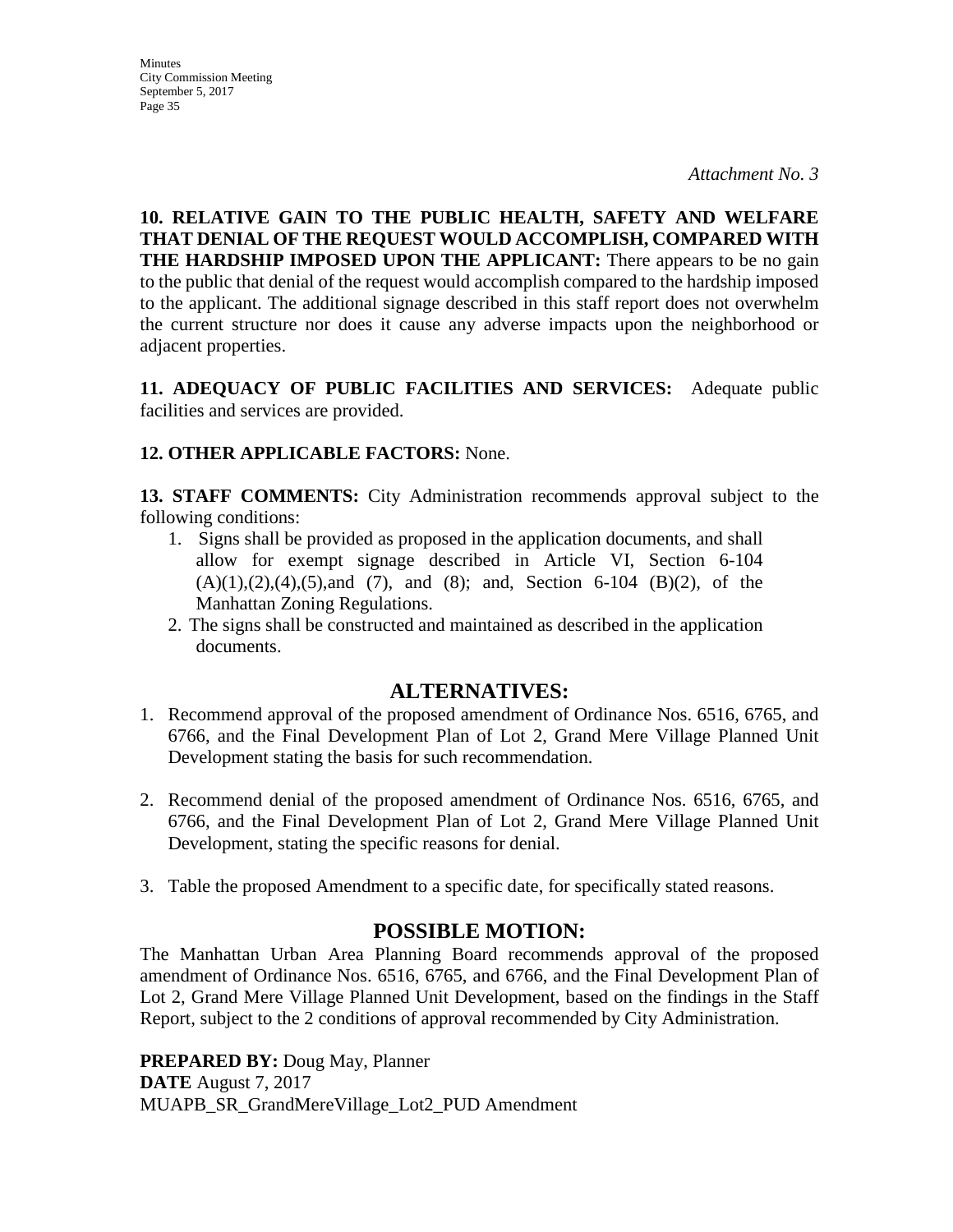#### **STAFF REPORT**

## **ON AN APPLICATION TO REZONE PROPERTY**

**FROM:** PUD, Planned Unit Development

**TO:** C-5, Highway Service Commercial District

**APPLICANT:** Chip Corcoran

**ADDRESS:** 132 Abbie Ave, Kansas City, KS 66103

**OWNERS:** Spirit Master Funding VIII, LLC

**ADDRESS:** 2727 N. Hardwood Street, Dallas, TX 75201

**LEGAL DESCRIPTION:** Lot 1 of the LL&G Addition Planned Unit Development and Lot 2 of the LLG and RSW Addition, Manhattan, Pottawatomie County, Kansas

**LOCATION:** 325 E. Poyntz Avenue.

**AREA:** Area to be rezoned is 87,386 square feet (2.01acres). This total includes both the LL&G Addition lot 1 and the LLG and RSW Addition lot 2.

**DATE OF NEIGHBORHOOD MEETING:** July 18, 2017

**DATE OF PUBLIC NOTICE PUBLICATION:** July 7, 2017

**DATE OF PUBLIC HEARING: PLANNING BOARD:** August 21, 2017 **CITY COMMISSION:** September 19, 2017

# **THIRTEEN MATTERS TO BE CONSIDERED WHEN REZONING**

**1. EXISTING USE:** This property has an existing building located in the southern portion of the parcel along Frontage Road. The building was the location for Sirloin Stockade. The remainder of the property consists of parking for said establishment.

In addition to this rezone, the applicant is also presenting a final plat for this property. (*Please refer to the Poyntz Sarber Addition final plat memorandum.*) The purpose of the proposed plat and rezone is to allow for two new parcels and two new business to be built at this location.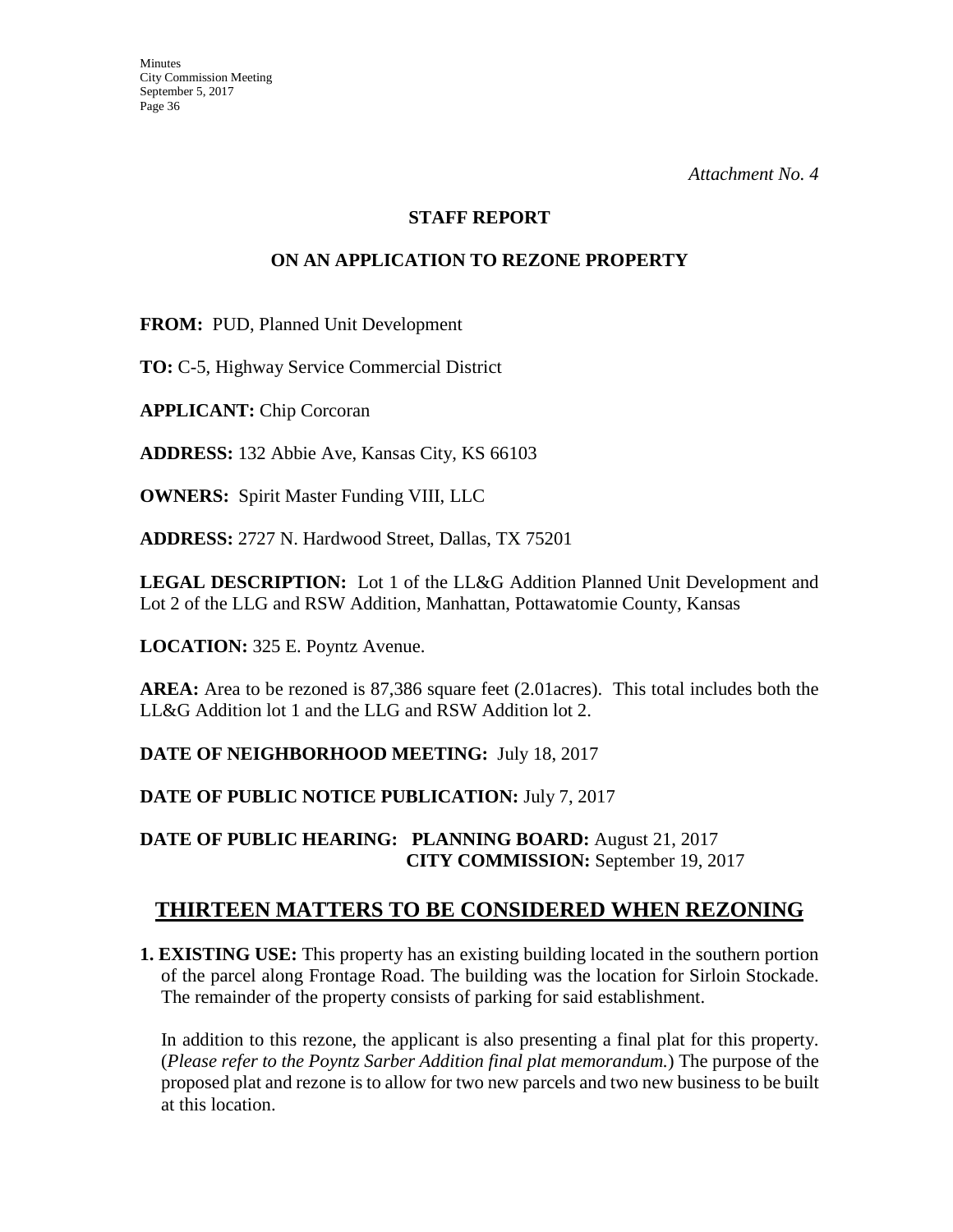**2. PHYSICAL AND ENVIRONMENTAL CHARACTERISTICS:** The site is a relatively flat piece of developed land. The subject site is not within the Community Special Flood Hazard Area. However, a small portion of it is located within 500' of the Kansas River levee. Any development on the site within the 500' that will disturb more than the top 12" of topsoil will require approval from the Army Corps of Engineers.

### **3. SURROUNDING LAND USE AND ZONING:**

- **NORTH:** Academy Sports and Outdoors and Ashley Home Store; PUD, Planned Unit Development
- **SOUTH:** Public Right of Way for Frontage Road and Poyntz Avenue. The railroad and Kansas River lie further south beyond the public right-of-ways; I-3, Light Industrial District
- **EAST:** Academy Sports and Outdoors; PUD, Planned Unit Development
- **WEST:** Ashley Home Store and Faith Furniture; C-5, Highway Service Commercial District
- **4. SUITABILITY OF SITE FOR USES UNDER CURRENT ZONING:** In 1989 this site was rezoned from C-5, Highway Service Commercial District, to a PUD, Planned Unit Development, for the development of the Sirloin Stockade restaurant. This location is surrounded by commercial development with the C-5 district being the prominent district in the area. Under the current PUD zoning, the only suitable use for this site is the Sirloin Stockade restaurant since the development plan for the PUD was developed specifically for the Sirloin Stockade.

Rezoning the site back to C-5 would be compatible with this location. The C-5 district allows for many types of compatible businesses in this area. The applicant specifically would like to create two lots to cater to two new restaurant businesses with drive-ins.

**5. GENERAL NEIGHBORHOOD CHARACTER:** The surrounding neighborhood is comprised of commercial businesses. Most of the commercial businesses are retail in nature. There is also an I-3, Light Industrial District, across Poyntz Avenue, but due to the proximity of the river, the only development on the south side of Poyntz Avenue is the railroad.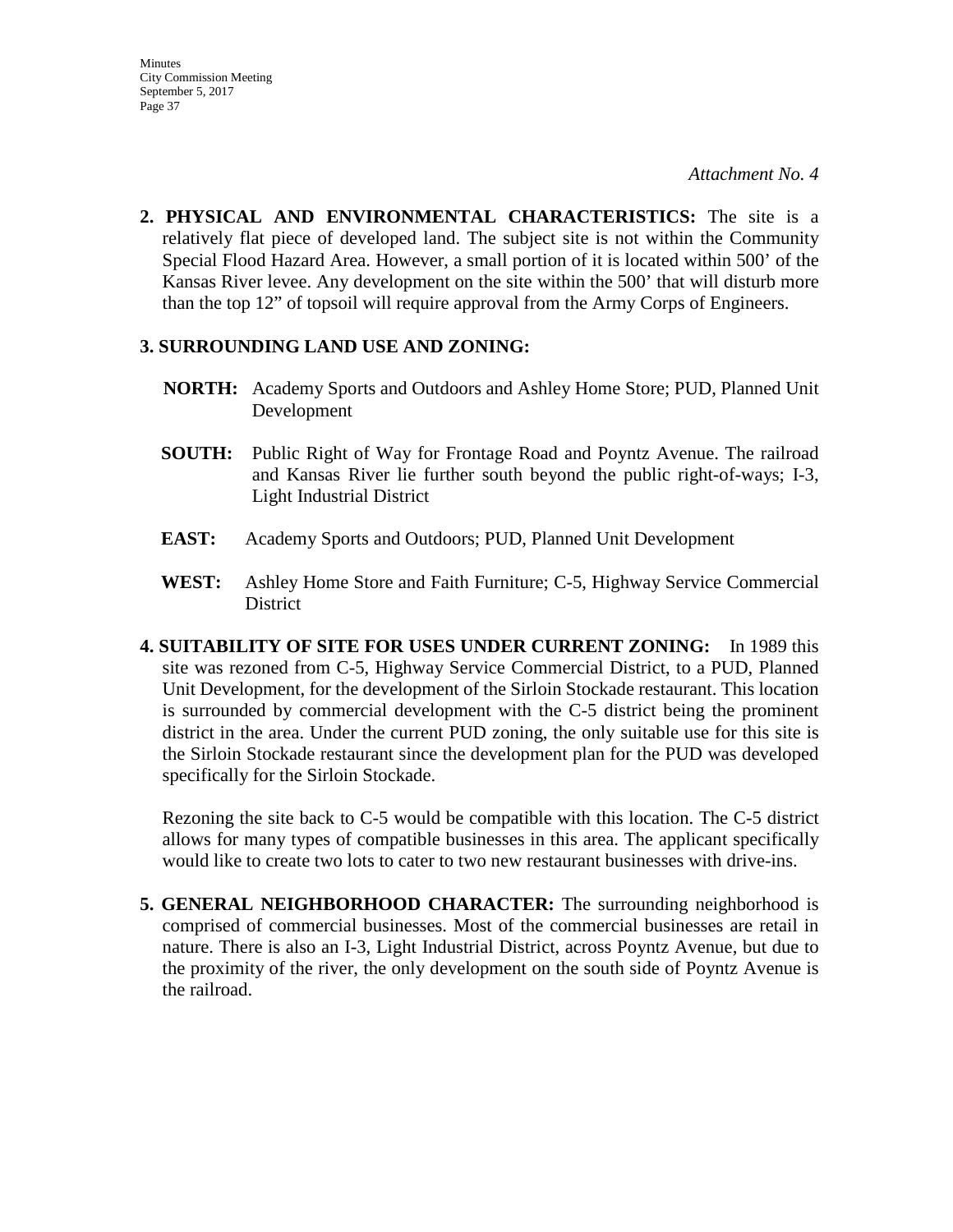*Attachment No. 4*

- **6. COMPATIBILITY OF PROPOSED DISTRICT WITH NEARBY PROPERTIES AND EXTENT TO WHICH IT MAY HAVE DETRIMENTAL AFFECTS:** The proposed rezoning should have minimal impacts on nearby properties. As previously mentioned, the C-5 district is already prominent in this area. However, there might be a slight increase in traffic due to the proposed type of restaurants to be developed on this site. The required parking for the combination of both restaurants will be less than the total required parking stalls for the previous restaurant, Sirloin Stockade; nevertheless, the two new restaurants will both operate drive-ins. This could attract more traffic movement in the area. To mitigate this affect, the applicant was required to perform a traffic study and adhere to the recommendations and requirements of Public Works.
- **7. CONFORMANCE WITH COMPREHENSIVE PLAN:** The Future Land Use map of the Manhattan Area 2035 Comprehensive Plan identifies this site as Community Commercial (CC). Policies of the CC designations are listed below:

#### *CC-1: Characteristics*

*Community Commercial Centers provide a mix of retail and commercial services in a concentrated and unified setting that serves the broader community and may also provide a limited draw for the surrounding region. These centers are typically anchored by a larger national chain, between 120,000 and 250,000 square feet, which may provide sales of a variety of general merchandise, grocery, apparel, appliances, hardware, lumber, and other household goods. Centers may also be anchored by smaller uses, such as a grocery store, and may include a variety of smaller, complementary uses, such as restaurants, specialty stores (such as books, furniture, computers, audio, office supplies, or clothing stores), professional offices and health services. The concentrated, unified design of a Community Commercial Center allows it to meet a variety of community needs in a "one-stop shop" setting, minimizing the need for multiple vehicle trips to various commercial areas around the community. Although single use highway-oriented commercial activities will continue to occur in some areas, this pattern of development is generally not encouraged.* 

### *CC-2: Location*

*Community Commercial Centers should be located at the intersection of one or more major arterial streets in commercial nodes; rather than being developed in linear, "strip" configurations along major street corridors. They may be located adjacent to urban residential neighborhoods and may occur along major highway corridors as existing uses become obsolete and are phased out and redeveloped over time. Large footprint retail buildings (often known as "big-box" stores) are permitted only in areas of the City where adequate access and services can be provided.*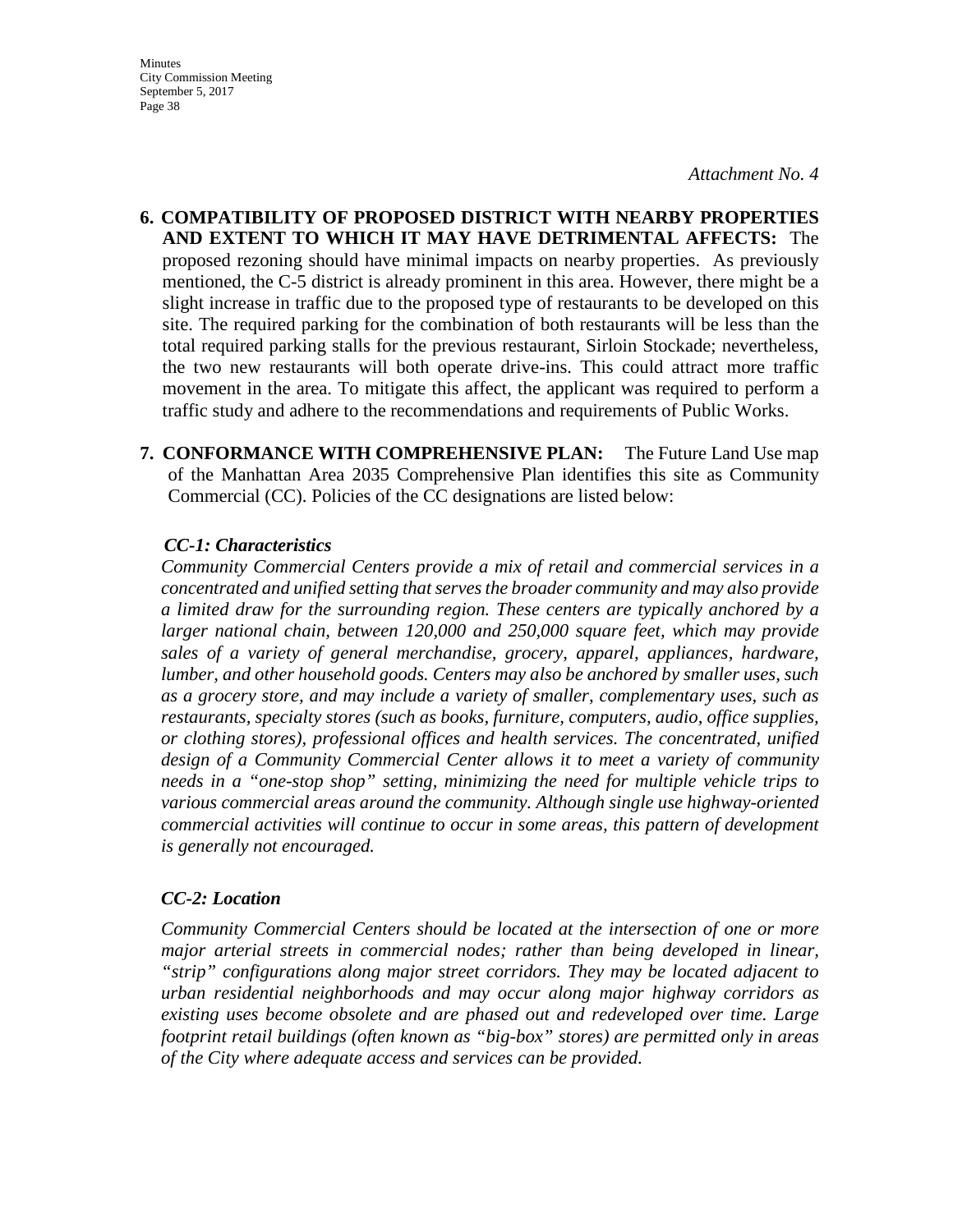### *CC-3: Size*

*Typically require a site of between 10 and 30 acres.* 

## *CC-4: Unified Site Design*

*Establish a unified site layout—landscaping, signage, pedestrian, and vehicular circulation—for the center to guide current and future phases of development. Site design features should be used to create visual interest and establish a more pedestrian-oriented scale for the center and between out lots.* 

## *CC-5: Building Design and Character*

*Require Community Commercial Centers to meet a basic level of architectural detailing, compatibility of scale with surrounding areas, pedestrian and bicycle access, and mitigation of negative visual impacts such as large building walls, parking areas, and service and loading areas. While these requirements apply to all community commercial development, they are particularly important to consider for larger footprint retail buildings, or "big-box" stores. A basic level of architectural detailing shall include, but not be limited to, the following:* 

- *Façade and exterior wall plane projections or recesses;*
- *Arcades, display windows, entry areas, awnings, or other features along facades facing public streets;*
- *Building facades with a variety of detail (materials, colors, and patterns); and*
- *High quality building materials.*

### *CC-6: Organization of Uses*

*Concentrate Community Commercial services within planned activity centers, or commercial nodes, throughout the community. Cluster complementary uses within walking distance of each other to facilitate efficient, "one-stop shopping", and minimize the need to drive between multiple areas of the center. Large footprint retail buildings, or "big-box" stores should be incorporated as part of an activity center or node along with complementary uses, such as high density residential, where feasible. Linear development patterns, particularly when parcels provide a single use and are developed independently, can require multiple access points and lead to disruption of traffic flow on adjacent streets. Although lot sizes and/or configurations in some areas may warrant the use of a more linear development pattern, it is generally discouraged.*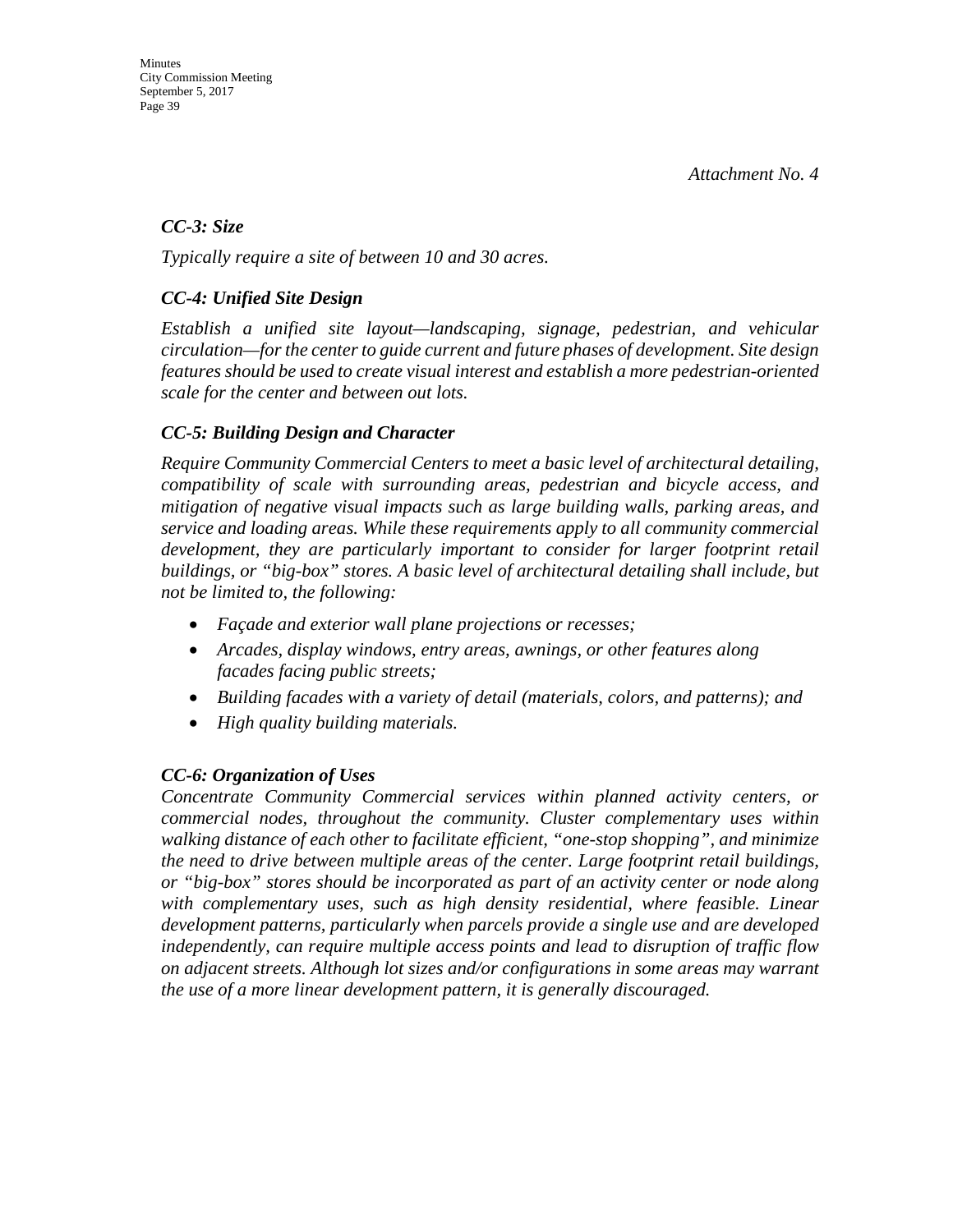### *CC-7: Circulation and Access*

*Provide clear, direct pedestrian connections through parking areas to building entrances, to surrounding neighborhoods and streets, and transit stops. Integrate main entrances or driveways with the surrounding street network to provide clear connections between uses for vehicles, pedestrians, and bicycles. Provide a limited number of vehicle access points to minimize impacts on surrounding uses and maintain an efficient traffic flow to and from the site.* 

## *CC-8: In fill and Redevelopment / Adaptive Reuse*

*Encourage the revitalization and/or redevelopment of underutilized Community Commercial areas over time to take advantage of existing infrastructure and promote the efficient use of available land. Support opportunities to repurpose large surface parking lots typical of Community Commercial areas by incorporating additional pad sites for office or commercial uses or high density residential along the street edge. Support the adaptive reuse of existing buildings in older strip commercial centers on smaller lots where infill and redevelopment is less viable.*

The proposed rezoning to the C-5 District conforms to the Comprehensive Plan.

### **8. ZONING HISTORY AND LENGTH OF TIME VACANT AS ZONED:**

| 1969            | The Property was annexed into Manhattan and zoned Light<br>Industrial.                                                                                                               |
|-----------------|--------------------------------------------------------------------------------------------------------------------------------------------------------------------------------------|
| 1970            | The property was rezoned to C-5, Highway Service Commercial<br>District.                                                                                                             |
| 1973            | The property was rezoned to PUD as a part of the K-Mart property.                                                                                                                    |
| 1982            | The property was rezoned to C-5, Highway Service Commercial<br>District.                                                                                                             |
|                 | December 5, 1989 The property was rezoned to PUD for Sirloin Stockade, Ordinance<br>No. 4618.                                                                                        |
| August 15, 1992 | The Final Development Plan of the PUD was amended to add<br>additional land for parking to the PUD. The additional land was also<br>rezoned to PUD at this time, Ordinance No. 4753. |
| April 4, 1995   | The Final Development Plan of the PUD was amended to expand the<br>restaurant, Ordinance No. 4912.                                                                                   |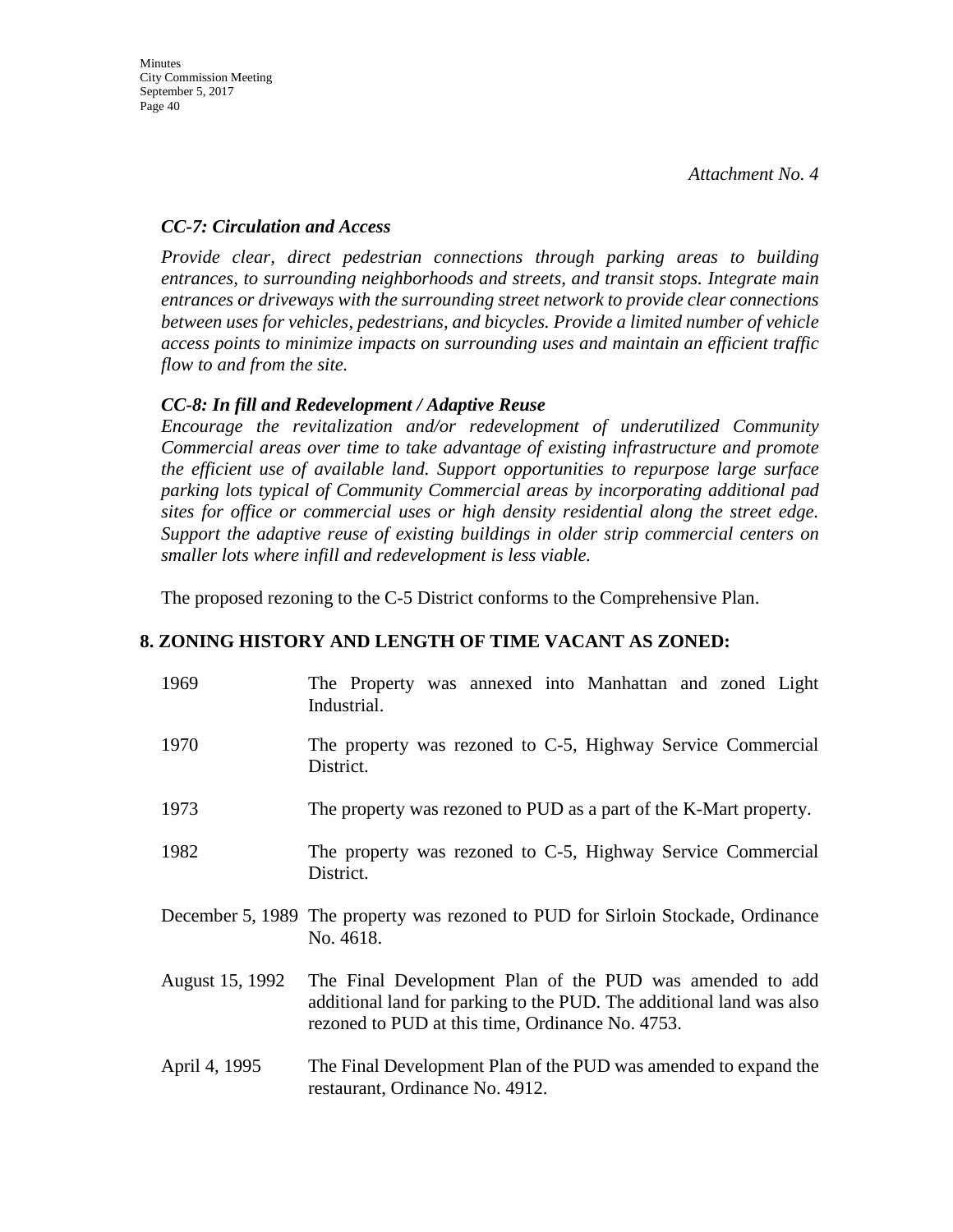- September 7, 2004 The land added for parking was officially platted, Lot 1 of the LLG and RSW Addition.
- June 5, 2017 The Sirloin Stockade closed, and the property has been vacant as of this date.

## **9. CONSISTENCY WITH INTENT AND PURPOSE OF THE ZONING ORDINANCE:**

 The intent and purpose of the Zoning Regulations is to protect the public health, safety, and general welfare; regulate the use of land and buildings within zoning districts to assure compatibility; and to protect property values.

 The C-5, Highway Service Commercial District is designed to provide for businesses offering accommodations, supplies, or services to motorists, and for certain specialized activities which require access to major streets and highways. The proposed rezoning will allow for two lots to be developed into drive-in type restaurants, which is a permitted by-right use in the C-5 District.

- **10. RELATIVE GAIN TO THE PUBLIC HEALTH, SAFETY AND WELFARE THAT DENIAL OF THE REQUEST WOULD ACCOMPLISH, COMPARED WITH THE HARDSHIP IMPOSED UPON THE APPLICANT:** Since the property is vacant at this time, if the rezoning request is denied, the public health, safety and welfare would remain the same as it is now. However, the existing PUD presents a hardship on the applicant for the possibility of redevelopment on this site. The site is aging, and with the existing PUD intact, redevelopment would be limited. If this request is approved, there could potentially be a gain to both the public and the applicant.
- **11. ADEQUACY OF PUBLIC FACILITIES AND SERVICES:** Public utilities currently serve the site. The size and location of these utilities may need to be addressed to accommodate the proposed development. The applicant has submitted Utility Release Forms for the non-municipal utilities that will serve the property. The details for all utilities will be addressed during the building permit process.
- **12. OTHER APPLICABLE FACTORS:** Staff identifies no further applicable factors.
- **13. STAFF COMMENTS:** City Administration recommends approval of the proposed rezoning of Lot 1, LL&G Planned Unit Development and Lot 2, LLG and RSW Addition from PUD, Planned Unit Development, to C-5, Highway Service Commercial District, based on the findings in the Staff Report.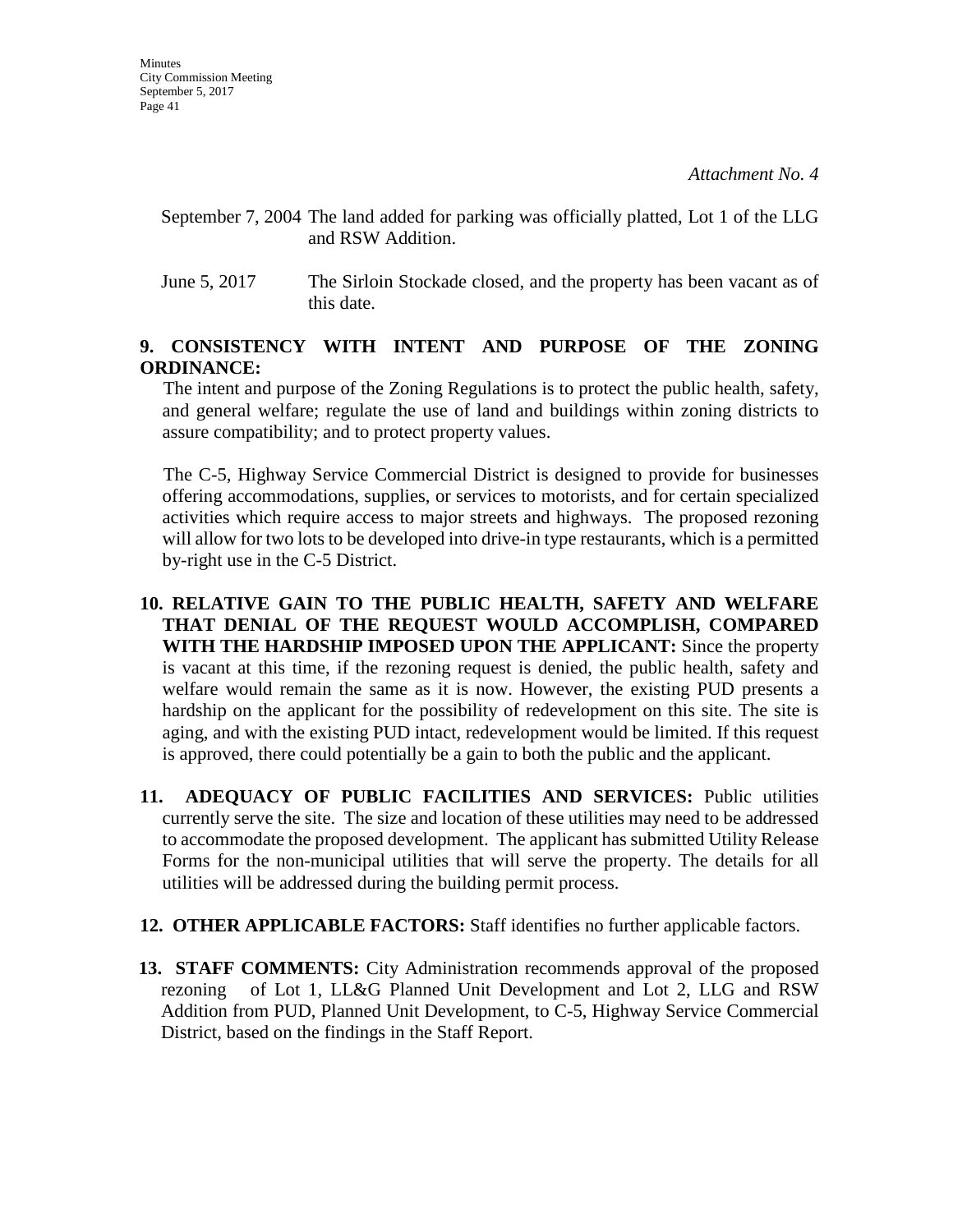## **ALTERNATIVES:**

- 1. Recommend approval of the proposed rezoning of Lot 1, LL&G Planned Unit Development and Lot 2, LLG and RSW Addition from PUD, Planned Unit Development to C-5, Highway Service Commercial District, stating the basis for such recommendation.
- 2. Recommend denial of the proposed rezoning, stating the specific reasons for denial.
- 3. Table the proposed rezoning to a specific date, for specifically stated reasons.

# **POSSIBLE MOTION:**

The Manhattan Urban Area Planning Board recommends approval of the proposed rezoning of Lot 1, LL&G Planned Unit Development and Lot 2, LLG and RSW Addition, generally located at the southwest corner of Sarber Lane and Frontage Road at 325 E. Poyntz Ave, from PUD, Planned Unit Development, to C-5, Highway Service Commercial District based on the findings in the Staff Report.

**PREPARED BY:** Carol Davidson, CFM, CPM, Senior Planner of the Community Development Department

**DATE:** August 2, 2017

CD MUAPB\_Poyntz Sarber Addition\_Rezone.docx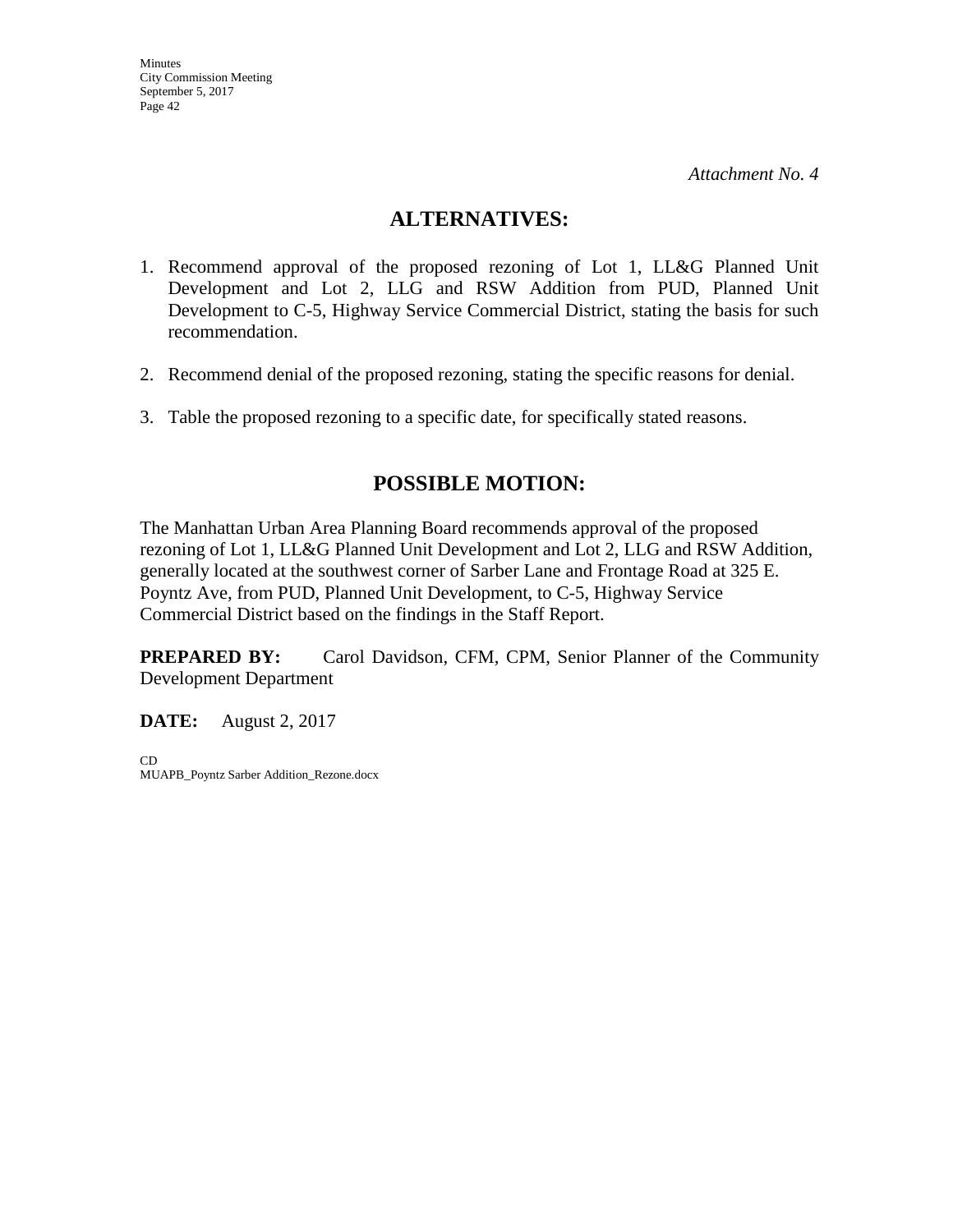#### **STAFF REPORT**

#### **ON AN APPLICATION TO REZONE PROPERTY**

**APPLICATION:** To rezone the Stonehaven, Unit 2, Development

- **FROM:** County AG, Agricultural District R/AO, Single-Family Residential District with Airport Overlay District R-2/AO, Two-Family Residential District with Airport Overlay District I-5/AO, Business Park District with Airport Overlay District
- **TO:** Tract 1:R/AO, Single-Family Residential District with Airport Overlay District Tract 2: R-3/AO, Multiple-Family Residential District with Airport Overlay **District** Tract 3: C-2/AO, Neighborhood Shopping District with Airport Overlay District

*A fourth tract within the development is to remain zoned I-5, Business Park District. This area is land associated with the USDA Service Center. The majority of the single-family residential portion of the development is already zoned R, Single-Family Residential District.*

**APPLICANT**: Bayer Construction, Co., Inc., Neil Horton, Vice President

**OWNER:** Bayer Construction, Co., Inc., Neil Horton, Vice President Manhattan Properties of Kansas, LLC, Charlie Bush

**LEGAL DESCRIPTION:** The entire tract of land is located in Section 23, Township 10 South, Range 7 East. A portion of the land was platted in the Miller Ranch Office Park, Unit One and Unit Two or in Stonehaven, Unit One.

**LOCATION:** Generally located south of Miller Parkway, near the intersections of Miller Parkway and Arbor Drive and Miller Parkway and Amherst Avenue.

**AREA:** The total area of rezoning is 124.15 acres. Tract 1: An approximately 80.4-acre tract of land Tract 2: An approximately 17.7-acre tract of land Tract 3: An approximately 20.8-acre tract of land Tract 4: An approximately 5.2-acre tract of land *(Tract 4 is to remain as I-5* 

*District)*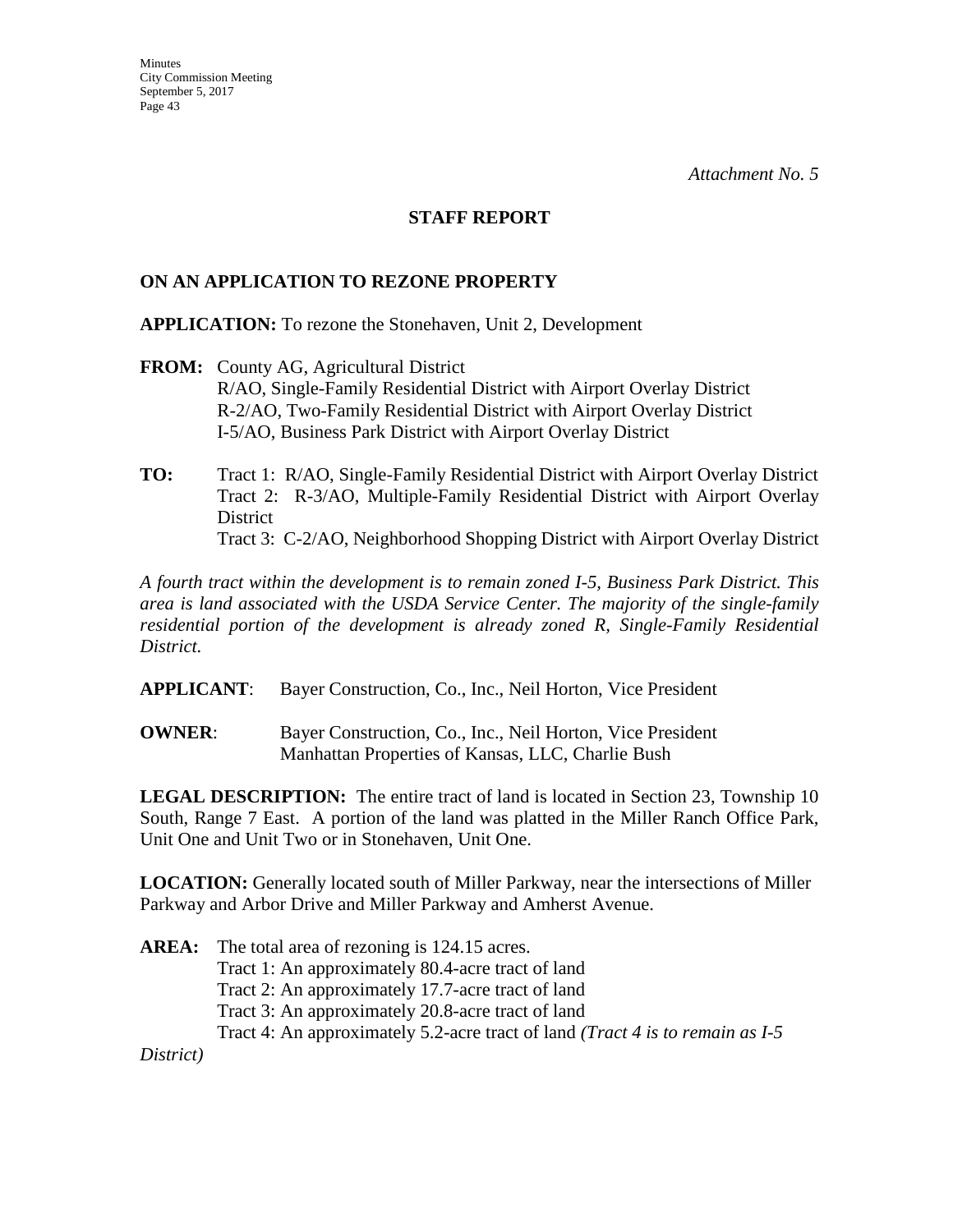#### **DATE OF NEIGHBORHOOD MEETING:** May 10, 2017

## **DATE OF PUBLIC NOTICE PUBLICATION:** June 26, 2017

## **DATE OF PUBLIC HEARING: PLANNING BOARD:** July 17, 2017 **CITY COMMISSION:** August 1, 2017

The proposed rezoning is for an approximately 124-acre development to the south of Miller Parkway and west of K-18/Fort Riley Boulevard. The proposed development, as shown on the Preliminary Plat and discussed in the application documents would be to create 70 single-family lots, 40 single-family attached or two-family dwelling lots, one lot for an assisted living facility, eight commercial lots and one business park lot. The business park lot is associated with the existing USDA Service Center building. Additionally, five tracts are to be created with the Preliminary Plat. Four of the tracts are proposed to be conveyed to the City as parkland. The other tract will be for an entrance monument sign for the residential development. The five tracts are to be zoned R District.

The annexation related to this development is to bring the eastern 20-acres of the site into the City. A small 0.06-acre tract is also outside of the City at the southeast corner of the development.

The proposed rezoning corresponds to the uses as shown on the Preliminary Plat.

# **THIRTEEN MATTERS TO BE CONSIDERED WHEN REZONING**

**1. EXISTING USE:** Open rangeland.

**2. PHYSICAL AND ENVIRONMENTAL CHARACTERISTICS:** The site is typical Flinthills landform consisting of open range land and wooded ravines. On the east side of the development is a manmade lake formed by a natural spring that was dammed many decades ago. The site generally is on a ridgeline to the north and west of K-18/Fort Riley Boulevard. Generally, the development naturally drains to the southeast or to the southwest. All stormwater eventually flows to the Kansas River to the south.

### **3. SURROUNDING LAND USE AND ZONING:**

**NORTH:** Miller Parkway right-of-way, vacant rangeland, single-family homes, owner-occupied, two-family attached dwellings and multiple-family dwellings; R/AO, Single-Family Residential District with Airport Overlay District, R-1/AO, Single-Family Residential District, Burton Townhomes Residential PUD, Planned Unit Development District, Townhomes at Miller Ranch Residential PUD/AO, Oaktree Townhomes Residential PUD/OA.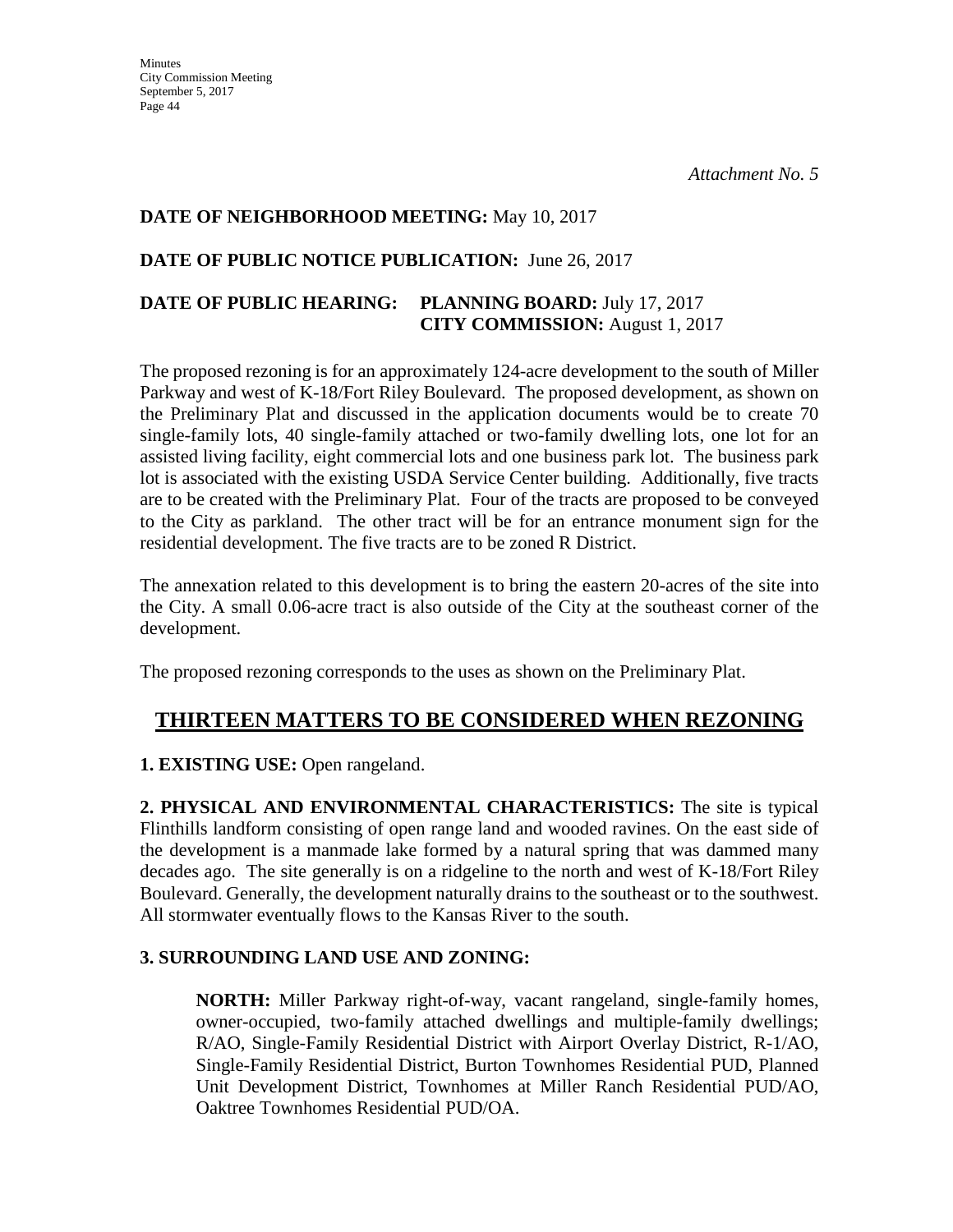**SOUTH:** K-18/Fort Riley Boulevard right-of-way, vacant rangeland, single-family home, row crop agricultural land, and the Stagg Hill golf course; Riley County zoned AG General Agriculture.

**EAST:** K-18/Fort Riley Boulevard right-of-way, single-family homes in the Oak Hallow Subdivision, and vacant rangeland; Riley County zoned AG General Agriculture and City of Manhattan R District

**WEST:** Single-family homes and row crop agricultural land; R/AO Districts and Riley County zoned AG General Agriculture.

**4. GENERAL NEIGHBORHOOD CHARACTER:** The general area is a mixture of undeveloped land to the south, southeast, and southwest, and the established Arbor Heights, Miller Ranch, and Lee Mill Heights neighborhoods. These neighborhoods are a mix of single-family homes with a wide variety of lots size, single-family attached dwellings and multiple-family dwellings. The Arbor Heights neighborhood is the most established neighborhood in the area, which was first platted in the mid-1960s. The Miller Ranch neighborhood was first developed in the late 1990s. Lee Mill Heights is the newest neighborhood in the area, having been developed in 2004. The area immediately adjacent to the proposed development was the area generally first developed in the Lee Mill Heights neighborhood.

**5. SUITABILITY OF SITE FOR USES UNDER CURRENT ZONING:** The majority of development was zoned with the Miller Ranch Office Park or the Stonehaven developments. The land adjacent to Miller Parkway was annexed and rezoned to I-5, Business Park District in 1998. The I-5 District is designed to encourage administrative, research and assembly activities in a setting that is compatible with surrounding or abutting residential districts. The permitted uses range from business and professional offices, convention centers and meeting rooms, corporate headquarters, and hospitals. No retail uses are permitted in the I-5 District. The full list of permitted uses and conditional uses for the I-5 District is attached.

The Stonehaven development was annexed and rezoned to R/AO Districts and R-2/AO Districts in 2005. A Preliminary Plat for the area was also approved in 2005. One hundred single-family homes, one large lot for a townhome development and a large lot for a church was proposed. A Final Plat was never approved for this development. At most, a singlefamily home could be constructed on the land zoned R District in its current configuration. Because no platted rights-of-way extends to the land zoned R-2 District, no two-family dwellings could occur.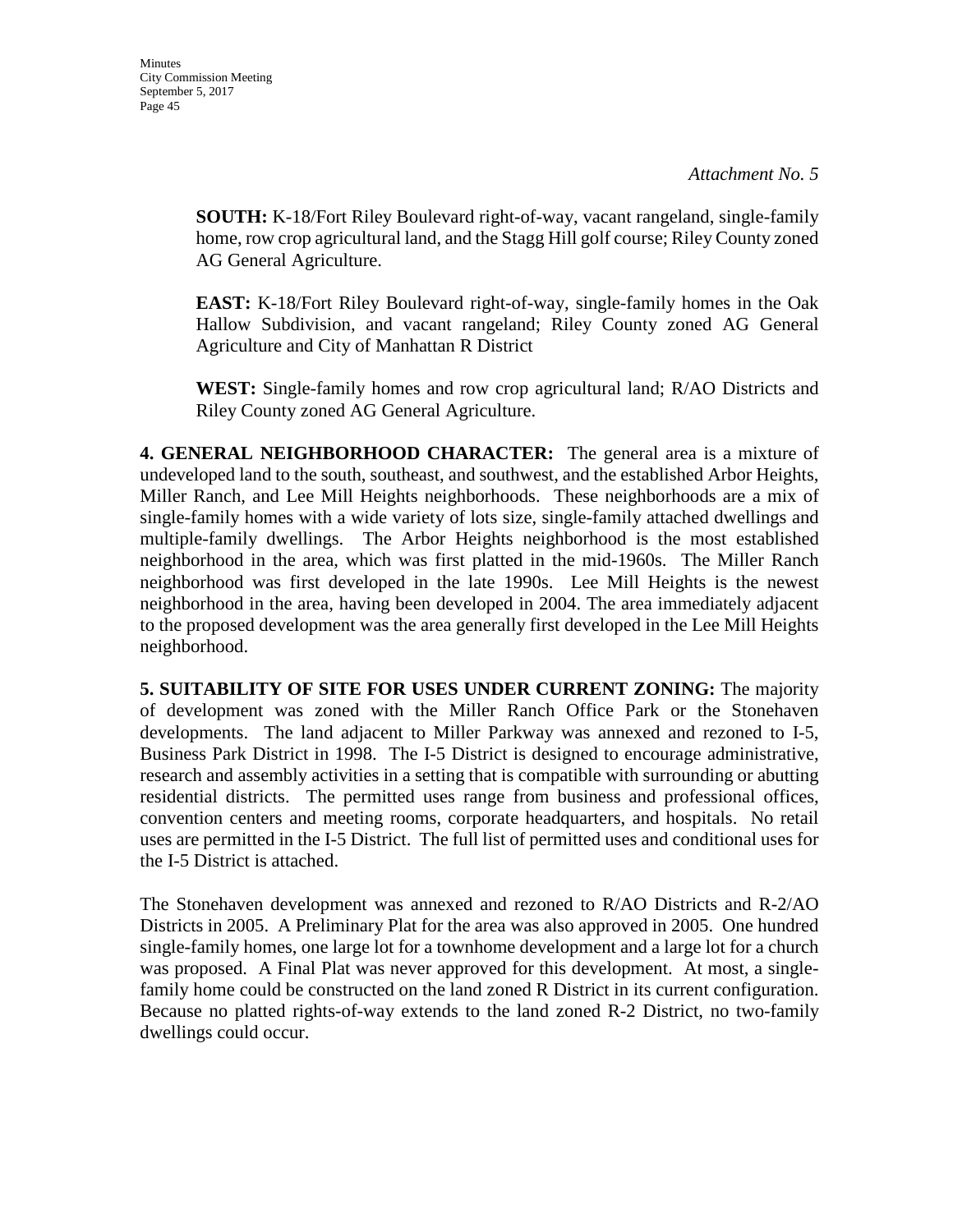*Attachment No. 5*

The approximately 20-acre tract near the intersection of Arbor Drive and Miller Parkway has not been annexed or rezoned into the City. The Stonehaven Preliminary Plat labeled the area as Future Commercial Planned Unit Development. In 2009, the applicant proposed to annex and rezone this area to C-2/AO Districts. The applicant withdrew the request due to concerns by the neighborhood at the public hearing at a City Commission meeting. The area has remained in rural Riley County and is zoned AG, Agricultural District.

The current uses are suitable under the current zoning districts.

#### **6. COMPATIBILITY OF PROPOSED DISTRICT WITH NEARBY PROPERTIES AND EXTENT TO WHICH IT MAY HAVE DETRIMENTAL AFFECTS:** The area proposed to be rezoned to R, Single-Family Residential District, should not be detrimental to the nearby properties. The R District is identical to a large portion of the single-family neighborhoods in Arbor Heights, Miller Ranch and Lee Mill Heights. As shown on the Preliminary Development Plan, the proposed lot sizes are similar in size to single-family lots throughout the area.

The Preliminary Plat shows and the application materials state that the area to be rezoned to R-3, Multiple-Family Residential District is planned for single-family attached dwellings or two-family dwellings and a senior living facility. The senior living facility would be considered a nursing home by the Zoning Regulations and would require a Conditional Use Permit to be approved by the Board of Zoning Appeals prior to a building permit being issued.

Although accomplished by a different development pattern, the proposed uses for the R-3 District would be similar in use to the single-family attached dwellings in the Townhomes at Miller Ranch PUD or the multiple-family dwellings in the Inverness Townhome PUD and the Oaktree Townhomes PUD.

The Conditional Use Permit process for the senior living facility will include a public hearing by the Board of Zoning Appeals to evaluate the proposed use and site design within the context of the surrounding area. This process would occur separately if the annexation, rezoning and platting process is approved, but prior to a building permit being issued.

The proposal to rezone the area along Miller Parkway to C-2, Neighborhood Shopping District, will change the permitted uses from a business park area to retail and service commercial area. The majority of the proposed commercial area is currently zoned I-5, Business Park District, which allows for a range of fairly intense business and industrial assembly uses, including business and professional offices, convention center, corporate headquarters, hospital and final product manufacturing and assembly uses. Either because of low market demand for these uses in Manhattan and/or the location, the majority of the I-5 District lots have not developed. The complete list of permitted and conditional uses in the I-5 District is attached.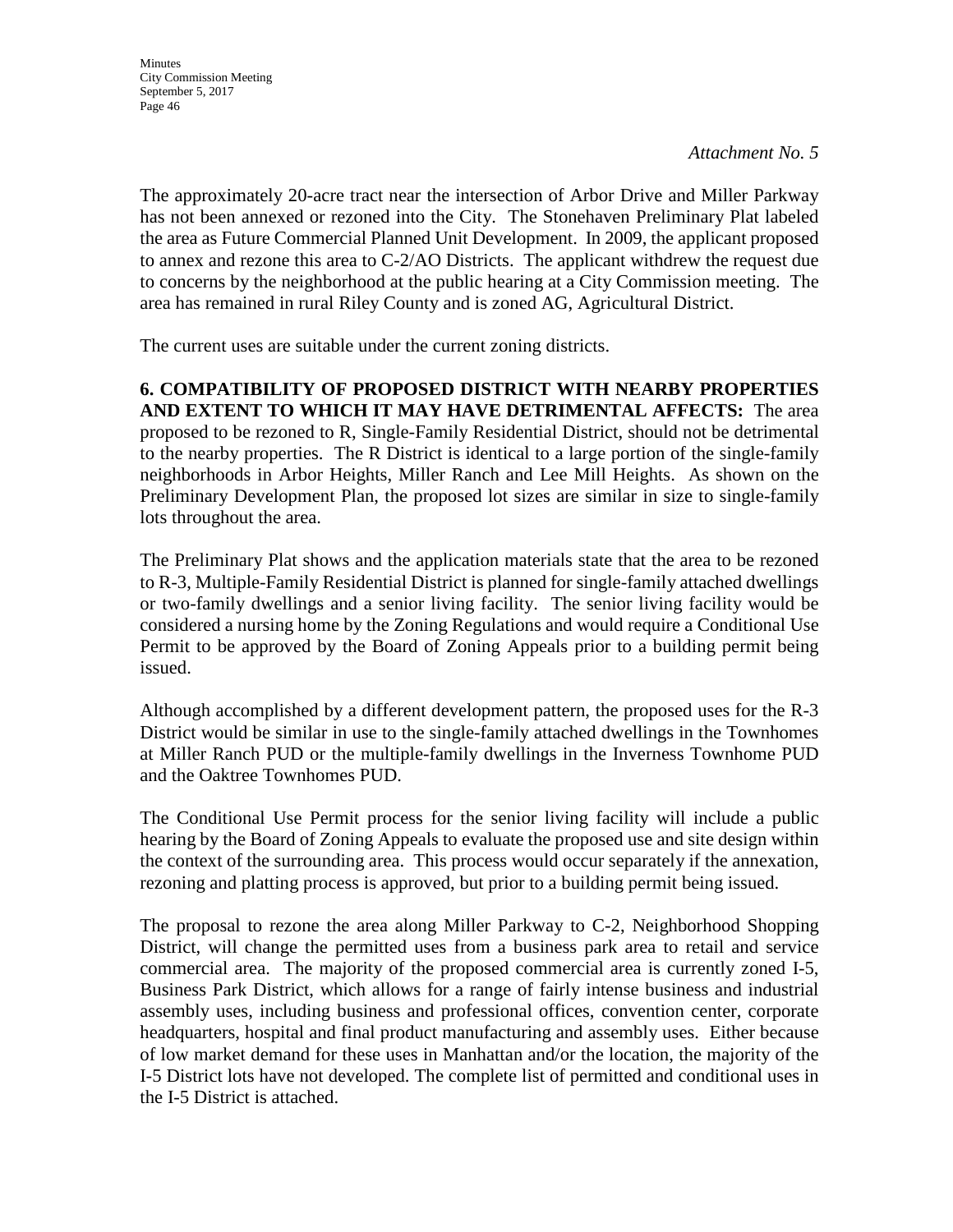#### *Attachment No. 5*

The C-2 District is designed to provide a broad range of neighborhood scale retail shopping facilities and services located to serve one or more residential areas. The district permits a long list of retail and service commercial uses, including business and professional offices, convenience stores, food stores (grocery stores), restaurants with no drive-ins, movie theatres and other retail stores (*See attached C-2 District regulations)*. There will likely be an increase in light, traffic and noise compared to the I-5 District; however, comparing the list of the permitted uses between the two zoning districts, it should not be a substantial increase.

The C-2 District also contains a number of use limitations to help minimize any adverse impacts on adjacent residential areas. Specifically, prohibiting "big box retail stores" over 35,000 square feet in area, no amplified outdoor sounds associated with restaurants, taverns, fraternal and service clubs, and requiring shielded lighting to prevent glare onto adjacent residential properties or on to the public street

Additionally, the proposed commercial area is separated from the residential areas to the north by Miller Parkway, a major collector street corridor, with a landscaped median within a right-of-way that is at least 120 foot wide. Because of the landscaped median, access to the development will only occur at existing intersections. The Preliminary Plat shows a larger 50-foot-wide front yard setback, double the normal 25-foot setback, which is identical to the I-5 District requirements. Within that building setback is a 30-foot-wide utility and landscape easement along Miller Parkway, which is also similar to a requirement of the I-5 District. These measures should minimize any visual impacts from the buildings or lights on the adjacent residential areas (*See the Preliminary Plat memorandum for more information*).

The applicants held a neighborhood meeting on May 10, 2017. The meeting summary noted that 66 neighbors attended the meeting. Based on the written meeting comments and follow-up emails provided in the application documents, many attendees voiced their concerns over the proposed commercial zoning (specifically a convenience store proposed to be located near the intersection of Arbor Drive and Miller Parkway), the thought that more commercial land is not needed in Manhattan, the impacts that the development would have on the roadway and traffic on Miller Parkway, and impacts on the surrounding neighborhoods.

The complete collection of correspondence from the neighborhood meeting is provided.

Likewise, City of Manhattan has received written questions and comments about the development. Generally, these questions related to the permitted uses allowed in the proposed zoning districts, impacts on adjacent infrastructure and concerns about intersection safety and increases in traffic. These questions and applicable responses have been provided.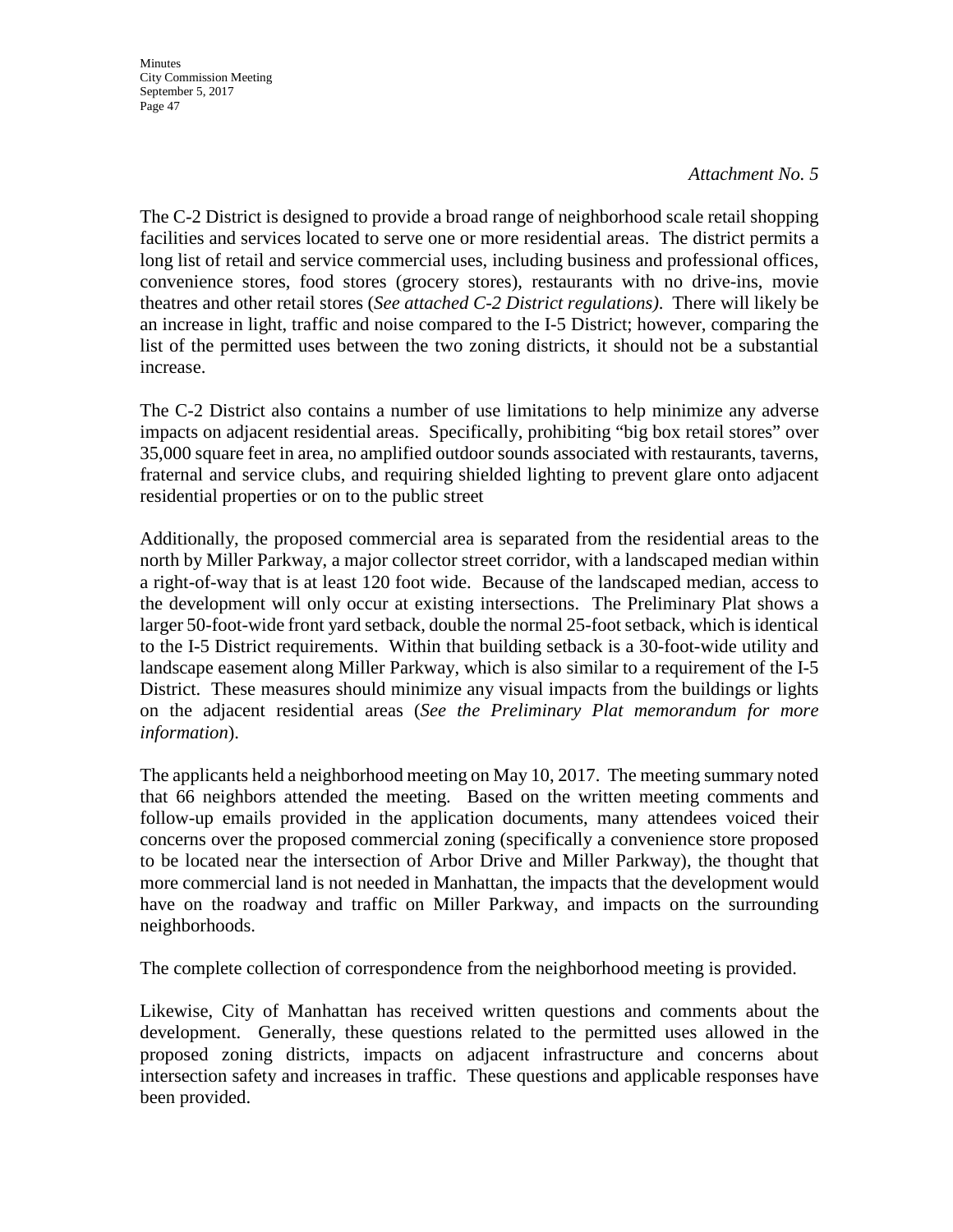#### *Attachment No. 5*

A number of the concerns are related to specific design elements or technical topics of the Preliminary Plat, such as safe design of intersections throughout the area. These concerns are addressed in the Preliminary Plat memorandum or are related to specific design criteria that are beyond the scope of the Preliminary Plat and will be addressed during the final design of the project (i.e. intersection design), if the proposed development is approved.

Considering that the residential portions of the development are similar in character and scale to the surrounding area, minimal impacts are anticipate on surrounding neighborhoods by the request to rezone parts of the development to R District and R-3 District.

As stated above, the I-5 District has permitted uses that could be as intense as any use permitted in the C-2 District. The C-2 District is designed to provide retail and service uses to serve one or more residential neighborhoods. Being located along a major collector street and expressway corridor (K-18) and the intersection of two major collectors (Miller Parkway and Amherst Avenue), the site meets the district's intent. The C-2 District includes several use limitations to minimize any adverse impacts on adjacent residential properties. The applicant has proposed design features in the subdivision to create a greater separation of commercial buildings from the front property line and Miller Parkway and to provide more landscape buffering between Miller Parkway and buildings and off-street parking lots than would normally occur in the C-2 District. Finally, the development site will be separated by elevation from established residential neighborhoods to the north and west. Miller Parkway is essentially built upon a ridge the divides the two areas. The Lee Mill Heights and Grande Bluffs of Lee Mill Heights neighborhoods are separated by a similar ridgeline and a ravine from the development site. Considering these factors, the proposed rezoning of part of the development to the C-2 District should have minimal adverse impacts on adjacent properties.

### **7. CONFORMANCE WITH COMPREHENSIVE PLAN:**

Stonehaven, Unit Two, is shown on the Southwest Future Land Use Map of the Manhattan Urban Area Comprehensive Plan as Residential Low/Medium Density, (RLM); Office/Research (OR); Neighborhood Commercial Center (NCC); and Environmentally Sensitive Areas (*See attached Future Land Use Map*).

The proposed development falls within the Miller Parkway Corridor (MPC) Special Planning Area. The intent and policies for this special planning area include:

### *Background and Intent*

*The Miller Parkway Corridor will continue to develop as a series of mixed-use neighborhoods. Development should be focused around an open space network created by the area's many natural drainages, preserving existing trees and vegetation and providing pedestrian and bicycle linkages between neighborhoods and Warner Park,*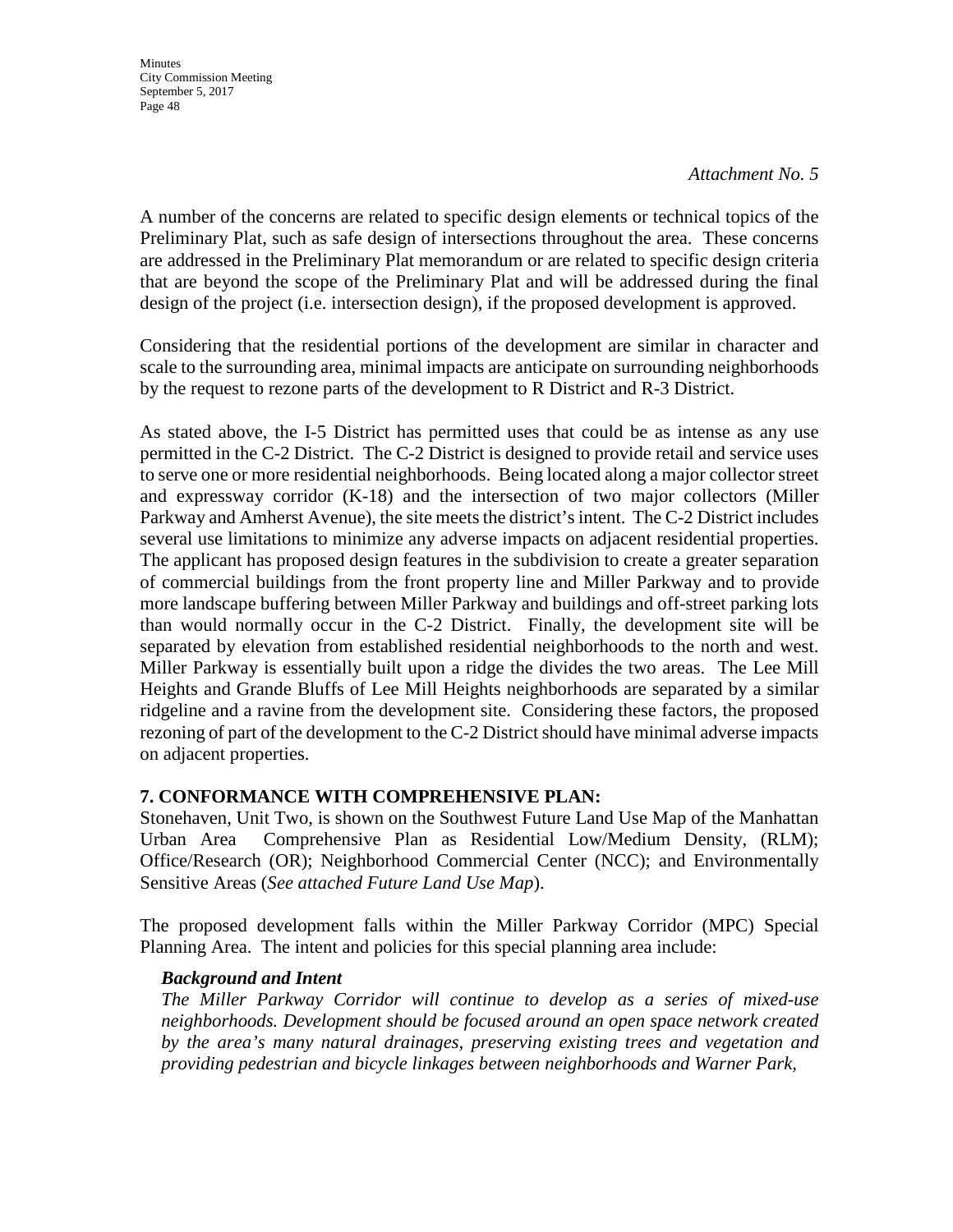*Anneberg park and the new city park near the west end of Miller Parkway. The Miller Parkway Corridor will contain a variety of housing types and densities, including some higher density residential use, and will include a neighborhood commercial center.* 

*Policies* 

## *MPC-1: Mixture of Housing Types*

*Include a mix of housing types and densities within the Miller Ranch residential neighborhoods.* 

### *MPC-2: Preservation of Drainage Areas*

*Incorporate drainage ways, wetlands, and other sensitive natural features into the overall design of neighborhoods as buffers and open space amenities.* 

## *MPC-3: Future ROW Preservation*

*Identify and preserve right-of-way for the future extension of Miller Parkway and Wreath Avenue on development proposals and through platting and other tools.* 

## *MPC-4: Establish a Neighborhood Commercial Center*

*Encourage the development of a neighborhood center at the planned intersection of Miller Parkway and Scenic Drive to provide a range of services for residents of Miller Ranch and surrounding neighborhoods, and to minimize the need for cross-town trips to meet day-to-day needs.* 

### *MPC-5: Airport Air space Regulations*

*Ensure development is consistent with established airspace regulations for the Manhattan Regional Airport and the Airport Master Plan.* 

### *MPC-6: Multi-modal Connectivity*

*Continue to explore and implement opportunities to enhance multi-modal connections both* 

Applicable RLM policies *(in italics)* of the Comprehensive Plan include:

### *RLM 1: Characteristics*

*The Residential Low/Medium Density designation incorporates a range of single-family, single-family attached, duplex, and town homes, and in appropriate cases include complementary neighborhood-scale supporting land uses, such as retail, service commercial, and office uses in a planned neighborhood setting, provided they conform with the policies on Neighborhood Commercial Centers. Small-scale multiple-family buildings and condominiums may be permissible as part of a planned unit development, or special mixed-use district, provided open space requirements are adequate to stay within desired densities.*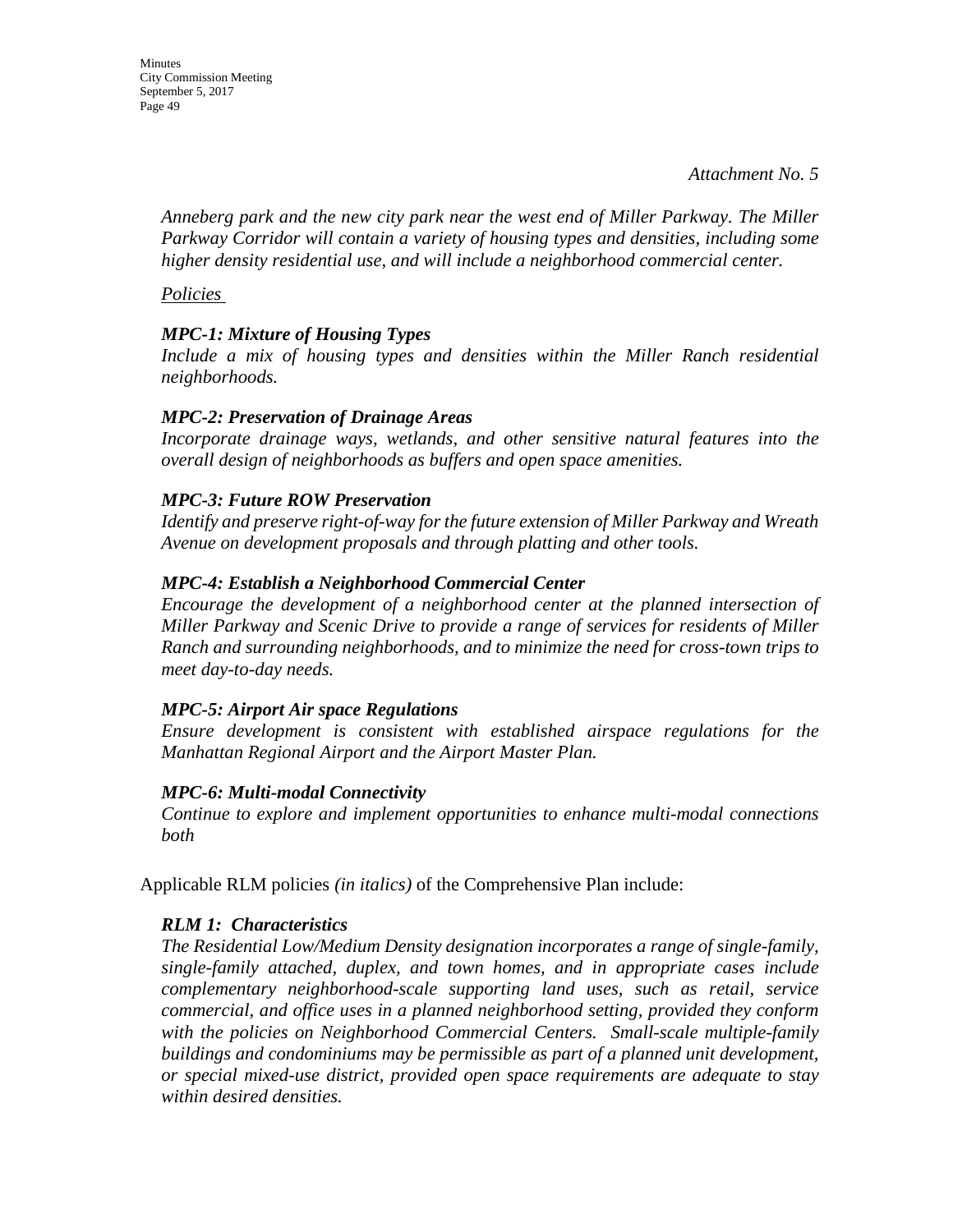### *RLM 2: Appropriate Density Range*

*Densities in the Residential Low/Medium designation range between less than one dwelling unit/acre up to 11 dwelling units per net acre.* 

### *RLM 3: Location*

*Residential Low/Medium Density neighborhoods typically should be located where they have convenient access and are within walking distance to community facilities and services that will be needed by residents of the neighborhood, including schools, shopping areas, and other community facilities. Where topographically feasible, neighborhoods should be bounded by major streets (arterials and/or collectors) with a direct connection to work, shopping and leisure activities.* 

#### *RLM 4: Variety of Housing Styles*

*To avoid monotonous streetscapes, the incorporation of a variety of housing models and sizes is strongly encouraged in all new development.* 

Applicable OR policies *(in italics)* of the Comprehensive Plan include:

#### *OR-1: Characteristics*

*The Office/Research designation is intended to provide concentrated areas of high quality employment facilities, such as corporate office headquarters, research and development facilities, educational facilities, or supporting services in a planned setting. Ancillary commercial services and medium to high density residential may be incorporated in appropriate settings. Office/Research developments may be incorporated into a master planned neighborhood, as part of the KSU Campus, or located in close proximity to residential areas. Activities within an employment area typically take place indoors, and outdoor storage or other more industrial types of uses are typically not permitted. Some specialized research parks may include limited prototype production, or bioscience or agricultural research, such as in the K-State Research Park. This category may also include smaller office complexes consisting of a single building or several buildings that are not located within a typical office park setting. These smaller office complexes shall meet the intent of the policies within this section, to the extent that they apply. The Poyntz Avenue Corridor, located between 17th Street and Juliette Avenue, is another designated office district with some unique characteristics and issues that are addressed more specifically in the adopted Poyntz Avenue Corridor District Plan.* 

### *OR-2: Location*

*Office/Research facilities should have direct access to existing or planned arterial and collector streets and should not rely on local or residential streets for access. Multimodal access should be considered in the location of employment areas.*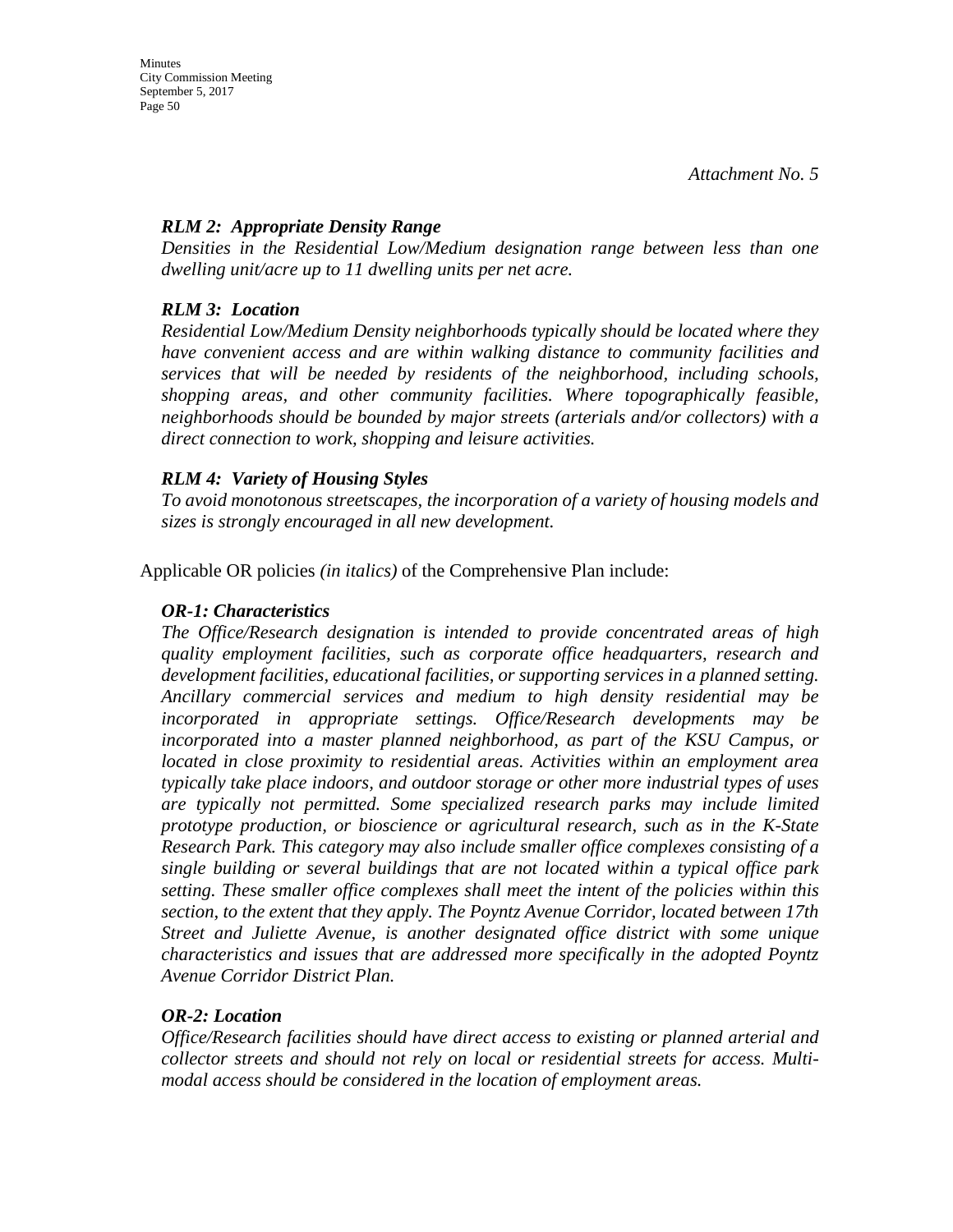#### *OR-3: Site Layout and Design*

*Integrate Office/Research developments into the surrounding context, whether multiple buildings as part of a planned campus, or stand-alone buildings integrated as part of the urban or suburban fabric.*

### *OR-4: Unified Character*

*Encourage a unified character for larger Office/Research developments achieved through the use of similar or complementary elements, such as materials, signage, landscaping and screening, and other site layout details.* 

#### *OR-5: Common Areas*

*Provide plazas, courtyards, patios, quads, and other common outdoor gathering spaces for employees and visitors as part of standalone Office/Research developments. Provide access to adjacent trails or parks where applicable.* 

#### *OR-6: Multimodal Connectivity*

*Ensure Office/Research development areas are served by a system of collector and local streets, as well as sidewalks and pedestrian and bicycle pathways, which provide connectivity to surrounding neighborhoods, adjacent services, and existing or planned transit.* 

*Provide clear, direct pedestrian linkages to and between building entrances, outdoor gathering spaces, parking areas, and transit stops.* 

### *OR-7: Outdoor Storage*

*Contain the functions of Office/Research facilities within buildings to the extent feasible. Accessory outdoor storage facilities typically should be of a limited nature and completely screened.*

Applicable NCC policies *(in italics)* of the Comprehensive Plan include:

### *NCC-1: Characteristics*

*Neighborhood Commercial Centers are intended to provide a range of services for residential areas, including supermarkets, restaurants, convenience stores, drycleaners, drugstores, filling stations, smaller specialty shops, retail and health services, and business and professional offices. Neighborhood centers will vary in scale and character. Smaller, limited use centers may be fully integrated into the surrounding neighborhood and be accessed comfortably by foot or bicycle; while larger centers will function more independently, providing ample parking and numerous stores. Mixed-Use Neighborhood Centers that also incorporate residential uses are appropriate in a master planned setting. Neighborhood Centers often serve more than one nearby neighborhood in order to maintain sufficient economy of scale.*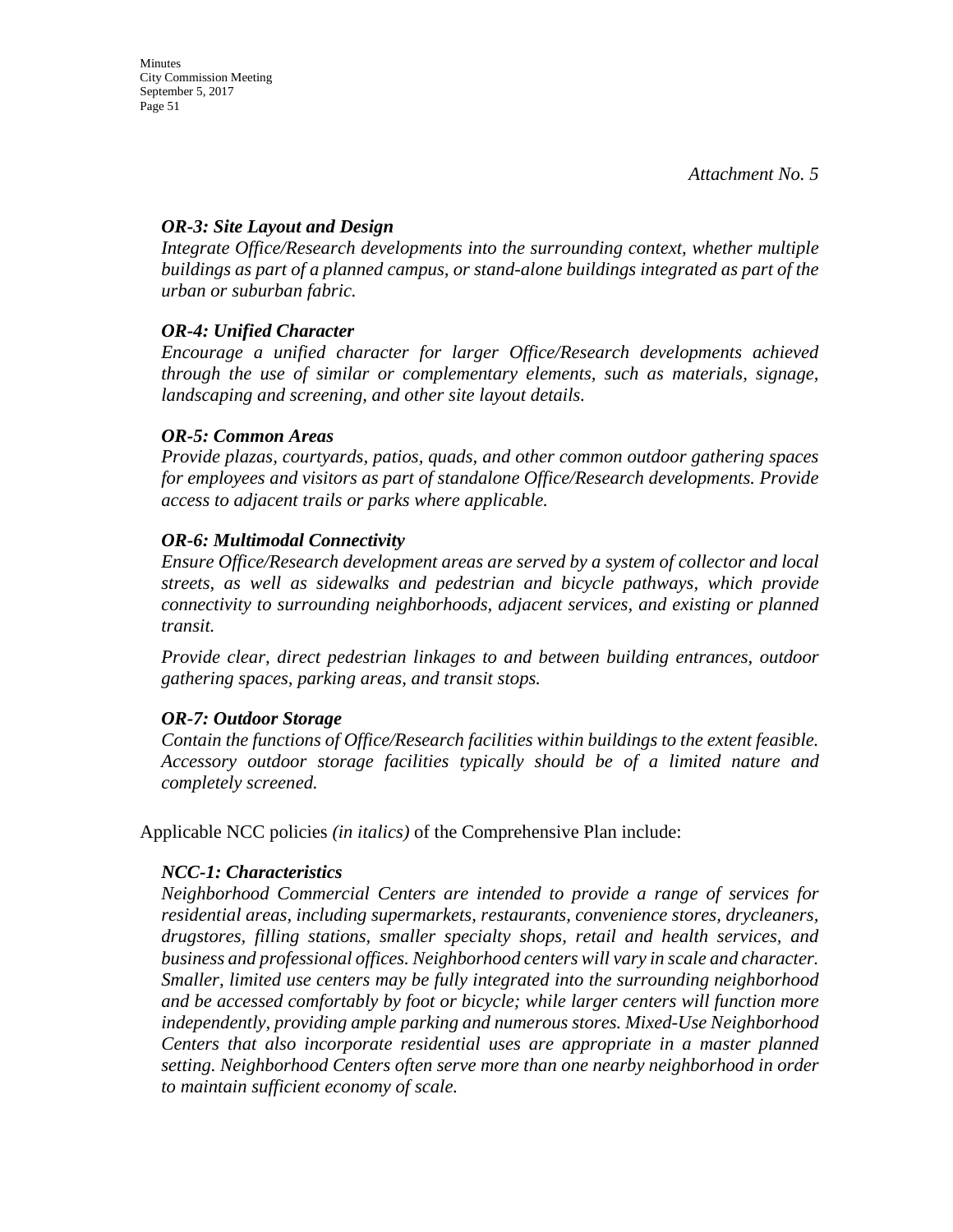#### *NCC-2: Location*

*Neighborhood centers should generally be located at the intersection of arterial and collector streets. However, smaller centers with limited uses may be appropriate within a residential area at the intersection of two collector streets, or at the intersection of a collector and a local street, provided they are designed to be compatible with the surrounding neighborhood and meet a minimum level of design criteria.*

#### *NCC-3: Size*

*Neighborhood centers typically require a site of approximately 10 acres, but may vary, ranging from as small as 1-3 acres to as large as 15-20 acres depending on the size of its service area and the extent of its mixed-use characteristics.* 

#### *NCC-4: Circulation and Access*

*Integrate main entrances and driveways with the surrounding street network to provide clear connections between uses for vehicles, pedestrians, and bicycles. Provide clear, direct pedestrian connections between uses within the center, to the surrounding neighborhood, and to transit stops.* 

#### *NCC-5: Transitions between Uses*

*Provide attractive transitions between the center and surrounding neighborhoods, while not limiting access between the center and the neighborhood for all modes of travel. Transitions can be accomplished by stepping down the height of taller structures when developing towards nearby residences, providing landscape buffers or screening, or similar means. Use creative design to avoid simply "walling" off residential areas from neighborhood centers.* 

Chapter 4 of the Manhattan Urban Area Comprehensive Plan is devoted to establishing goals and policies related to the Environmental Sensitive Area (see attached). As mentioned, the area designated as the Environmental Sensitive Area is associated with a spring-fed lake that is to be dedicated as a park. This lake is in relatively pristine condition and is part of the overall water quality and stormwater control plan for the development. The applicant's overall approach to preserving this lake and controlling stormwater runoff and water quality conforms to the goals and policies outlined in Chapter 4.

Based on the Preliminary Plat, the RLM, Residential Low/Medium Density designated area has a total density of approximately 1.55 dwelling units per net acre. The R District portion of the development is to have a density of 1.24 dwelling units per net acre. The R-3 District portion of the development is to have a density of 2.77 dwelling units per net acre. The development will provide for a variety of residential types, in terms of number of dwelling units and sizes of lots.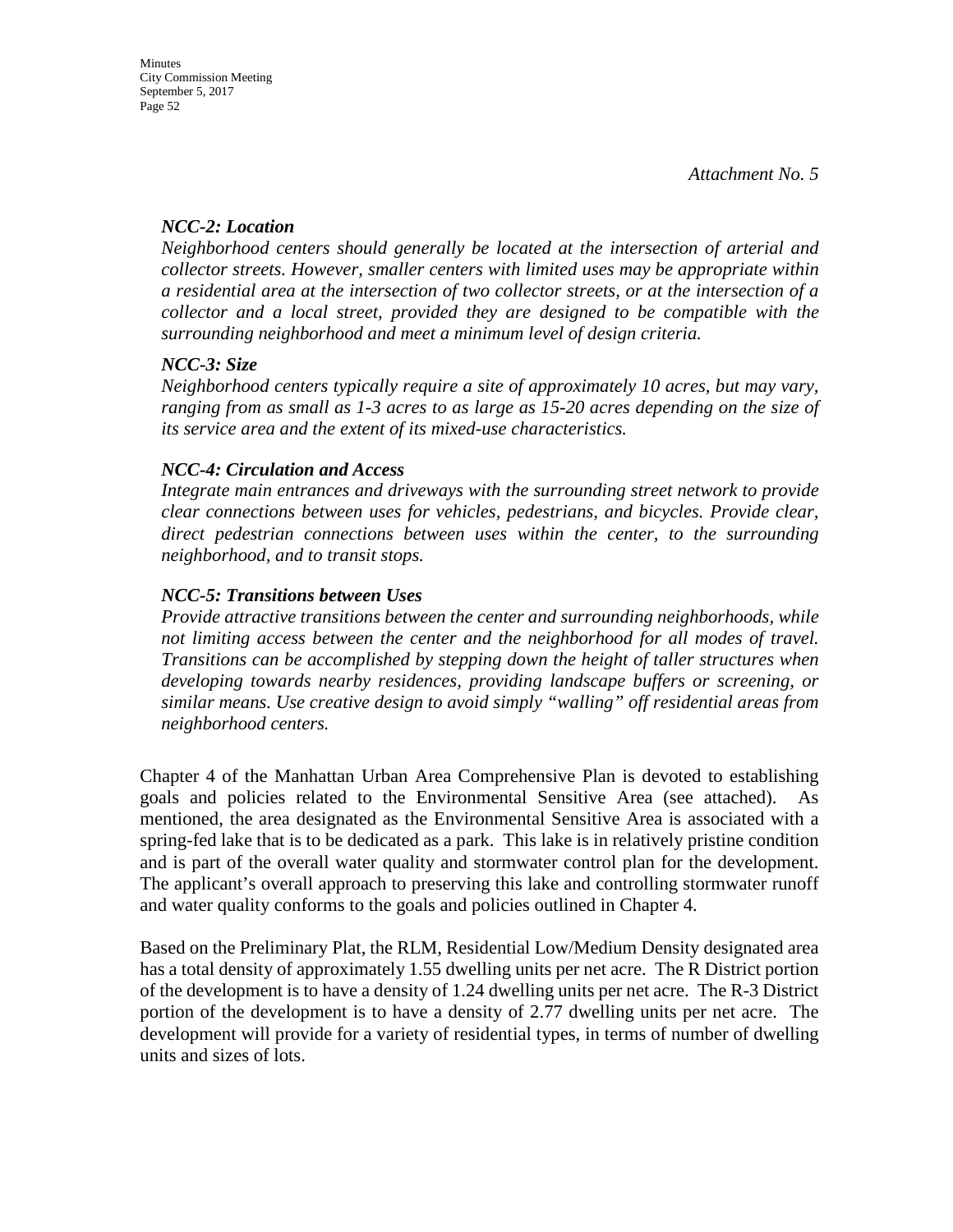*Attachment No. 5*

The area to be rezoned to C-2 District is approximately 21 acres. Of the 21 acres, approximately 7.40 acres is designated as NCC, Neighborhood Commercial Center in the Comprehensive Plan, which is the portion closest to the Arbor Drive/Miller Parkway/K-18 intersections. The proposed rezoning of this area to C-2, Neighborhood Shopping District, conforms to the NCC policies of the Comprehensive Plan.

The remaining portions of the development that are proposed to be zoned C-2 District (located to the west along Miller Parkway) are designated as OR, Office/Research on the Future Land Use Map and correspond to the current I-5, Business Park District zoning on these parts of the site. This area includes the USDA Service Center, which is not proposed to be rezoned. This area was annexed and rezoned to the I-5 District as part of the Miller Ranch Master Planned Neighborhood in 1999.

The NCC and OR land use designations have different policies, namely the land use characteristics, however there are also several similarities. The OR land use designation is intended to provide for high-quality employment facilities, such as corporate headquarters, research and development facilities, and educational facilities. Ancillary commercial services are envisioned for this business designation. The intended site layout within an OR area can be part of a planned campus, or integrated into the surrounding urban or suburban fabric and have a unified character of building design, materials, landscape, and/or signage.

The NCC designation is characterized as providing a range of services for nearby residential areas. These services can include supermarkets, restaurants, other retail shops and convenience stores. This land use designation can be accomplished in a wide range of scales, from a small commercial center to serve the surrounding nearby neighborhood by foot or bicycle, up to large centers that serve several neighborhoods or the region. The NCC designation notes that attractive transitions between the commercial center and the surrounding neighborhood should be provided, while not limiting travel between the two land uses (i.e. bicycle and pedestrian access). This transition can be accomplished by "stepping down" the height of the commercial buildings as they get closer to the residential areas and increasing landscape and screening buffers between the different uses.

The two land use designations share similarities in terms of location at the intersection of arterials and collectors and through provision of multi-modal connectivity. Miller Parkway and Amherst Avenue are both considered collector streets, with high levels of multi-modal connectivity with sidewalks on both sides and bicycle lanes.

Although the land use types are different (employment vs. retail), the intensity of the retail and business uses could be very similar. A hospital or large office campus could be as intense as a grocery store, restaurant or convenience store, depending on the setting and how it interacts with the surrounding neighborhoods and transportation networks. Both designations are intended to be located along higher-order streets, such as Miller Parkway and Amherst Avenue.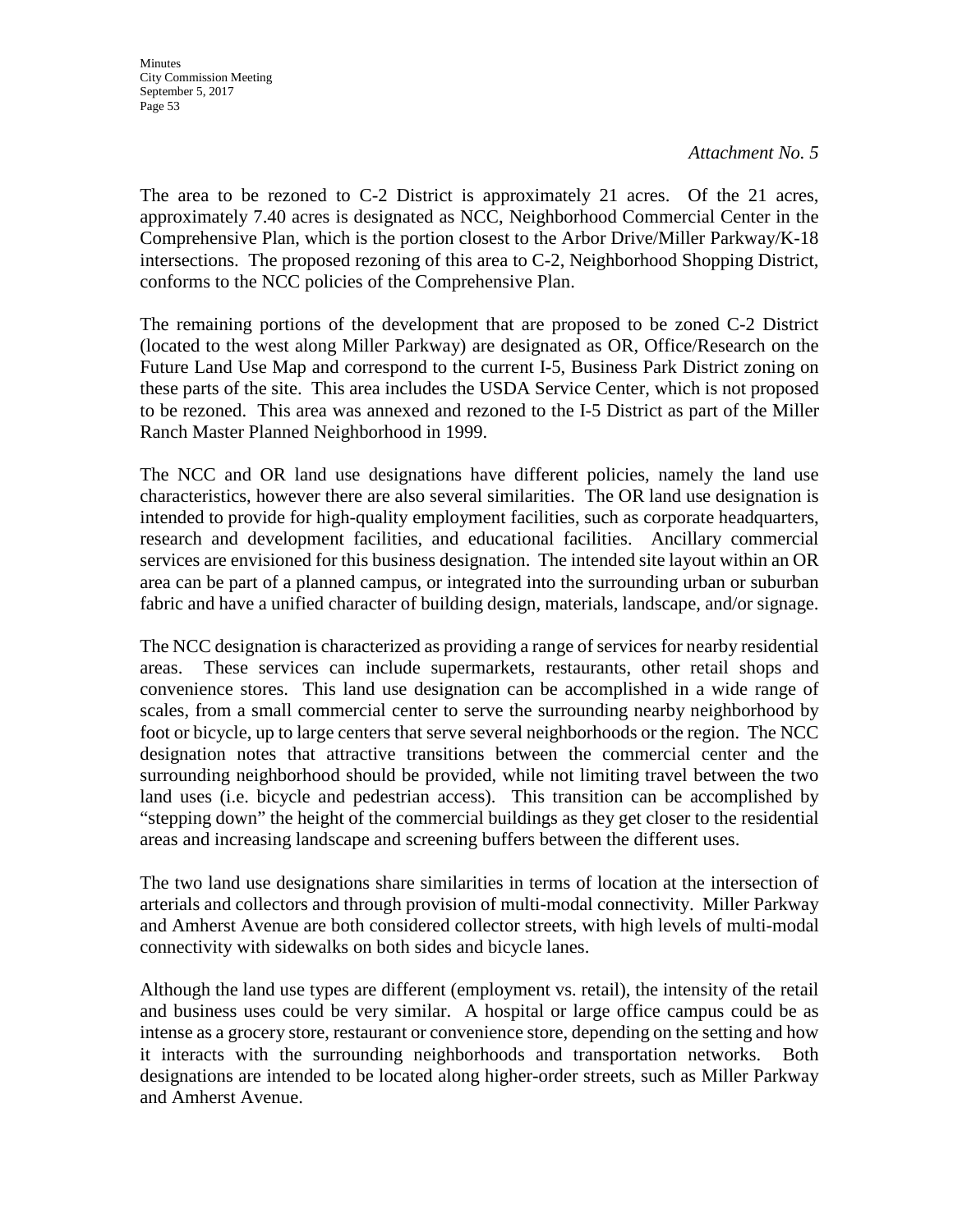*Attachment No. 5*

The proposed rezoning of Stonehaven, Unit Two, generally conforms to the policies of the Manhattan Urban Area Comprehensive Plan, including the policies of the Miller Parkway Corridor Special Planning Area.

### **8. ZONING HISTORY AND LENGTH OF TIME VACANT AS ZONED:**

The development site is a combination of vacant land associated with Stonehaven, Unit One, Miller Ranch Office Park, and vacant land in rural Riley County. The applicant petitioned to annex and rezoned the portion of the development in rural Riley County in 2009 as the Stonehaven Shopping Center. The applicants ultimately withdrew their petition to annex and rezone the property due to neighborhood concerns.

The USDA Service Center is the only developed lot within the development.

| <b>Miller Ranch Office Park</b> |                                                                                                                                                                                                                                                                                              |
|---------------------------------|----------------------------------------------------------------------------------------------------------------------------------------------------------------------------------------------------------------------------------------------------------------------------------------------|
| 1993                            | Manhattan Urban Area Planning Board approves Preliminary Plat<br>of Miller Ranch Addition                                                                                                                                                                                                    |
| September 10, 1998              | Manhattan Urban Area Planning Board recommended approval of<br>the rezoning of a 12.9 acre tract of land from County G-1, General<br>Agricultural District and PUD, to I-5, Business Park District. Note:<br>This 12.9 acres includes the 1.2 acre tract that was not previously<br>annexed. |
| October 6, 1998                 | City Commission approved first reading of an ordinance rezoning the<br>12.9 acres to $I-5$ .                                                                                                                                                                                                 |
| October 20, 1998                | City Commission considers second reading of Ordinance No. 6035,<br>annexing the 1.2 acre tract, and second reading of Ordinance No.<br>6036, rezoning the entire 12.9 acres to I-5.                                                                                                          |
| November 2, 1998                | Manhattan Urban Area Planning Board recommends approval of<br>annexation of Miller Ranch Addition, Unit 2, and Miller Ranch<br>Office Park (Total 66 acres). Western portion of Miller Ranch<br>Office Park comprises 16.6 acres.                                                            |
| November 17, 1998               | City Commission approves first reading of annexation of all 66<br>acres.                                                                                                                                                                                                                     |
| January 4, 1999                 | Manhattan Urban Area Planning Board approves Preliminary Plat of<br>Miller Ranch office Park and Final Plat of Lots 1 and 2 of the Unit 1.                                                                                                                                                   |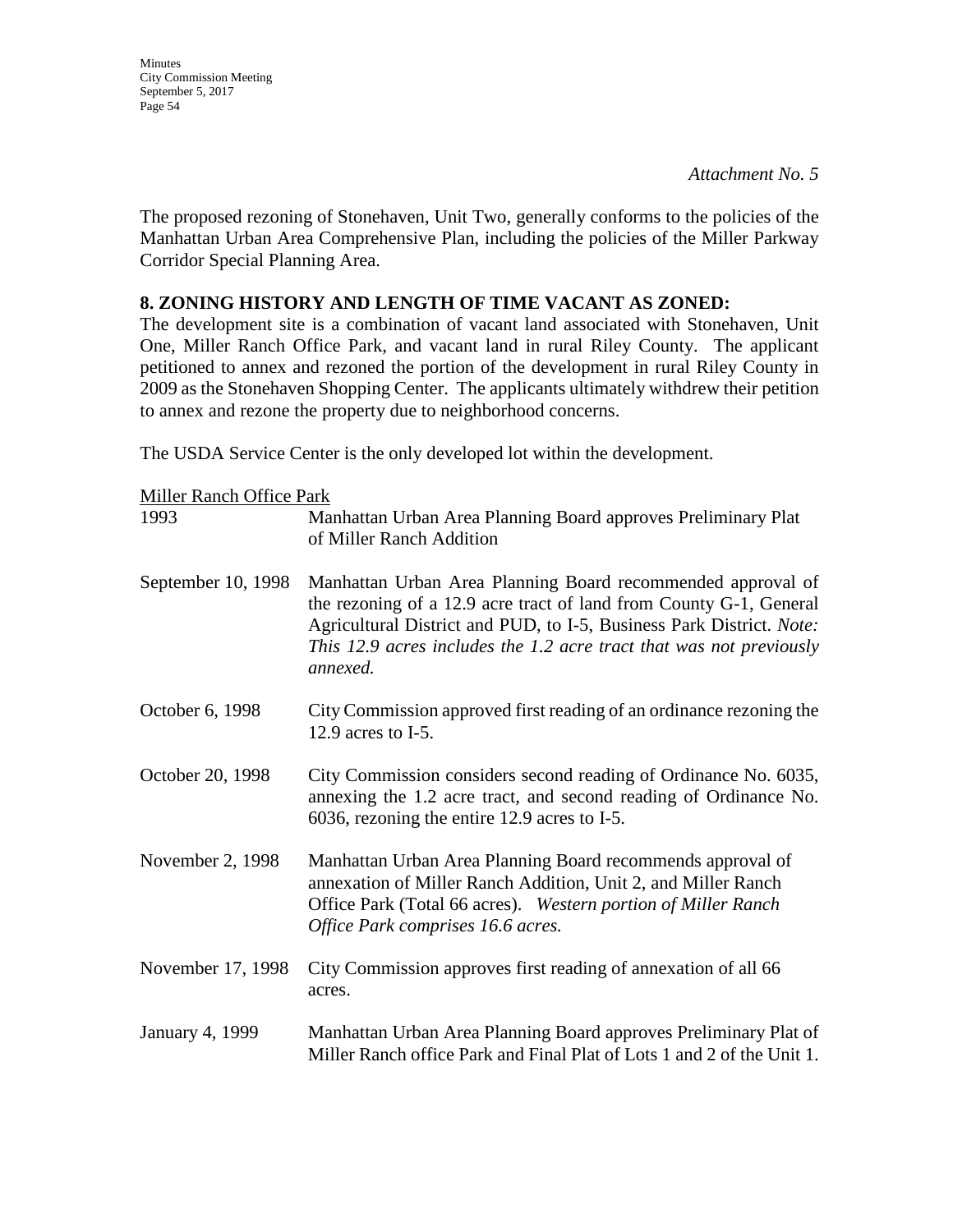*Attachment No. 5*

| February 1, 1999  | Manhattan Urban Area Planning Board recommends approval of<br>rezoning 16.6 acre western portion of Miller Ranch Office Park, from<br>County G-1, General Agricultural District, to I-5, Business Park<br>District, based on the findings in the Staff Report.                                                                                                                                                                                                                                                                                                                                                                                  |
|-------------------|-------------------------------------------------------------------------------------------------------------------------------------------------------------------------------------------------------------------------------------------------------------------------------------------------------------------------------------------------------------------------------------------------------------------------------------------------------------------------------------------------------------------------------------------------------------------------------------------------------------------------------------------------|
| February 16, 1999 | City Commission approves first reading of an ordinance rezoning<br>the 16.6 acre western portion of Miller Ranch Office Park, from<br>County G-1, General Agricultural District, to I-5, Business Park<br>District.                                                                                                                                                                                                                                                                                                                                                                                                                             |
| March 2, 1999     | City Commission considers second reading of Ordinance<br>No. 6060 and Ordinance No. 6061, annexing and zoning the 16.6<br>acre western portion of Miller Ranch Office Park, from County G-<br>1, General Agricultural District, to I-5, Business Park District.                                                                                                                                                                                                                                                                                                                                                                                 |
| November 1, 1999  | Manhattan Urban Area Planning Board approves Final Plat of Miller<br>Ranch Office Park, Unit 2                                                                                                                                                                                                                                                                                                                                                                                                                                                                                                                                                  |
| Stonehaven        |                                                                                                                                                                                                                                                                                                                                                                                                                                                                                                                                                                                                                                                 |
| August 1, 2005    | Manhattan Urban Area Planning Board tables the annexation,<br>rezoning and Preliminary Plat of the Stonehaven Addition, to the<br>August 15, 2005, Planning Board meeting.                                                                                                                                                                                                                                                                                                                                                                                                                                                                      |
| August 15, 2005   | Manhattan Urban Area Planning Board tables the annexation,<br>rezoning and Preliminary Plat of the Stonehaven Addition, to the<br>September 8, 2005, Planning Board meeting.                                                                                                                                                                                                                                                                                                                                                                                                                                                                    |
| September 8, 2005 | Manhattan Urban Area Planning Board recommends approval of<br>annexation an approximate 105-acre tract of land; and the rezoning<br>of an approximate 101-acre tract of land, which includes the<br>proposed Stonehaven Addition and the Miller Ranch Water Tower,<br>from County G-1, General Agricultural District, to R, Single-Family<br>Residential District with AO, Airport Overlay District, and the<br>rezoning of an approximate 4.4-acre tract of land to R-2, Single-<br>Family Residential District with AO, Airport Overlay District; and,<br>approves the Preliminary Plat of the Stonehaven Addition, with three<br>conditions. |
| October 18, 2005  | City Commission approves first reading of annexation and rezoning<br>of the Stonehaven Addition.                                                                                                                                                                                                                                                                                                                                                                                                                                                                                                                                                |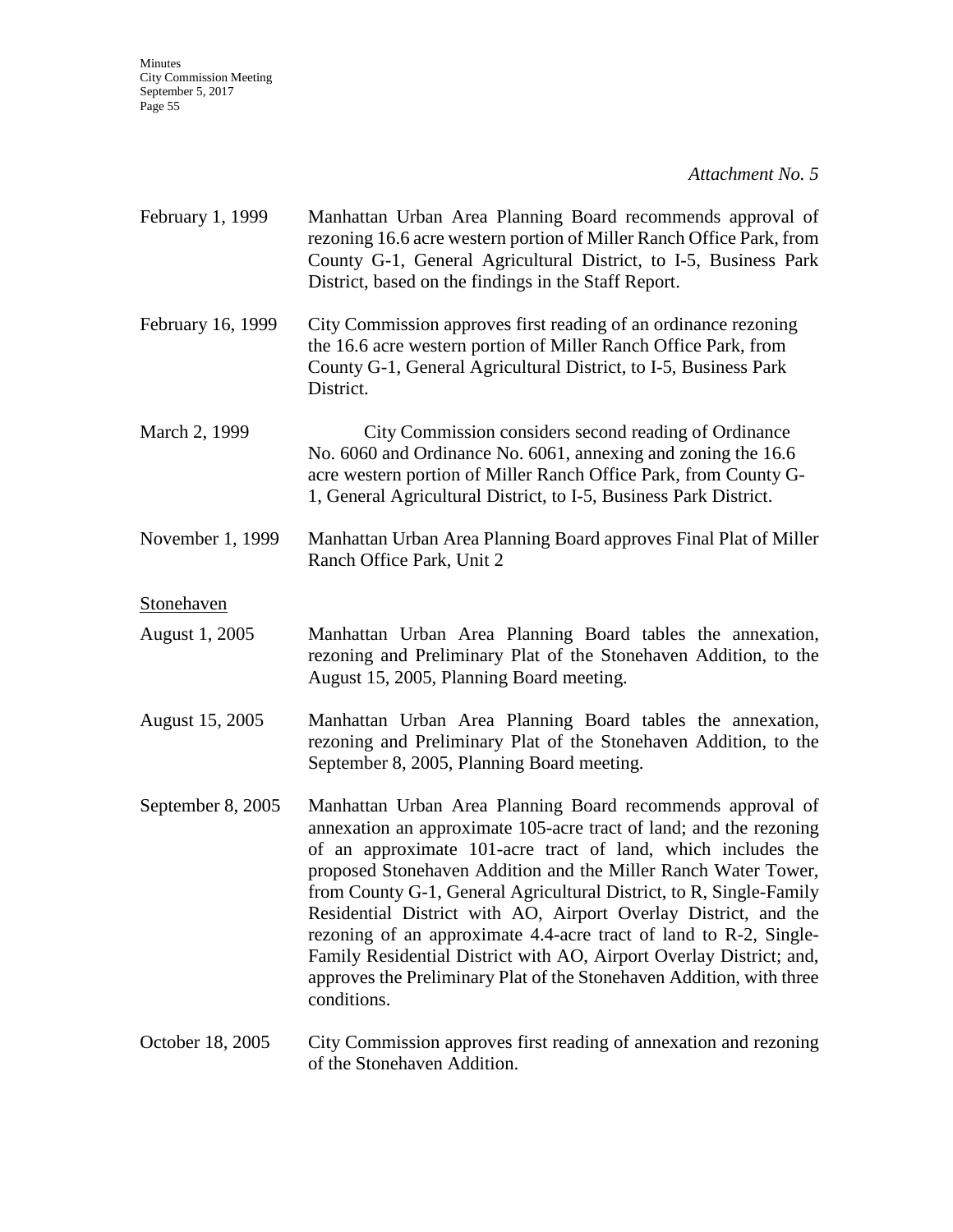*Attachment No. 5*

| November 1, 2005                  | City Commission approves Ordinance Nos. 6505, 6506 and 6507,<br>annexing and rezoning of the Stonehaven Addition.                                   |
|-----------------------------------|-----------------------------------------------------------------------------------------------------------------------------------------------------|
| December 5, 2005                  | Manhattan Urban Area Planning Board approves the Final Plat of<br>Stonehaven Addition, Unit One.                                                    |
| December 20, 2005                 | City Commission accepts the easements and rights-of-ways as shown<br>on the Final Plat of Stonehaven Addition, Unit One.                            |
| May 18, 2009                      | Manhattan Urban Area Planning Board reinstates the approved<br>Preliminary Plat and extends approval of the Preliminary Plat until<br>May 18, 2011. |
| <b>Stonehaven Shopping Center</b> |                                                                                                                                                     |

July 6, 2009 Manhattan Urban Area Planning Board recommends annexation and rezoning of the 26-acre tract of land, generally located southwest of the intersection of Fort Riley Boulevard and Miller Parkway, along the west side of Fort Riley Boulevard, from County G-1, General Agricultural District, to C-2, Neighborhood Shopping District with AO, Airport Overlay District.

July 21, 2009 City Commission considers first reading of ordinances annexing and rezoning the 26-acre site.

*The applicant withdrew the Stonehaven Shopping Center application to annexation and rezone the 26-acre site following the City Commission first reading of the ordinance to annex and rezone.*

**9. CONSISTENCY WITH INTENT AND PURPOSE OF THE ZONING ORDINANCE:** The intent and purpose of the Zoning Regulations is to protect the public health, safety, and general welfare; regulate the use of land and buildings within zoning districts to assure compatibility; and to protect property values.

The R, Single-Family Residential District, is designed to provide a dwelling zone at a density no greater than one dwelling unit per 10,000 square feet. The R-3, Multiple-Family Residential District is designed to provide for multiple-family development at a density no greater than one dwelling unit per 1,000 square feet. The C-2, Neighborhood Shopping District is designed to provide a broad range of retail shopping facilities and services located to serve one or more residential areas. The Preliminary Plat creates lots that meet these minimum lot requirements. Building setbacks, lot coverage, and other use limitation requirements of the zoning districts will be applied at the time of building permits.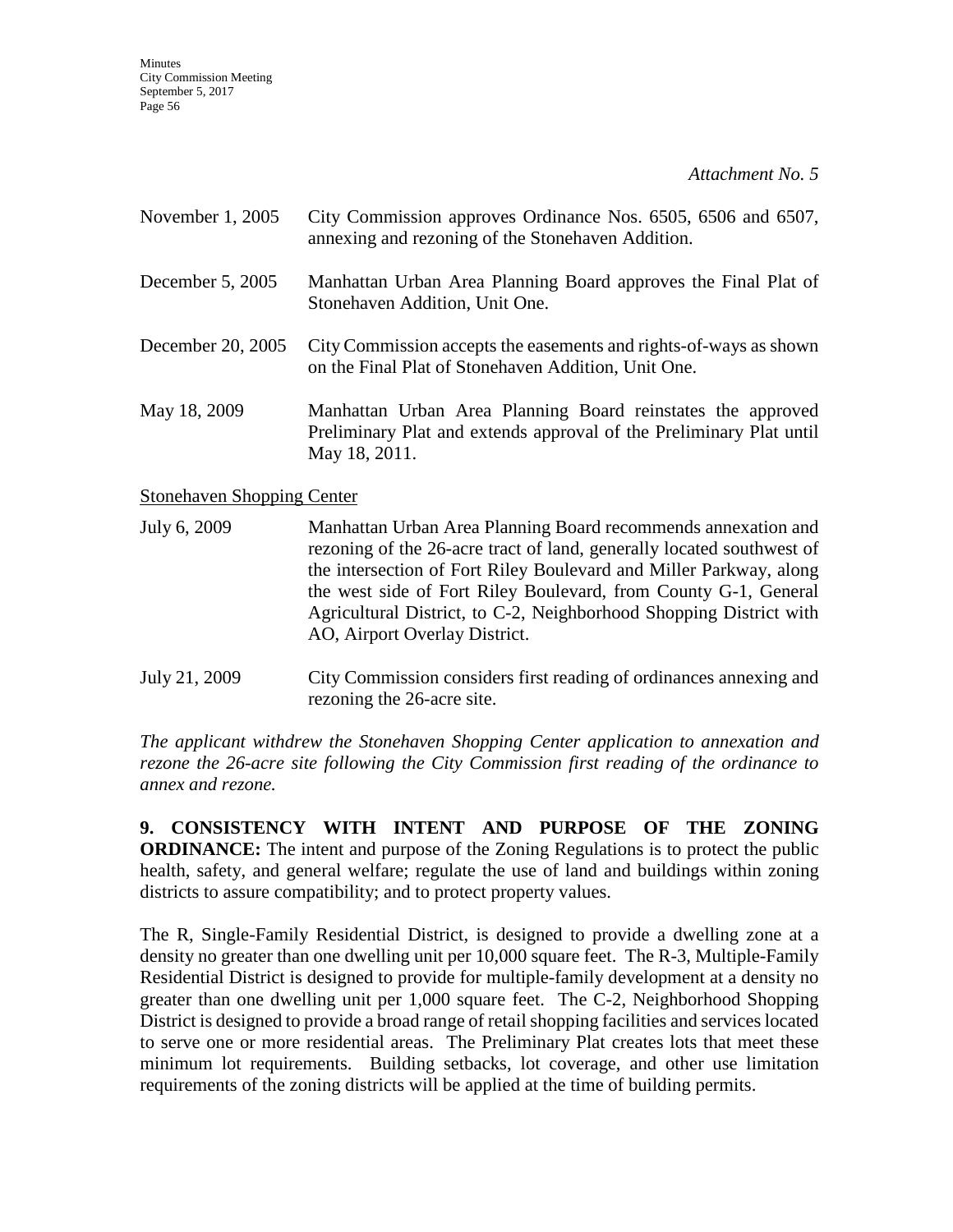**Minutes** City Commission Meeting September 5, 2017 Page 57

This Airport Overlay District is intended to promote the use and development of land in a manner that is compatible with the continued operation and utility of the Manhattan Municipal Airport so as to protect the public investment in, and benefit provided by, the facility to the region. The district also protects the public health, safety, convenience, and general welfare of citizens who utilize the facility or live and work in the vicinity by preventing the creation or establishment of obstructions or incompatible land uses that are hazardous to the airport's operation or the public welfare. A large portion of the development is within the applicable Airport Conical Zone, similarly to areas of Lee Mill Heights.

The intent and purpose of the Zoning Regulations are met, with the approval of the Preliminary Plat.

**10. RELATIVE GAIN TO THE PUBLIC HEALTH, SAFETY AND WELFARE THAT DENIAL OF THE REQUEST WOULD ACCOMPLISH, COMPARED WITH THE HARDSHIP IMPOSED UPON THE APPLICANT:** There appears to be no gain to the public that denial would accomplish. The proposed rezoning generally conforms to the Comprehensive Plan and should not adversely impact adjacent property owners. It may be a hardship to the applicant if the rezoning is denied.

**11. ADEQUACY OF PUBLIC FACILITIES AND SERVICES:** Adequate public services, sanitary sewer, water, and public streets can be extended to serve the development. The details of how the public infrastructure will be extended to the development will be established with the Preliminary Plat review.

**12. OTHER APPLICABLE FACTORS:** Staff identifies no further applicable factors.

**13. STAFF COMMENTS:** City Administration recommends approval of the proposed rezoning of the Stonehaven, Unit Two from Riley County AG, Agricultural District; R/AO, Single-Family Residential District with Airport Overlay District; R-2/AO, Two-Family Residential District with Airport Overlay District; and I-5/AO, Business Park District with Airport Overlay District, to R/AO, Single-Family Residential District with Airport Overlay District; R-3/AO, Multiple-Family Residential District with Airport Overlay District; and, C-2/AO, Neighborhood Shopping District with Airport Overlay District, based on the findings in the Staff Report.